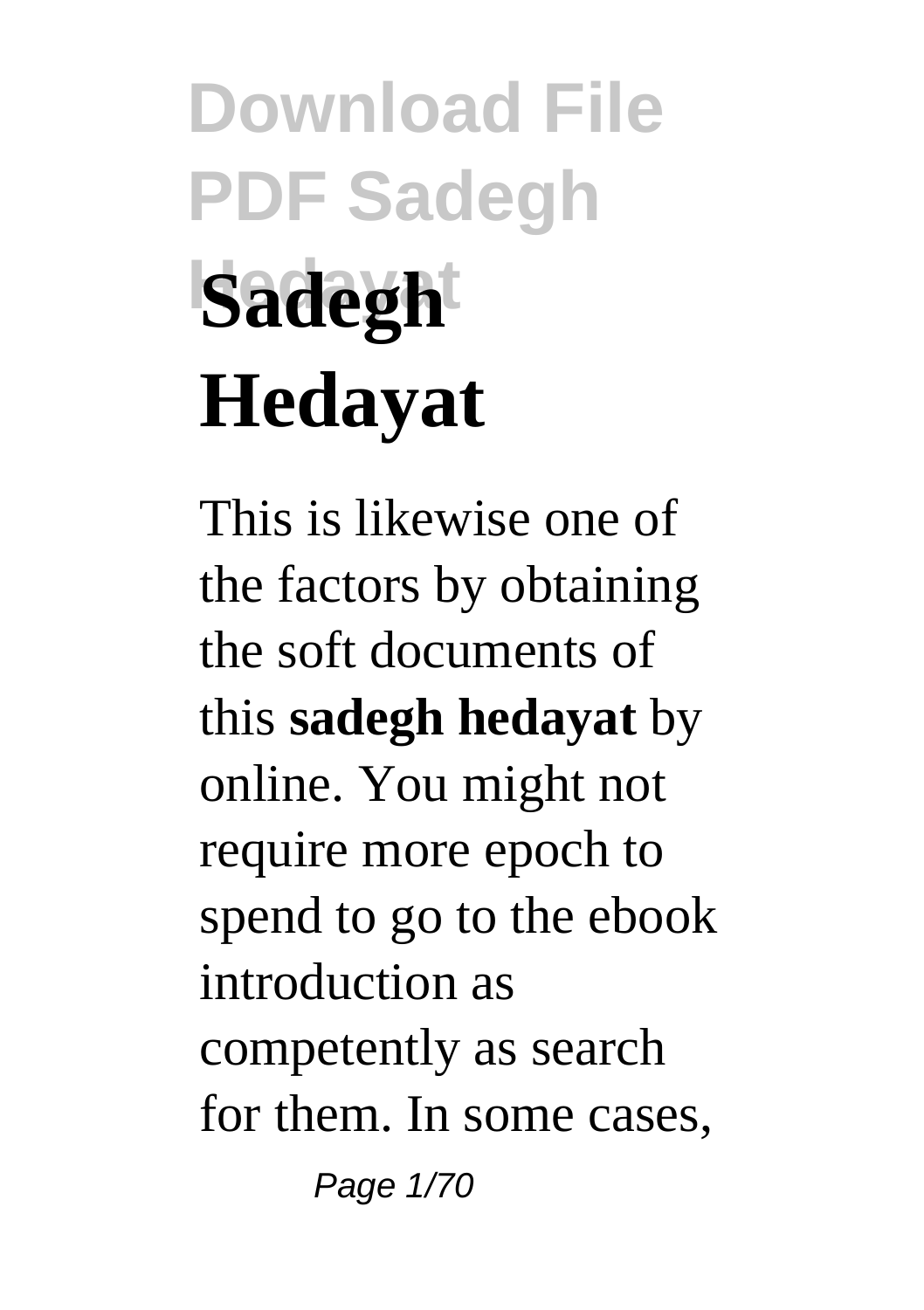**Hedayat** you likewise reach not discover the notice sadegh hedayat that you are looking for. It will certainly squander the time.

However below, as soon as you visit this web page, it will be in view of that utterly simple to acquire as competently as download guide sadegh hedayat Page 2/70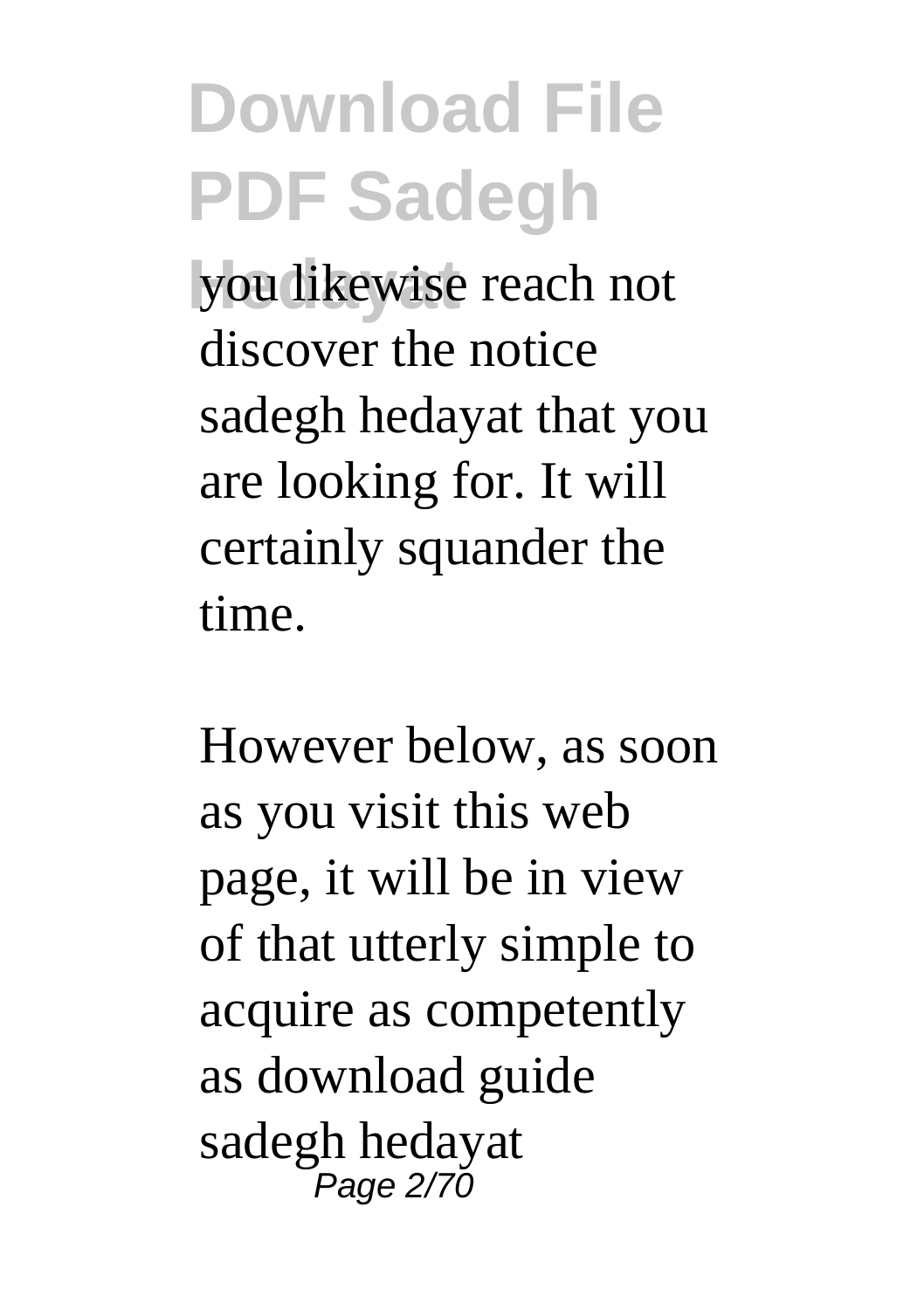#### **Download File PDF Sadegh Hedayat**

It will not take on many become old as we explain before. You can reach it even though perform something else at house and even in your workplace. correspondingly easy! So, are you question? Just exercise just what we have the funds for under as well as review **sadegh hedayat** what Page 3/70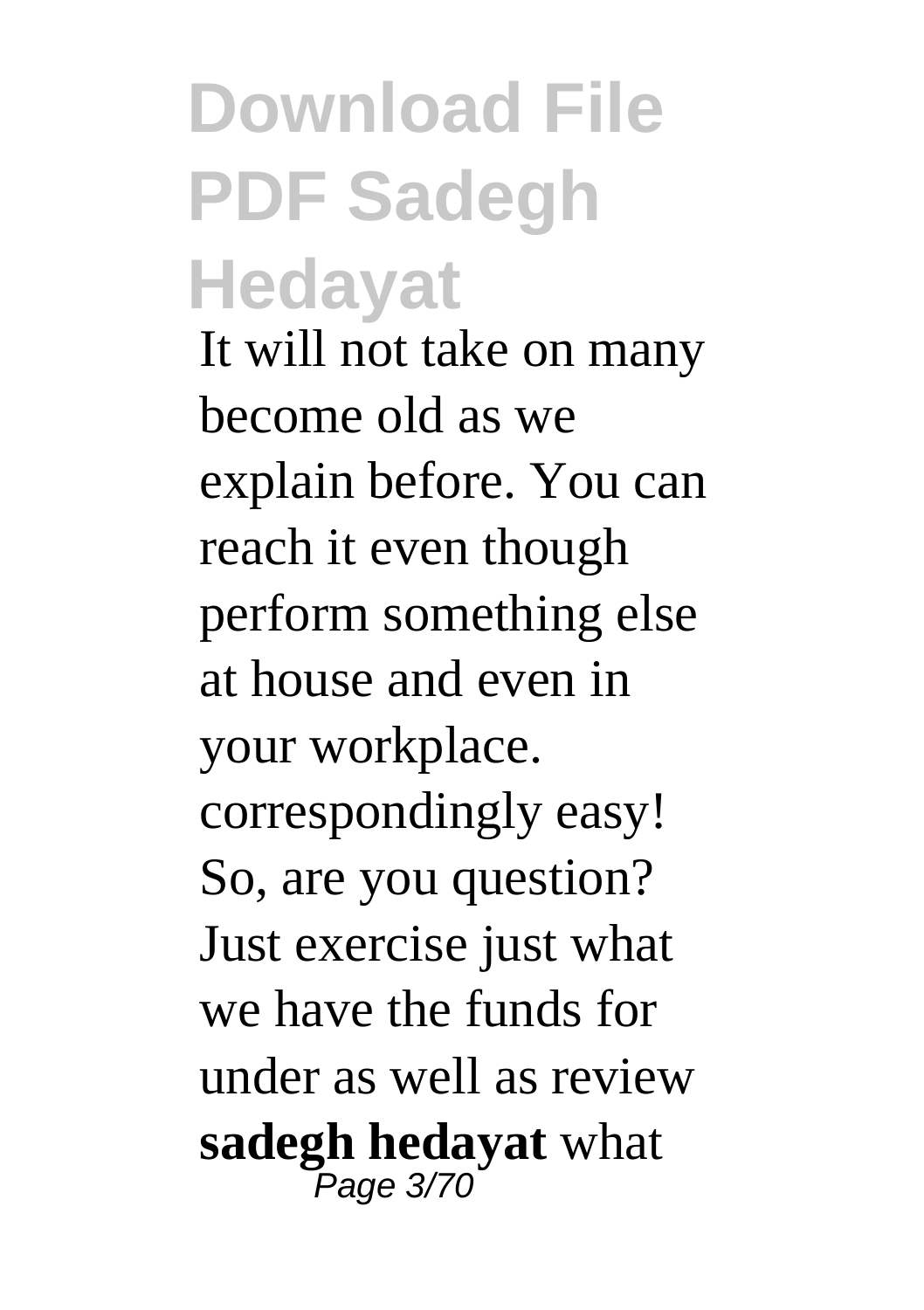**Download File PDF Sadegh** you like to read!

*The Blind Owl by Sadegh Hedayat summary and analysis (16 things you should know)*

The Blind Owl - Sadegh Hedayat - Book Review **Sadegh Hedayat - Boof e Koor - ???? ????? – ??? ???** Sadegh Hedayat - Depression \u0026 Romanticism | Page 4/70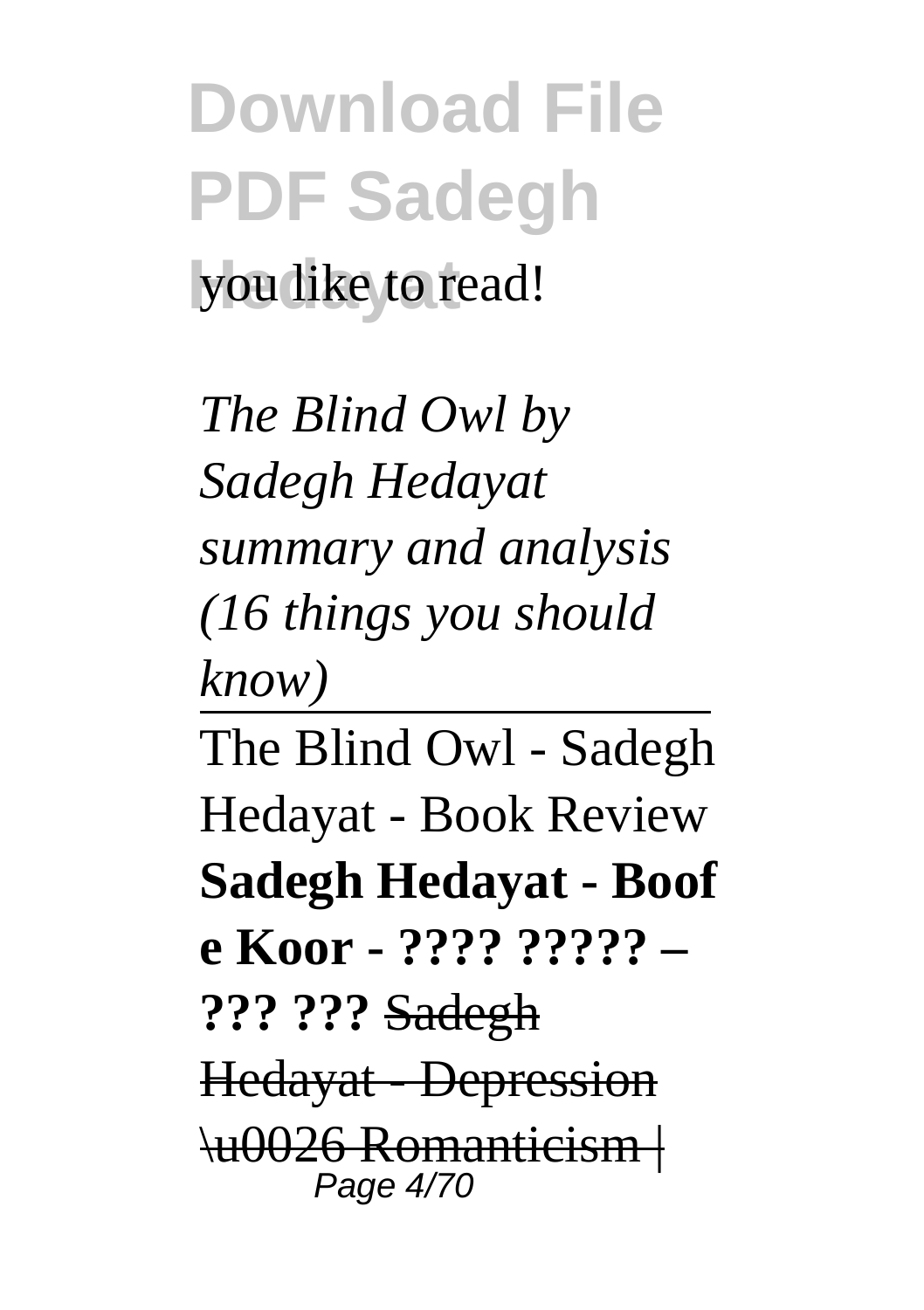**Philosophy** Instrumentals Ep.11 Sadegh Hedayat - Haji Morad - ???? ????? – ???? ???? Sadegh Hedayat - Tarik Khaneh <u>- 2222 2222</u> -????????? **Review: The**

**Blind Owl by Sadegh**

**Hedayat** Sadegh Hedayat - Mohallel - ???? ????? – ??????

Biography of Sadegh hedayat|???????? ???? Page 5/70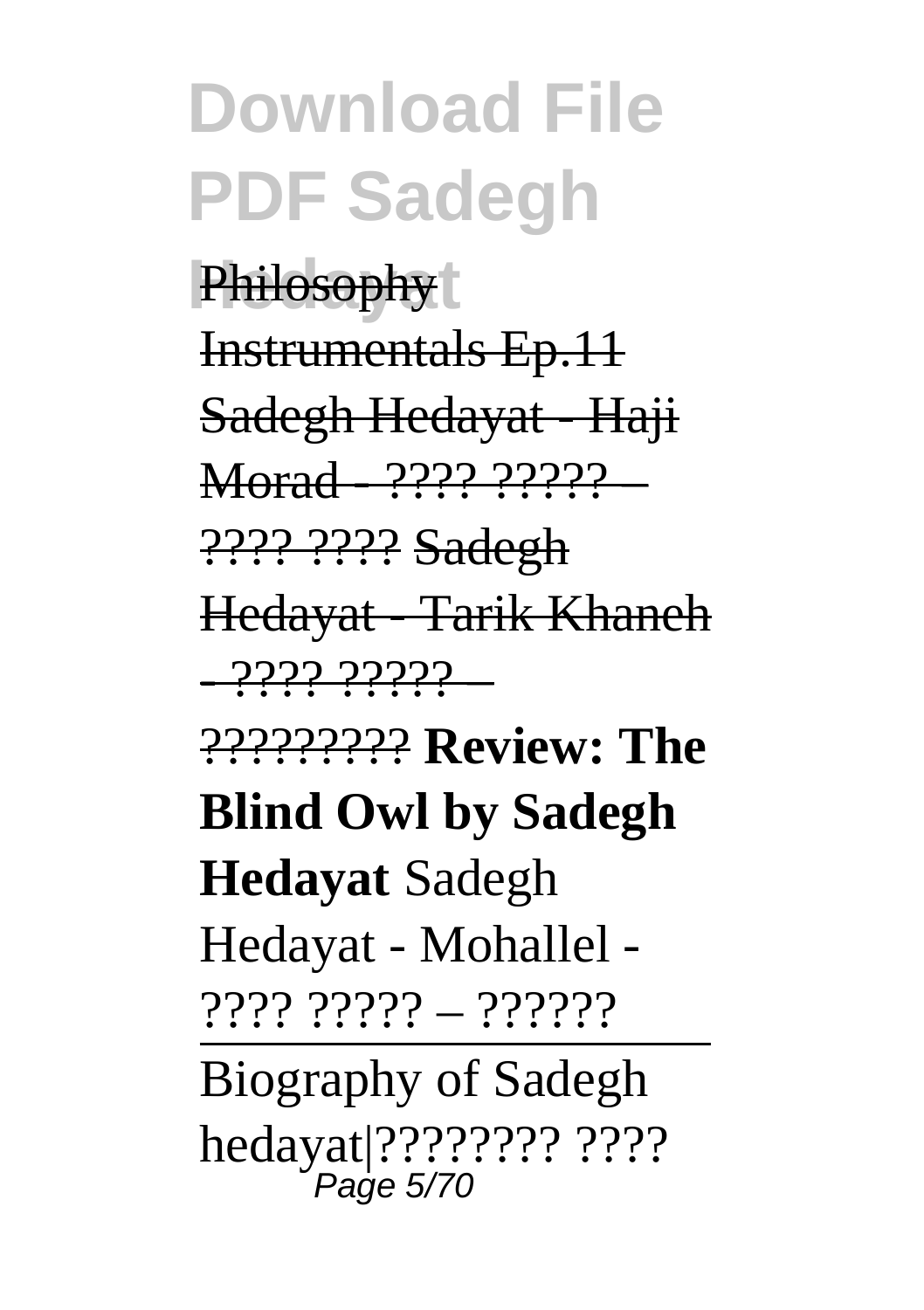**Hedayat** ?????*Dr Morteza Miraftabi (Sadegh Hedayat)* Sadegh Hedayat ,The Dark Room ( Sadegh hedayat , Tarik khaneh) , Radio drama , ( Mir Productions) Omar Khayyam-Sadegh Hedayat*???? ???? ???????? ????? ???? ????? ?? ???? ???? ?????? ??? ???* **???? ???? ????? ????** Page 6/70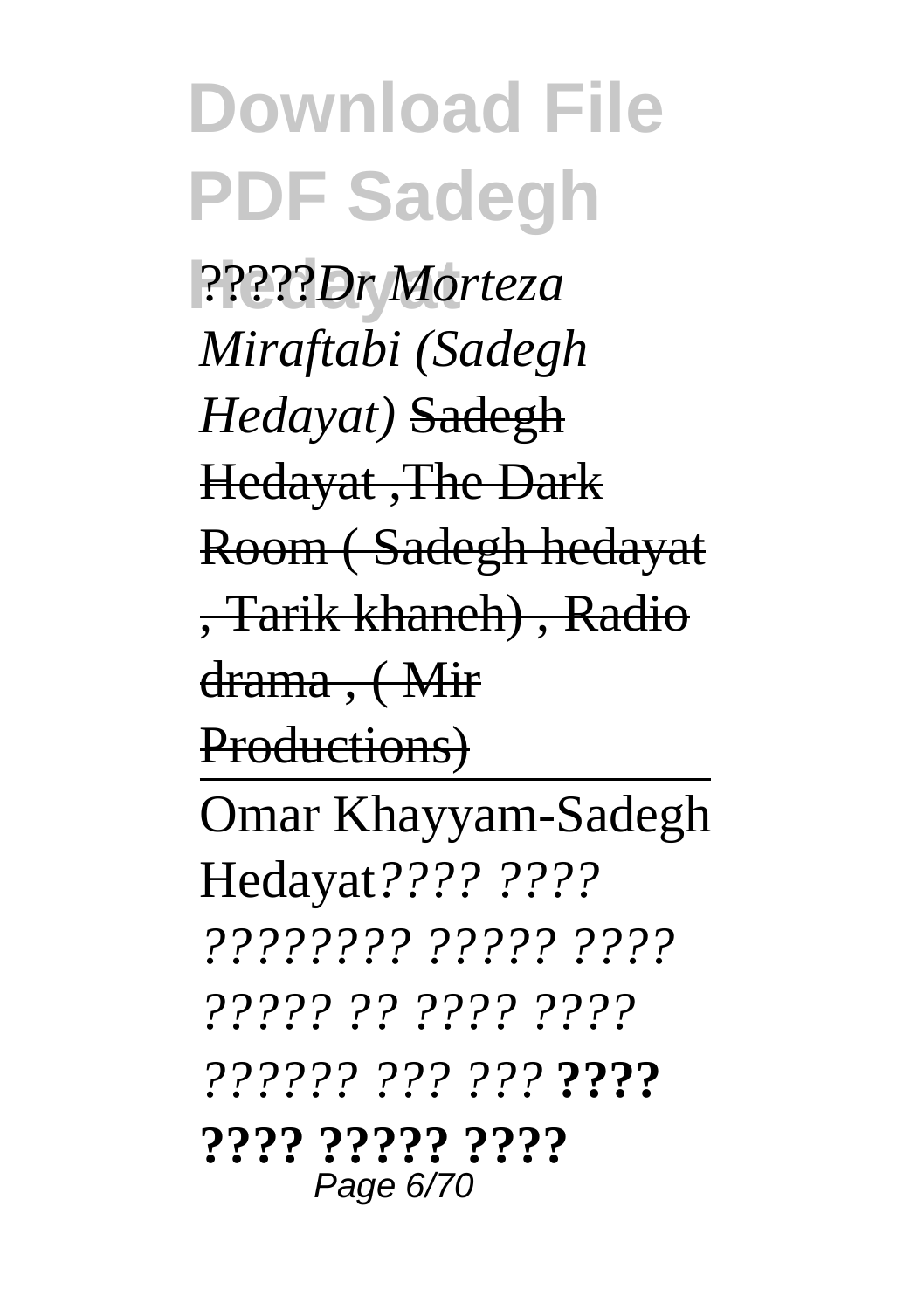,,,,,,,,,,,,,,,,,,, ,,,,,,,,,,,,,,,, MrHalloo - Audio Book | ???? ???? ??  $?????$   $(????? ?????)$  Do gharn sokout Part 1 ?? <u>222.2222 - 2222</u> <u>22222222 2222 222 -</u> <u>222 222 22222. 2222 222</u> <u>2 2222 2222 22222</u> <u>22222222 2222 2</u> <u>22222 22 2222 22222</u> 2222.2222.222 | 2222

Page 7/70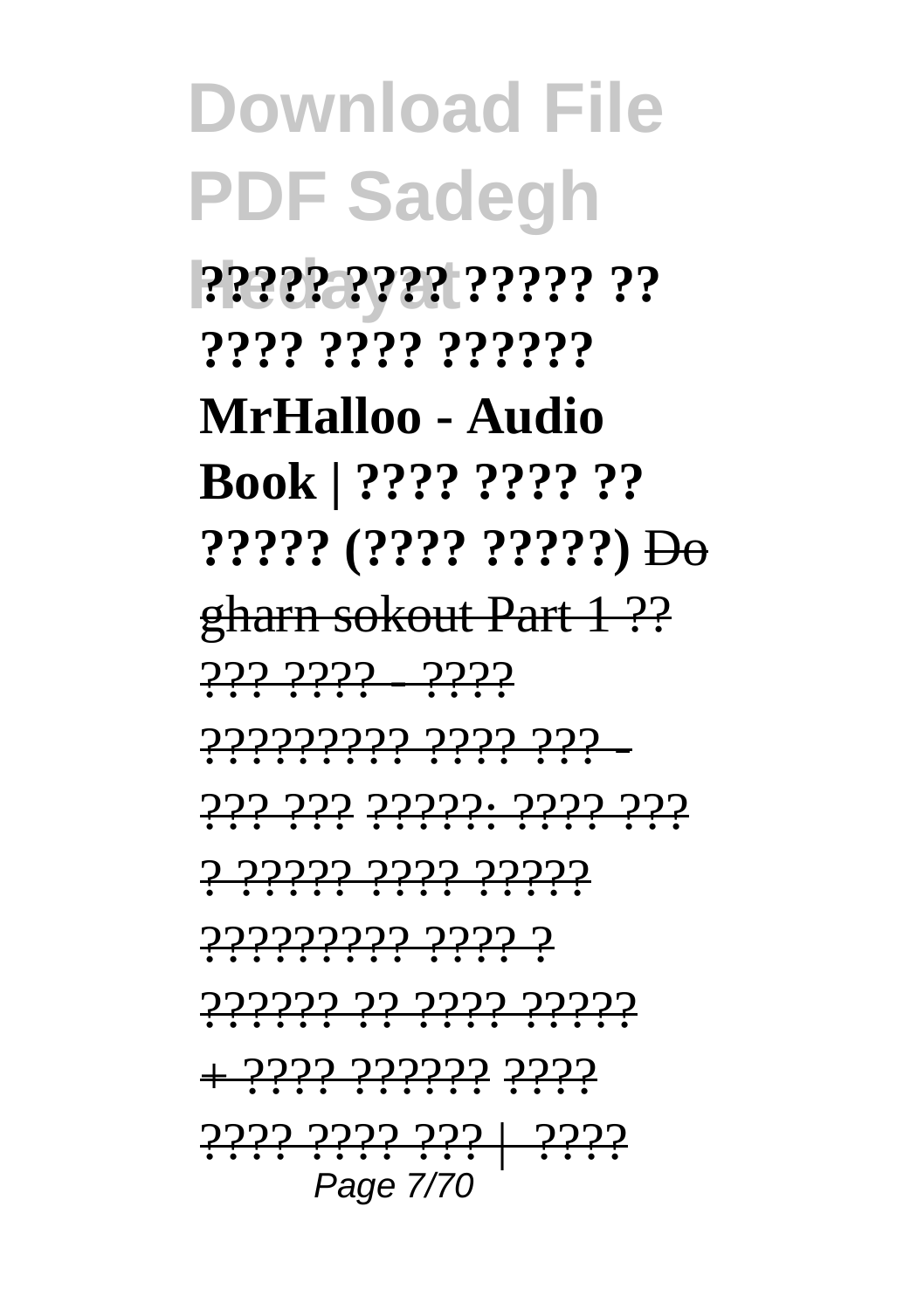**Hedayat** ????? | ???? ??? | ???? ?????? ???? ??? |

AVAYEBUF | ??? ????

*???? ????? ? ??? ???*

*?? ???? ???????* **????**

**???? ?????? ?????? ???? ????? ??????**

**????? ????? ?????? |**

**Audio Book** *Sadegh*

*Hedayat - Abji*

*Khanoom - ???? ?????*

*- ???? ????* Sadegh

Hedayat - Sag e Velgard - ???? ????? – ?? Page 8/70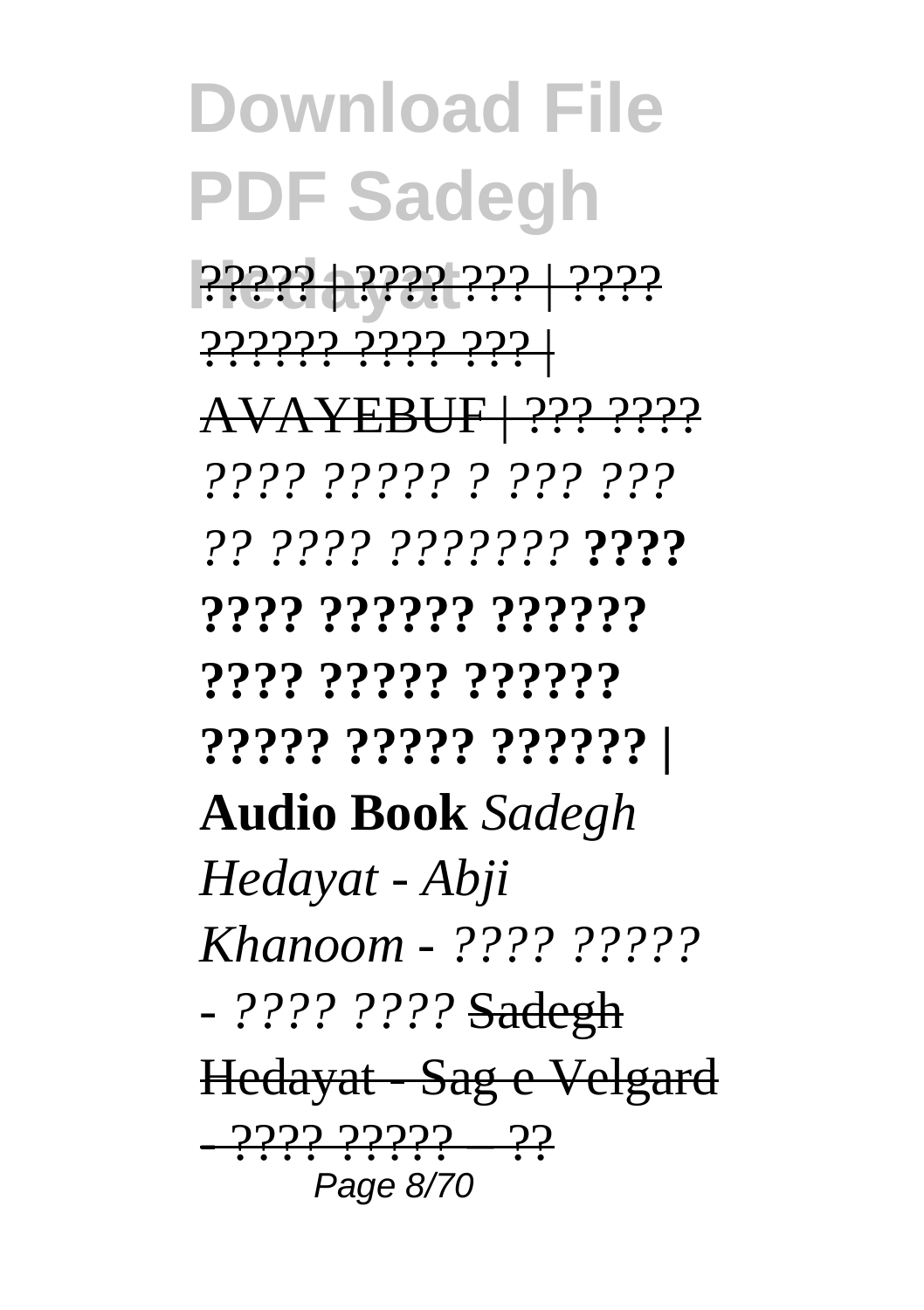**Hedayat** ????? **??? ?? | ???? ????? (?????? ?? ?????)Sadegh Hedayat** *Sadegh Hedayat #1 ! ???? ????? ?? ????? ????? ? ?? ???? ???? Sadegh Hedayat - Dash Akol - ???? ????? – ??? ????*

Sadegh Hedayat - Atashparast - ???? ????? – ??? ????<del>Sadegh</del> Hedayat :???? ?????? <u>:२२ २२२ २२२२ २२</u> Page 9/70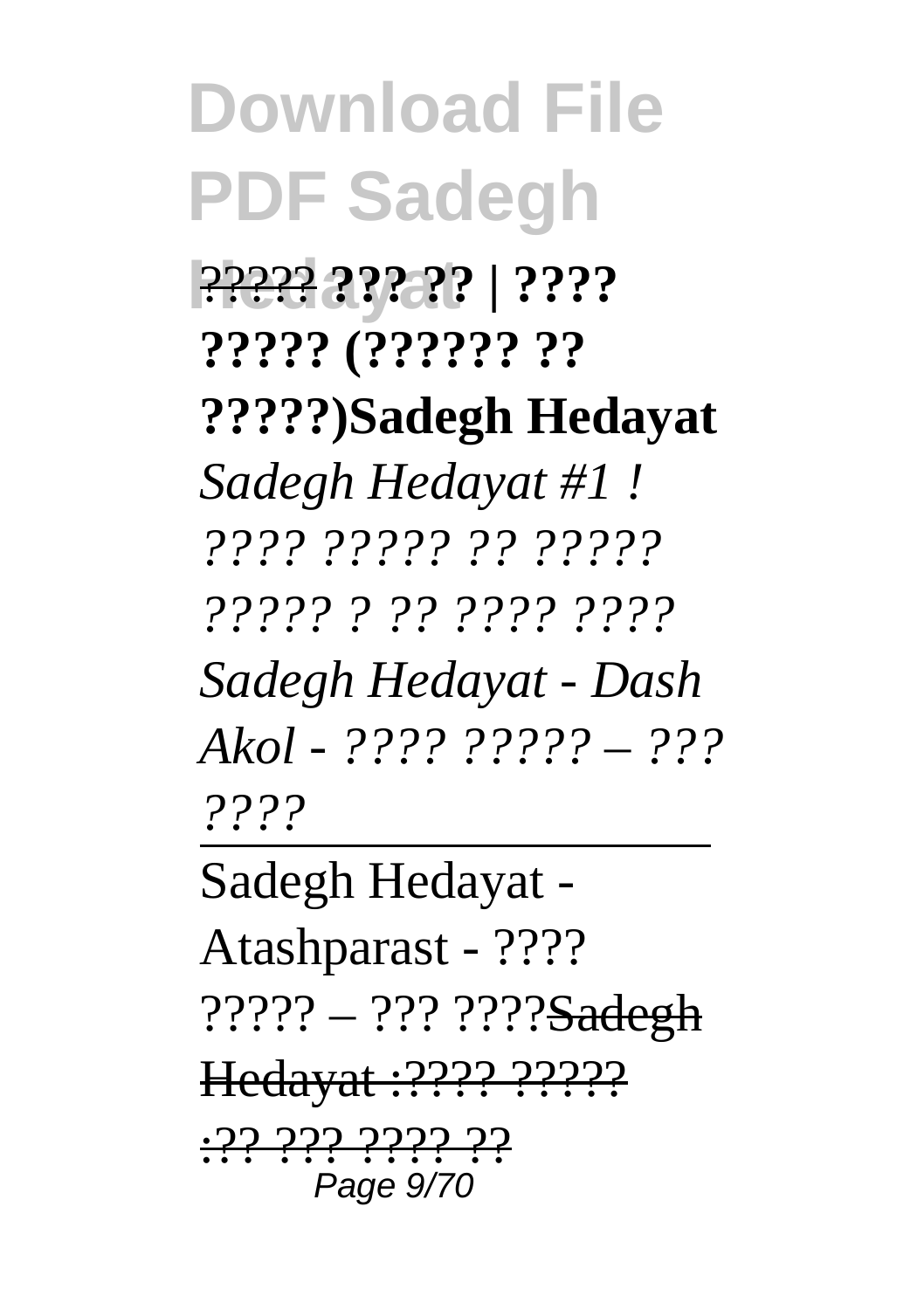**Hedayat** ????????, ??? ??? Sadegh Hedayat - Zende Be Goor - ???? ????? – ???? ???? **Sadegh**

#### **Hedayat**

Also is Ahmad Shamlou as a poet and Sadeq Hedayat as a fiction writer. Among the non-Iranians she lists Sylvia Plath, Marcel Proust and many French poets such as Rimbaud and Baudelaire. Page 10/70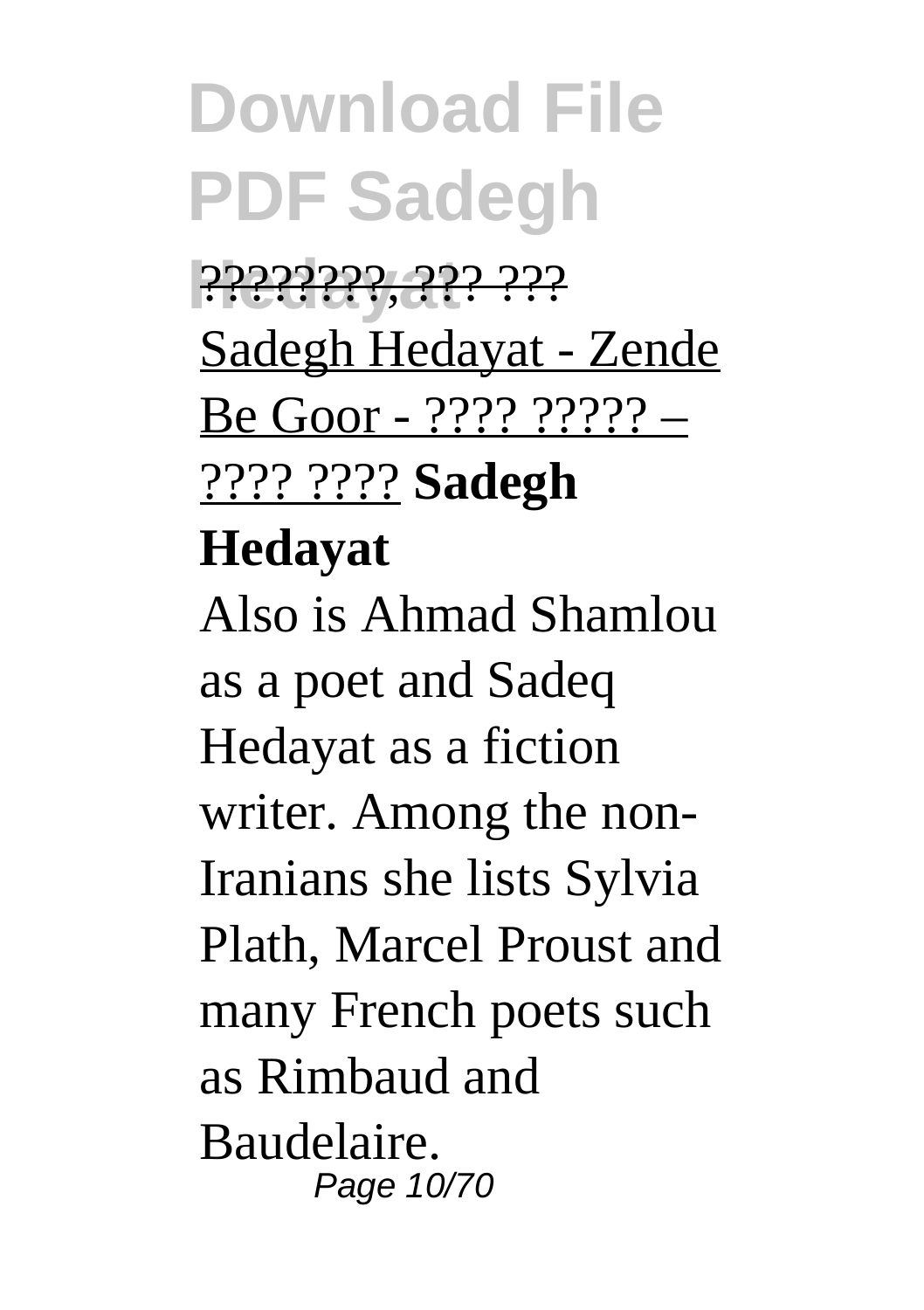**Download File PDF Sadegh Hedayat Her life in poetry** Classics of modern Persian literature, from Sadeq Hedayat to Forough Farokhzad, also faced difficulties. Bizarrely, even the works of Khawja Abdullah Ansari, a Persian Sufi of the 11th century Herat, ...

#### **Iranian writers** Page 11/70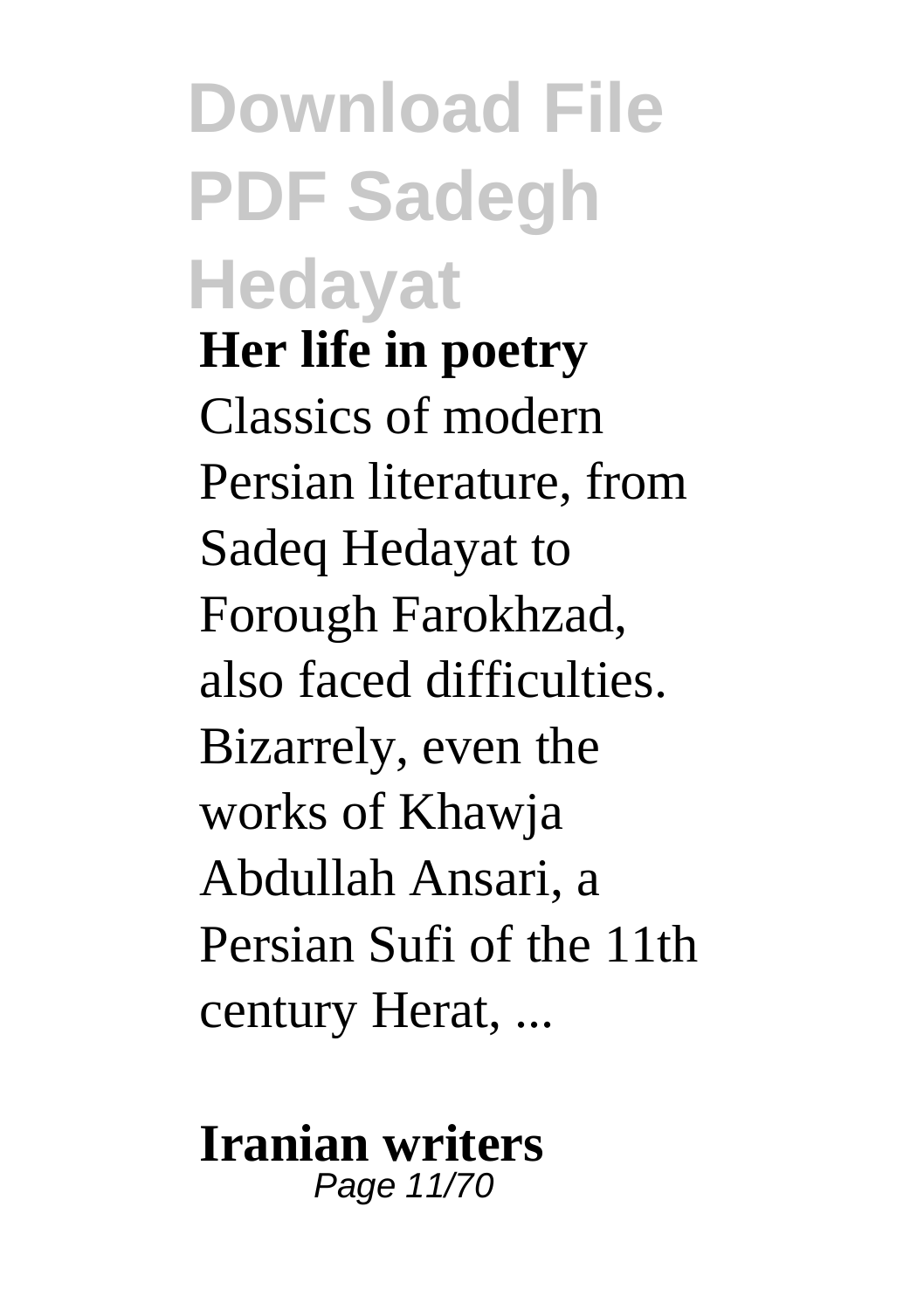**Hedayat welcome decline of censorship** Only For My Shadow: Figuration in Contemporary Iranian Art Only For My Shadow: Figuration in Contemporary Iranian Art For some years, this central passage from Sadeq Hedayat's iconic novel The Blind

# **The Image Debate:** Page 12/70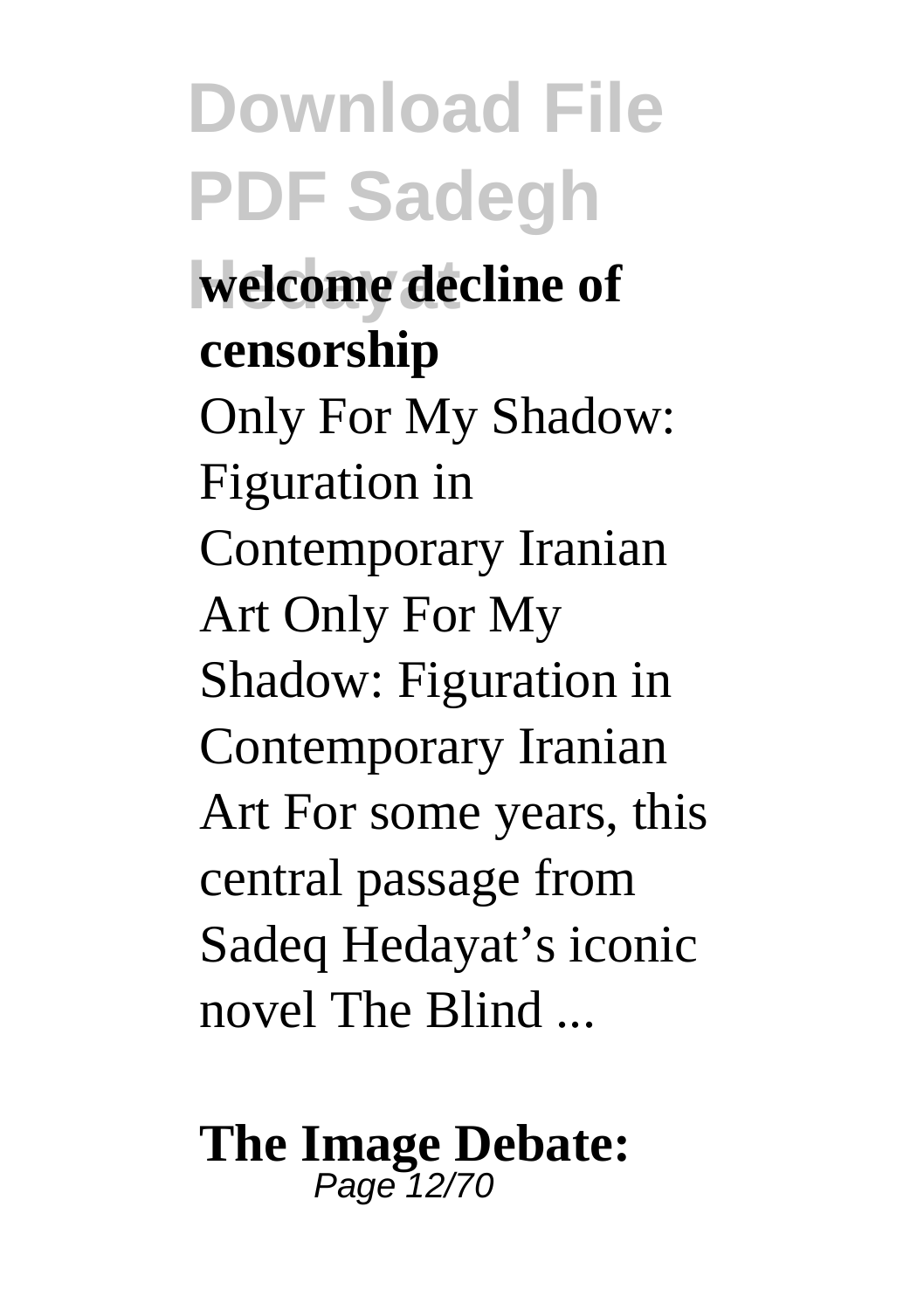#### **Hedayat Figural Representation in Islam and Across the World**

The Iranian writer Sadeq Hedayat is the most influential figure in twentieth-century Persian fiction--and the object of a kind of cult after his suicide in 1951. His masterpiece The Blind  $Ow1$  is the  $\blacksquare$ 

#### **Michael Beard** Page 13/70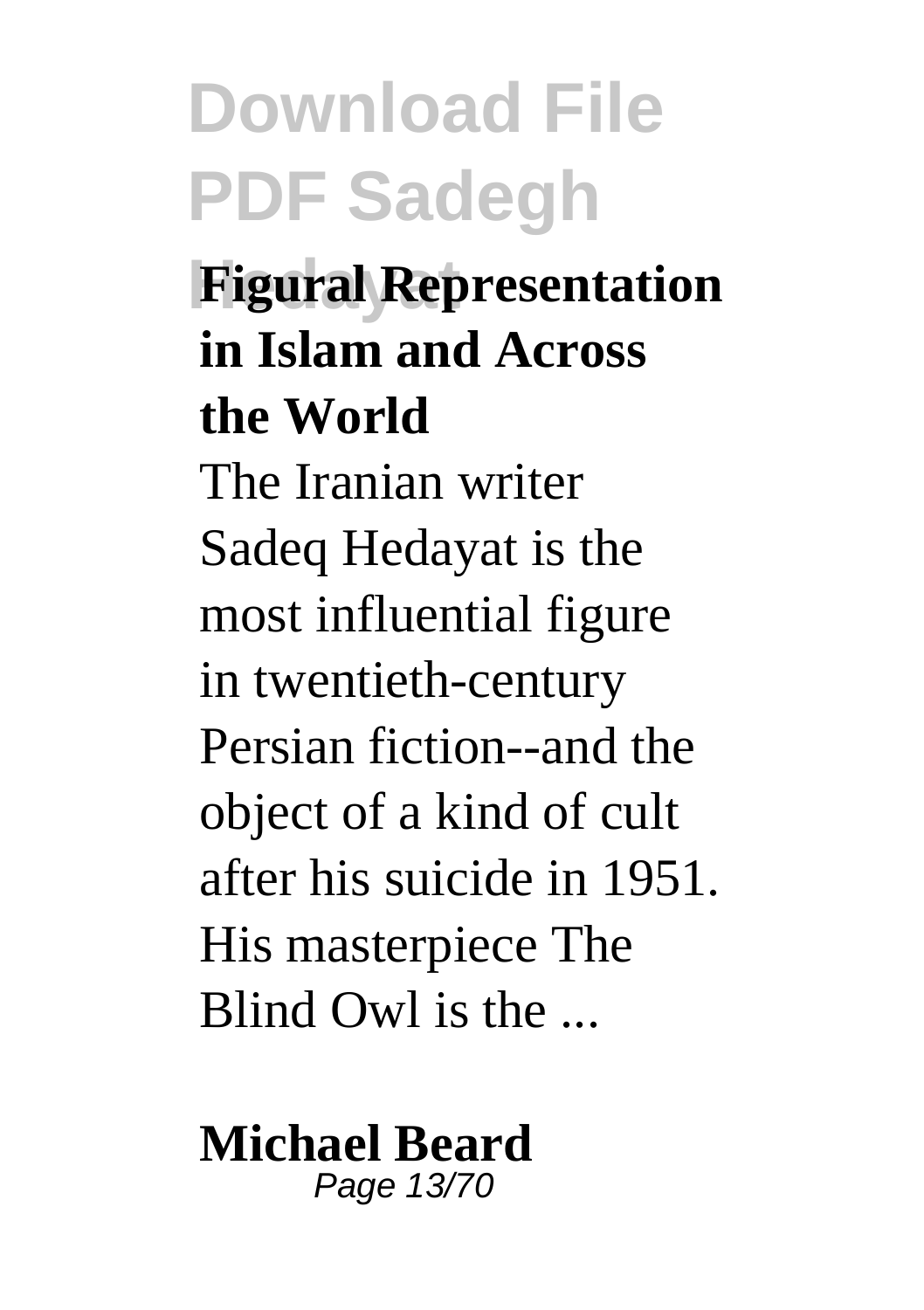**Her work is radical both** stylistically and politically, influenced by her own translation practice (she's translated the likes of Kafka, Pessoa, and Sadeq Hedayat into Korean). Her language is simply

#### **Tome On The Range** Only For My Shadow: Figuration in Page 14/70

...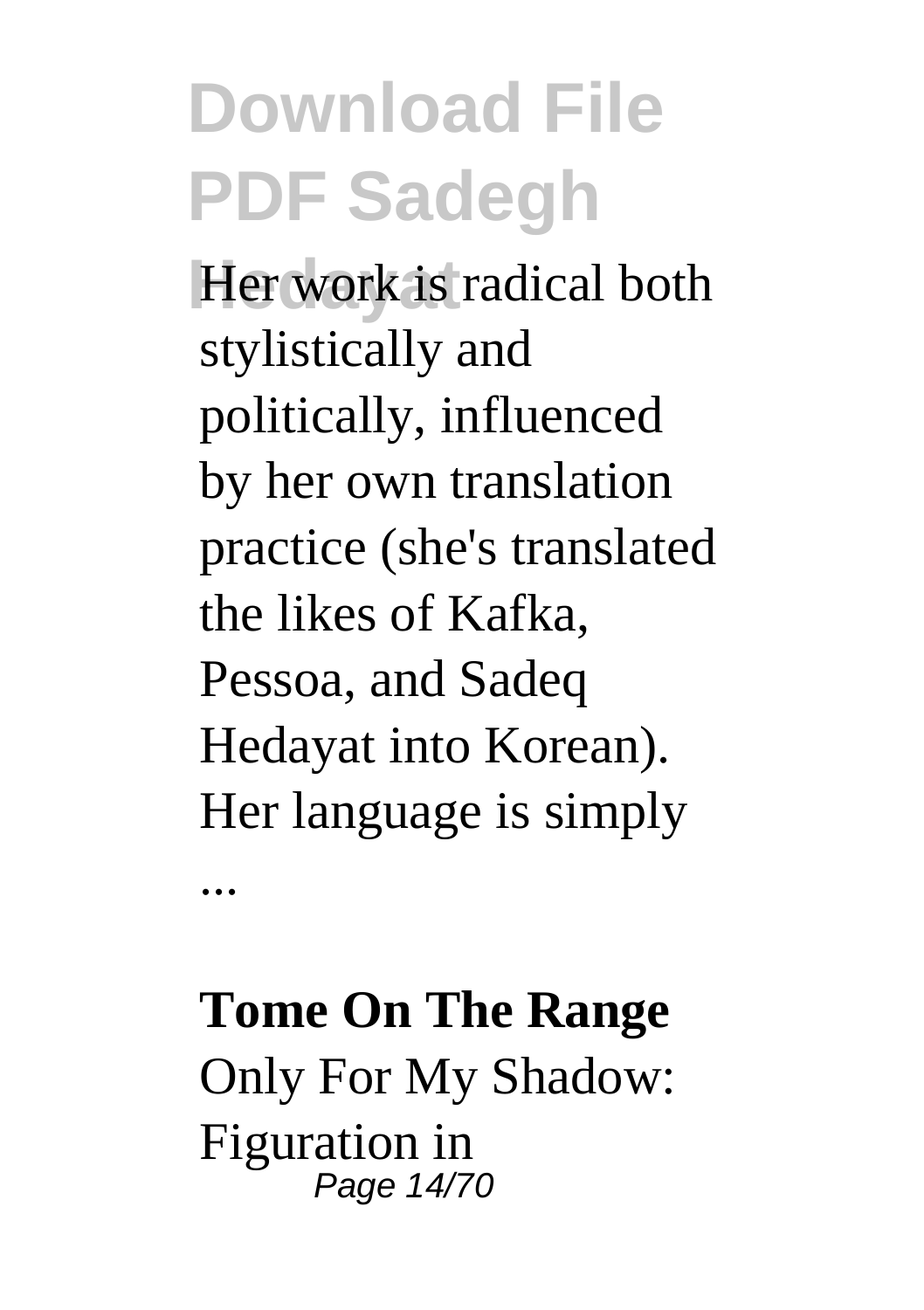**Contemporary Iranian** Art Only For My Shadow: Figuration in Contemporary Iranian Art For some years, this central passage from Sadeq Hedayat's iconic novel The Blind ...

An opium addict spirals into madness after losing a mysterious Page 15/70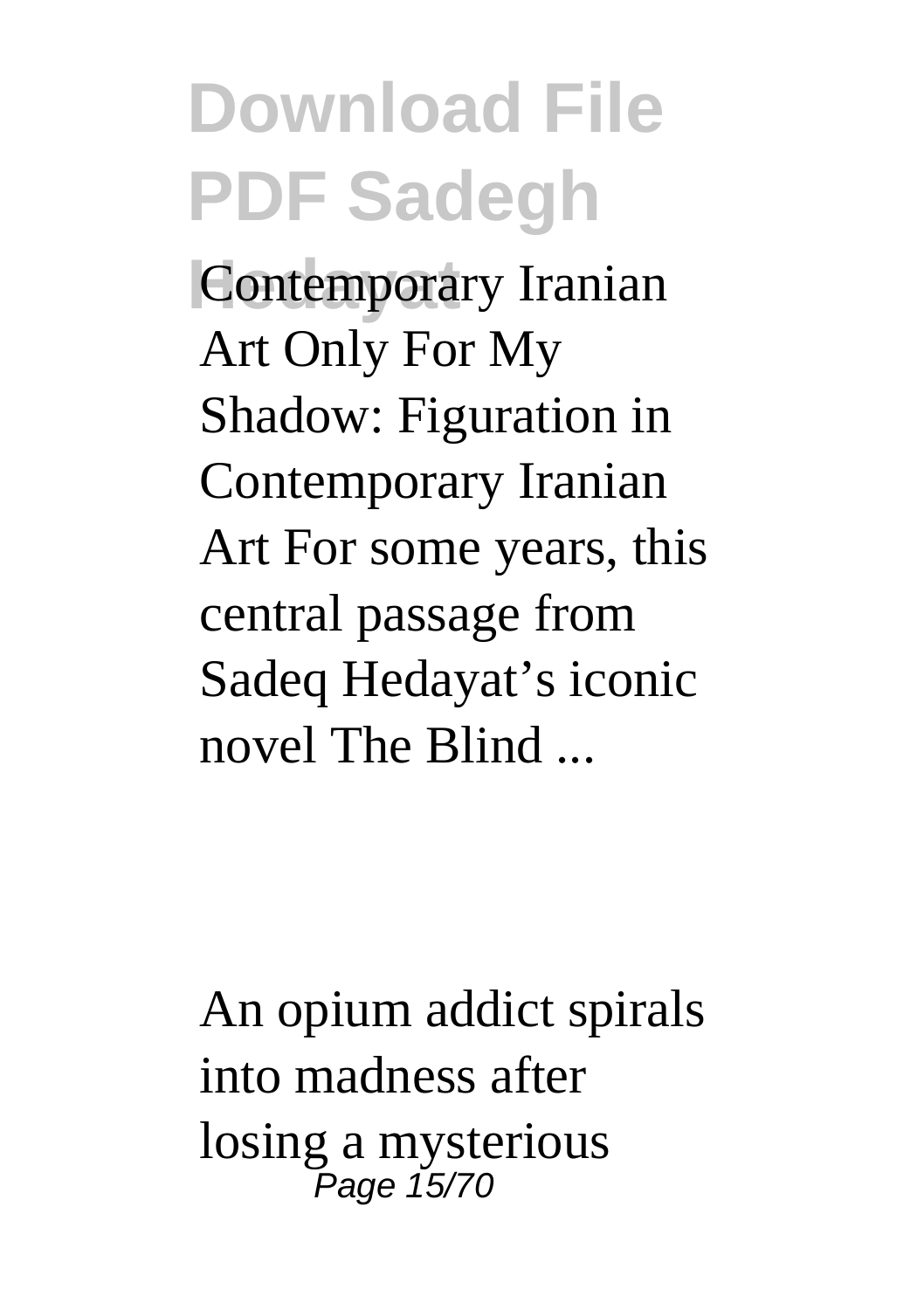lover in this "extraordinary work" of modern Persian literature (The Times Literary Supplement, UK). Sadegh Hedayat was Iran's most renowned modern fiction writer, and his spine-tingling novel The Blind Owl is considered his seminal work. A classic of modern Iranian literature, this Page 16/70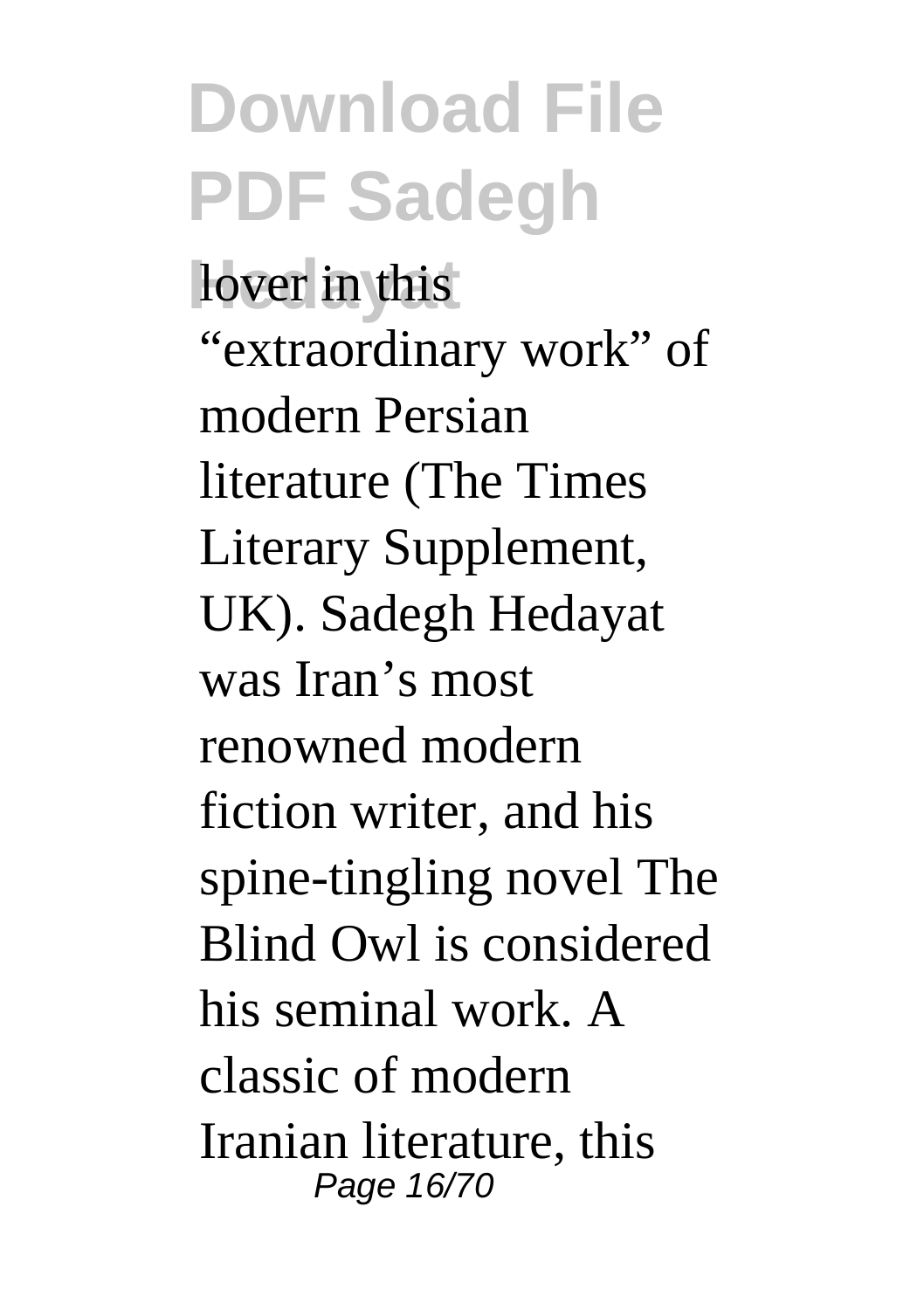edition is presented to contemporary audiences with a new introduction by Porochista Khakpour, one of the most exciting voices from a new generation of Iranian-American authors. A haunting tale of loss and spiritual degradation, The Blind Owl tells the story of a young opium addict's despair after losing a Page 17/70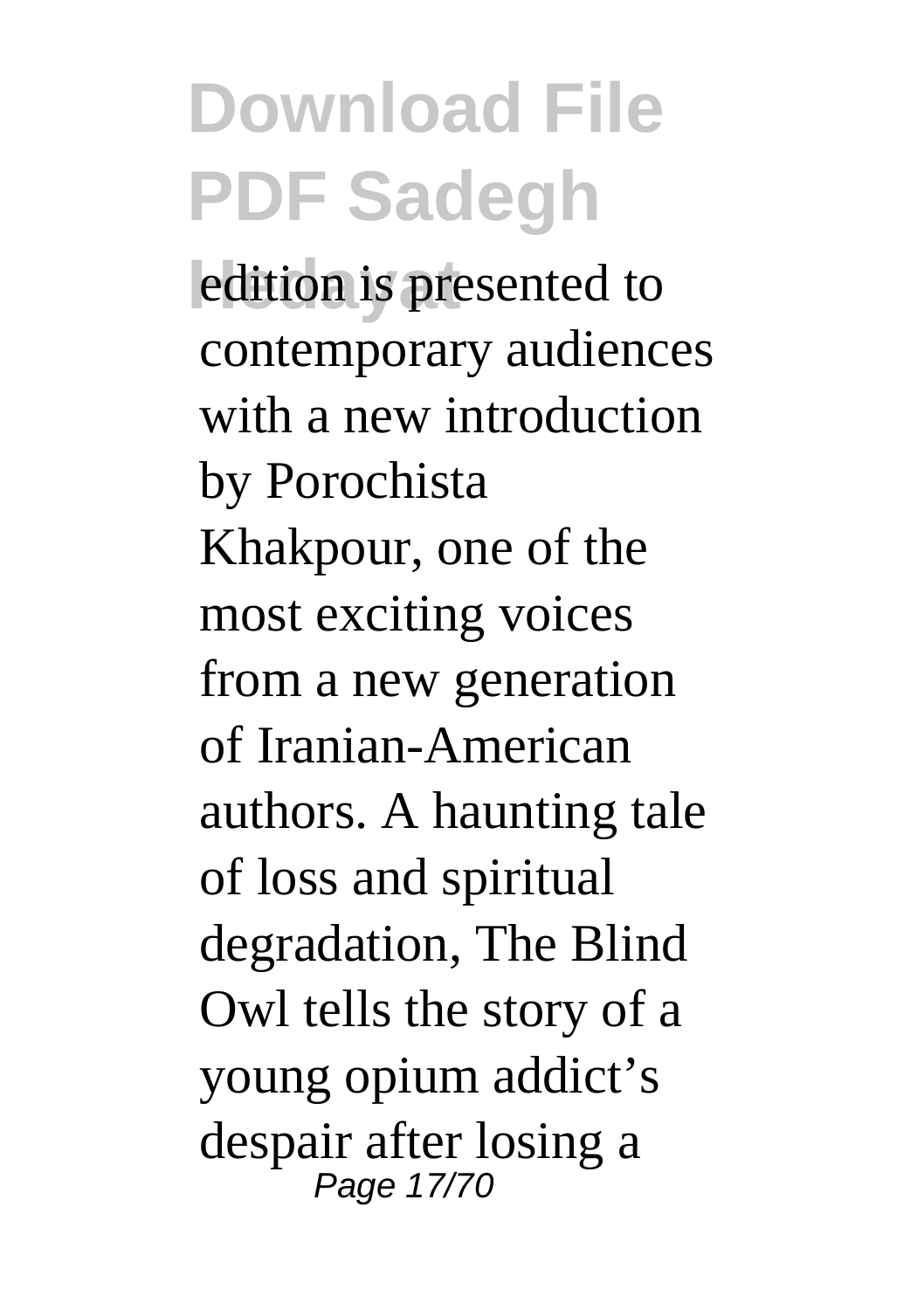mysterious lover. Through a series of intricately woven events that revolve around the same set of mental images—an old man with a spine-chilling laugh, four cadaverous black horses with rasping coughs, a hidden urn of poisoned wine—the narrator is compelled to record his obsession with a beautiful woman Page 18/70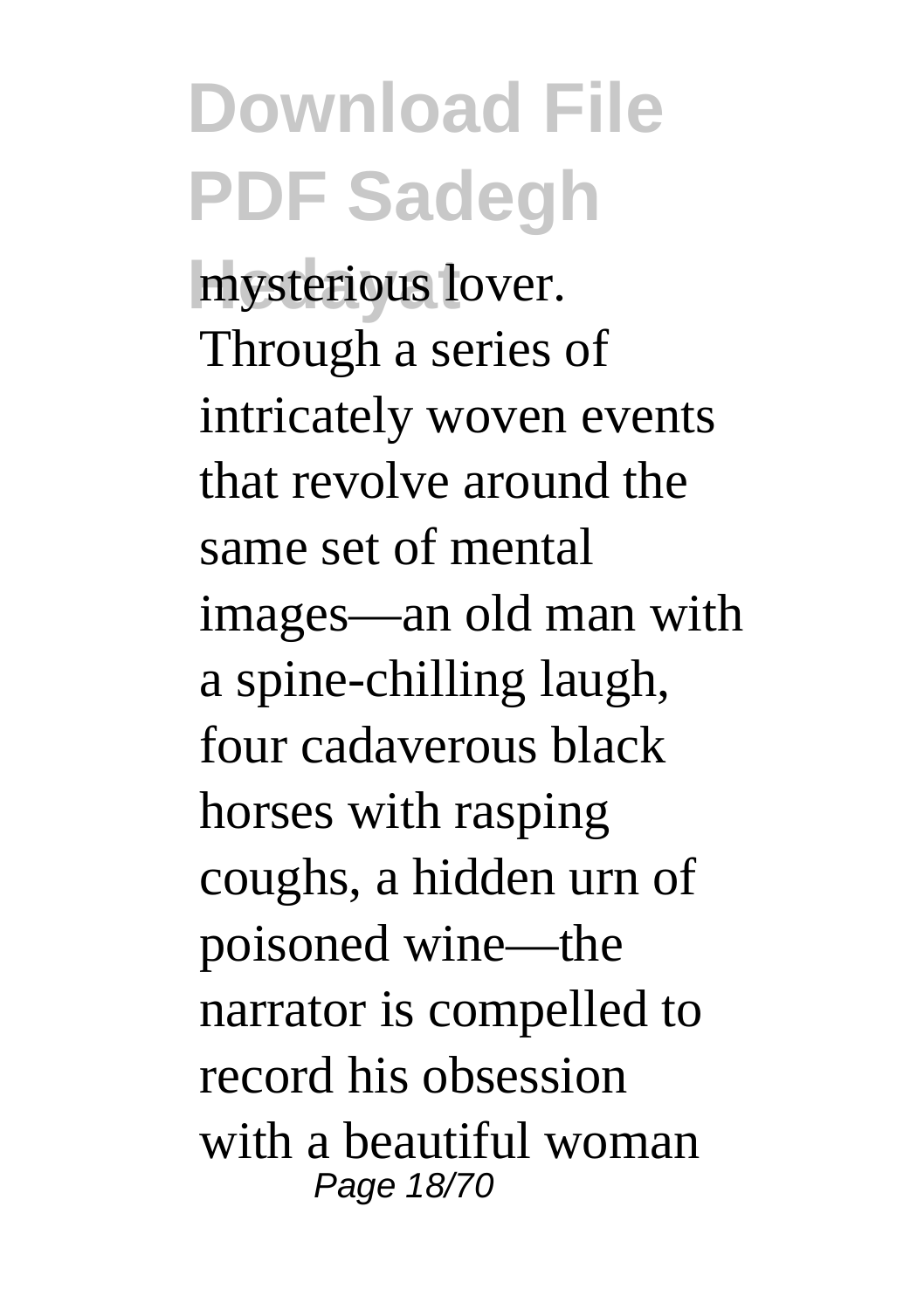even as it drives him further into frenzy and madness.

Featuring contributions from leading scholars of Iranian studies and / or comparative literature, this edited comprehensive and critical edited collection provides detailed scholarly analysis of Hedayat's life and work Page 19/70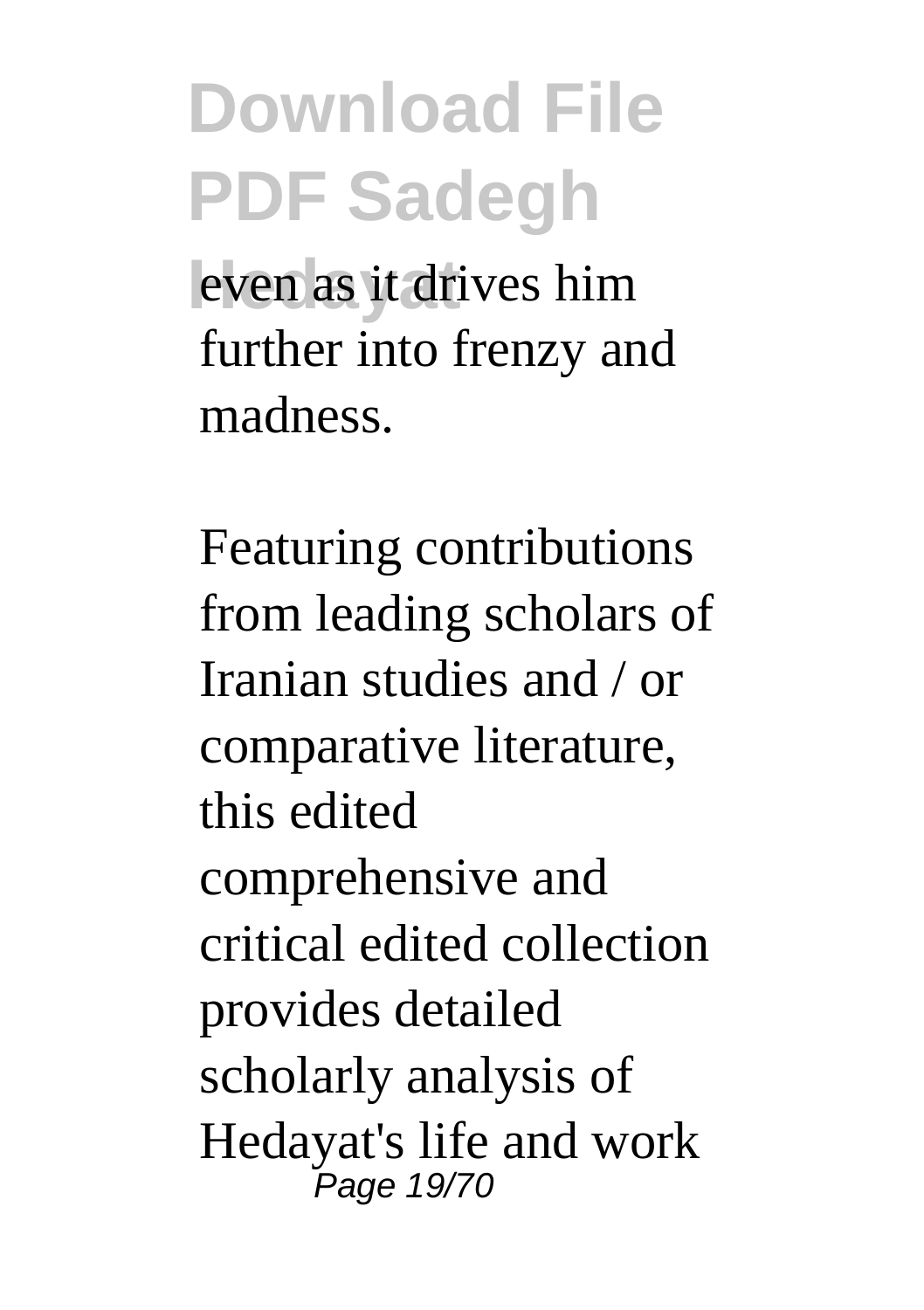using a variety of methodological and conceptual approaches. Hedayat is the author of The Blind Owl, the most famous Persian novel both in Iran and in Europe and America. Many of his short stories are in a critical realist style and are regarded as among some of the best written in twentieth century Iran. Page 20/70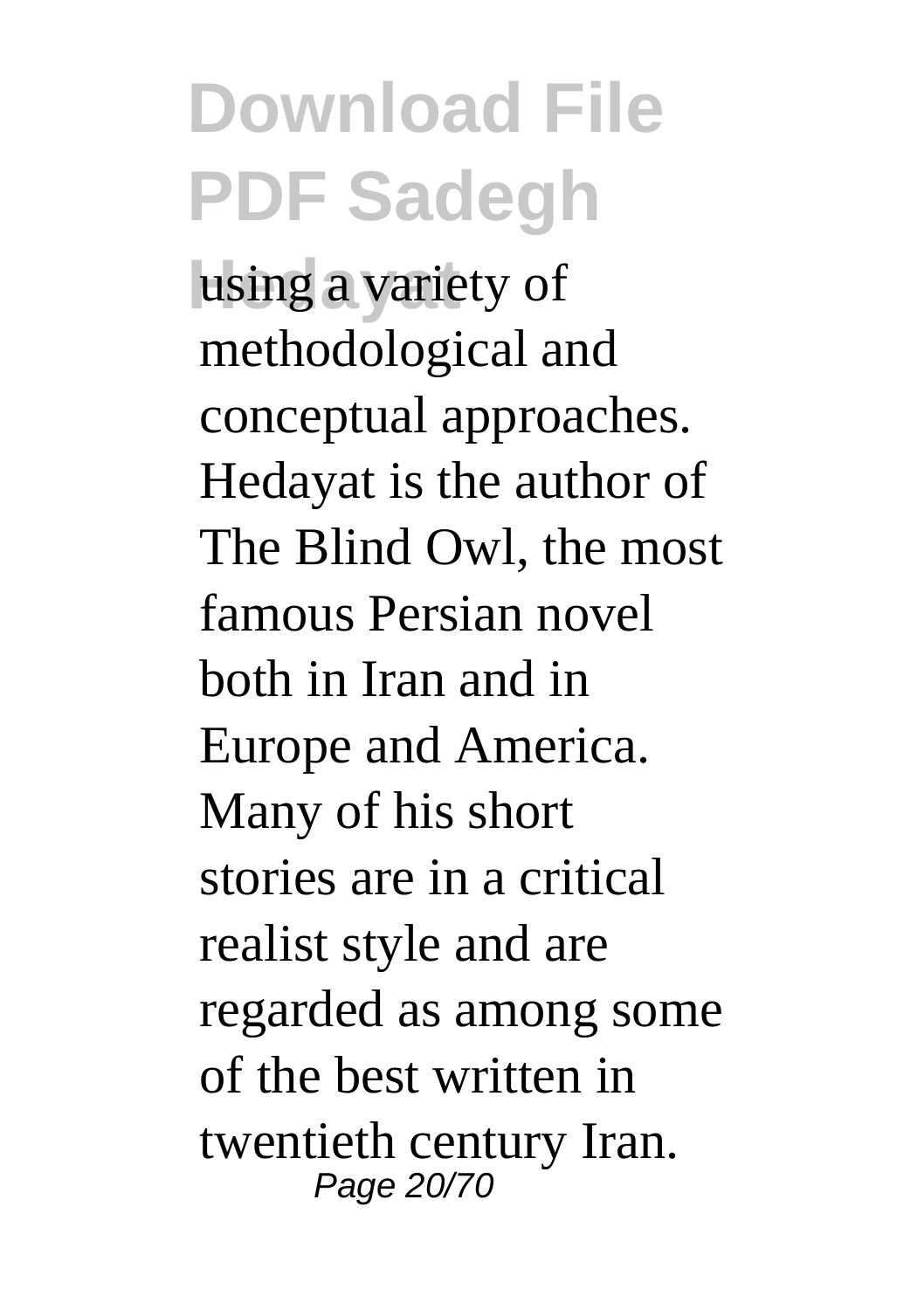**But his most original** contribution was the use of modernist, more often surrealist, techniques in Persian fiction. Thus, he was not only a great writer, but also the founder of modernism in Persian fiction. Yet both Hedayat's life and his death came to symbolize much more than leading writers would normally Page 21/70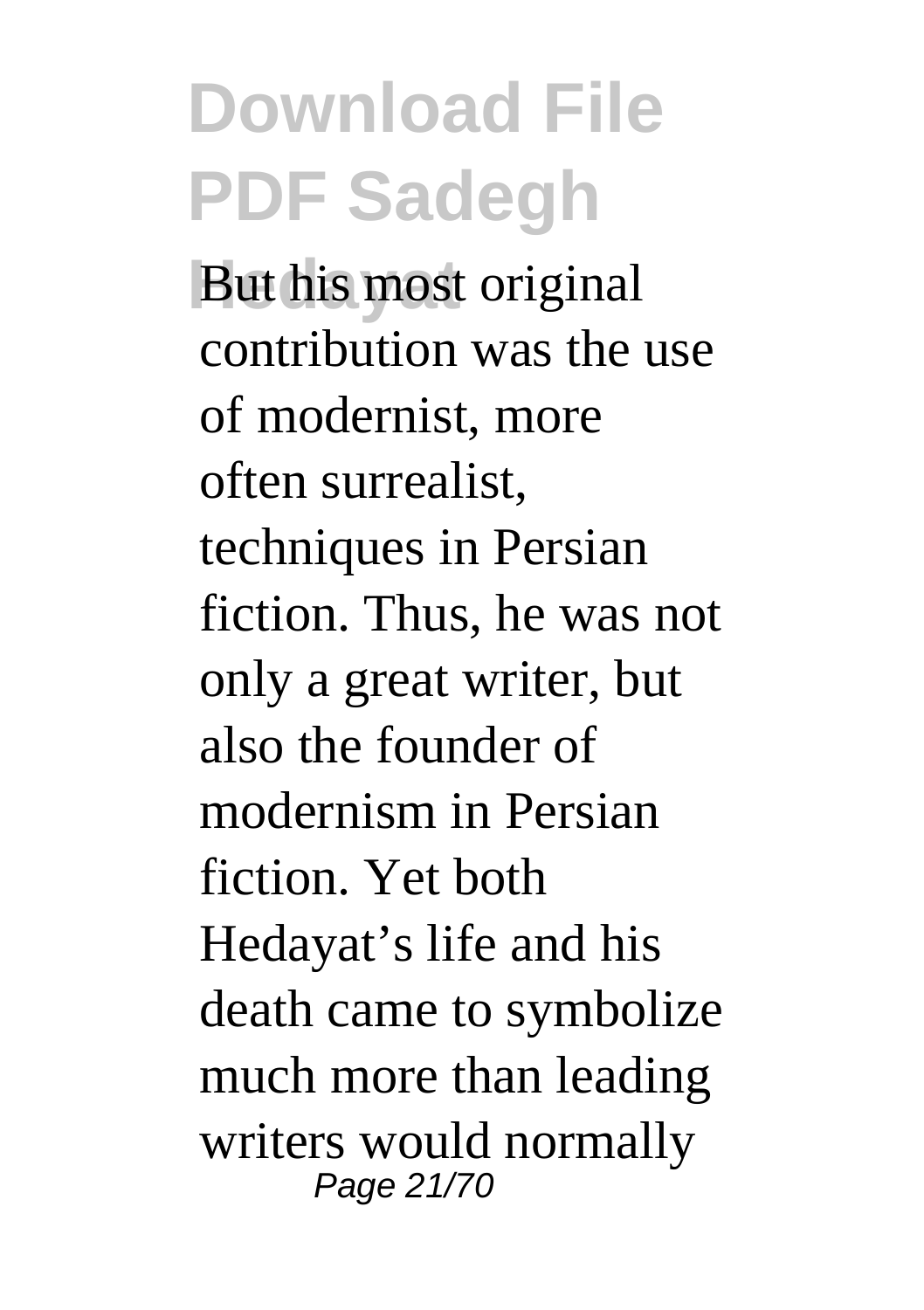**Learn Heatill towers** over modern Persian fiction and will remain a highly controversial figure so long as the clash of the modern and the traditional, the Persian and the European, and the religious and the secular, has not led to a synthesis and a consensus.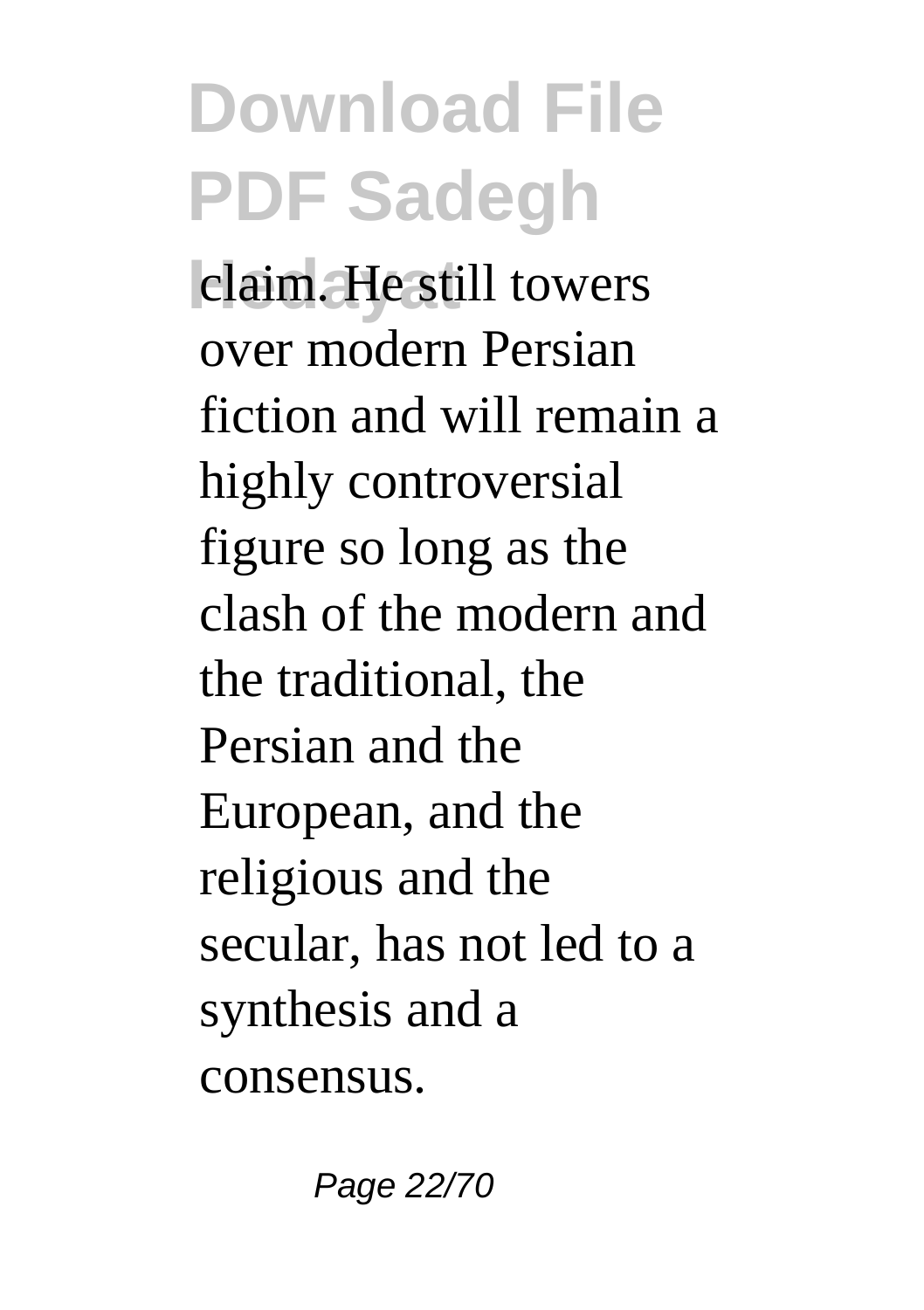**Sadeq Hedayat** is the most famous and the most enigmatic Iranian writer of the 20th century. This book is the first comprehensive study of Hedayat's life and works set against the background of literary and political developments in a rapidly changing Iran over the first half of the 20th century. Katouzian Page 23/70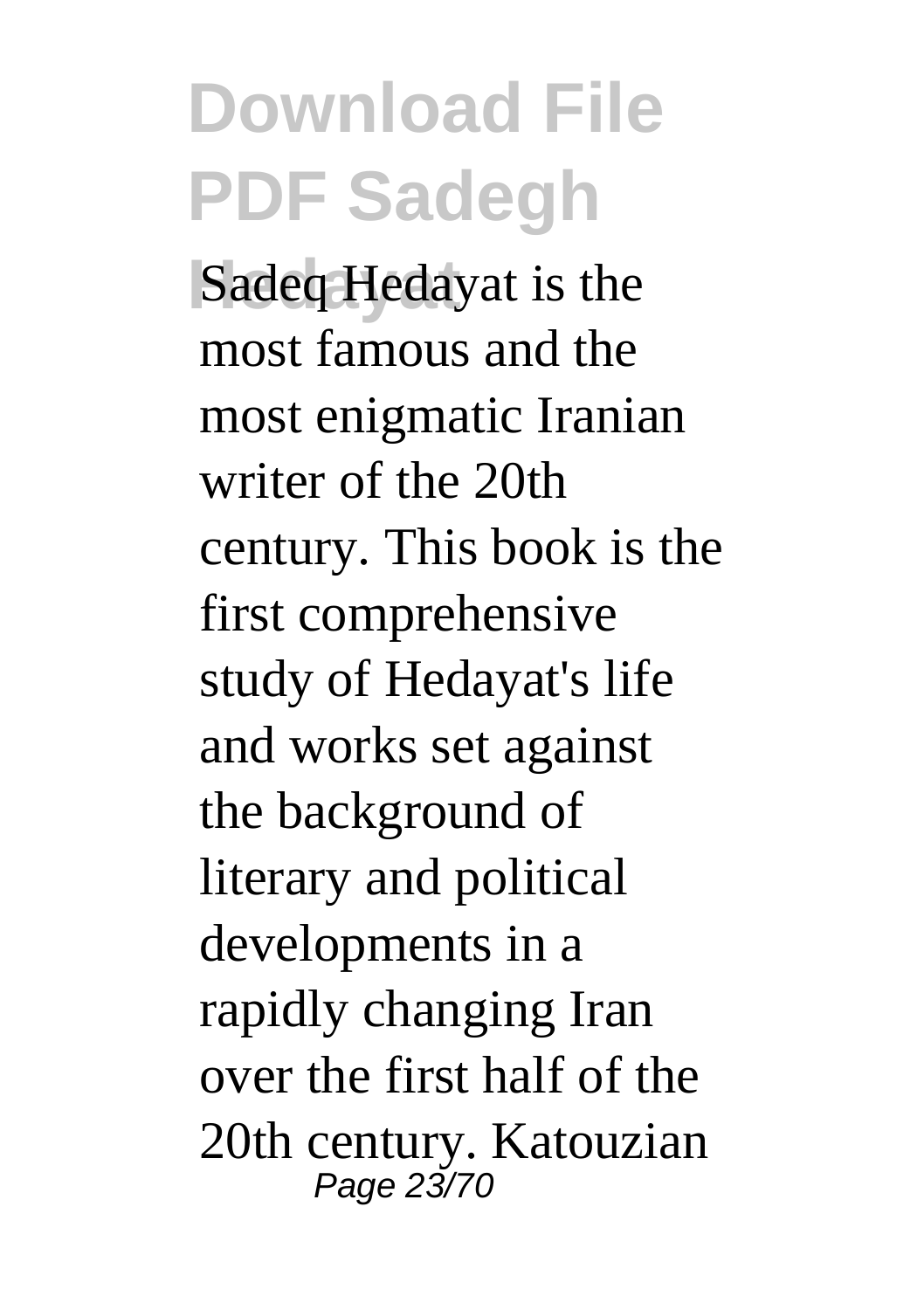discusses Hedayat's life and times and the literary and political circles with which he was associated. But he also emphasises the uniqueness and universality of his ideas that have both influenced and set Hedayat apart from other Iranian writers of the period and that have given him a mystique Page 24/70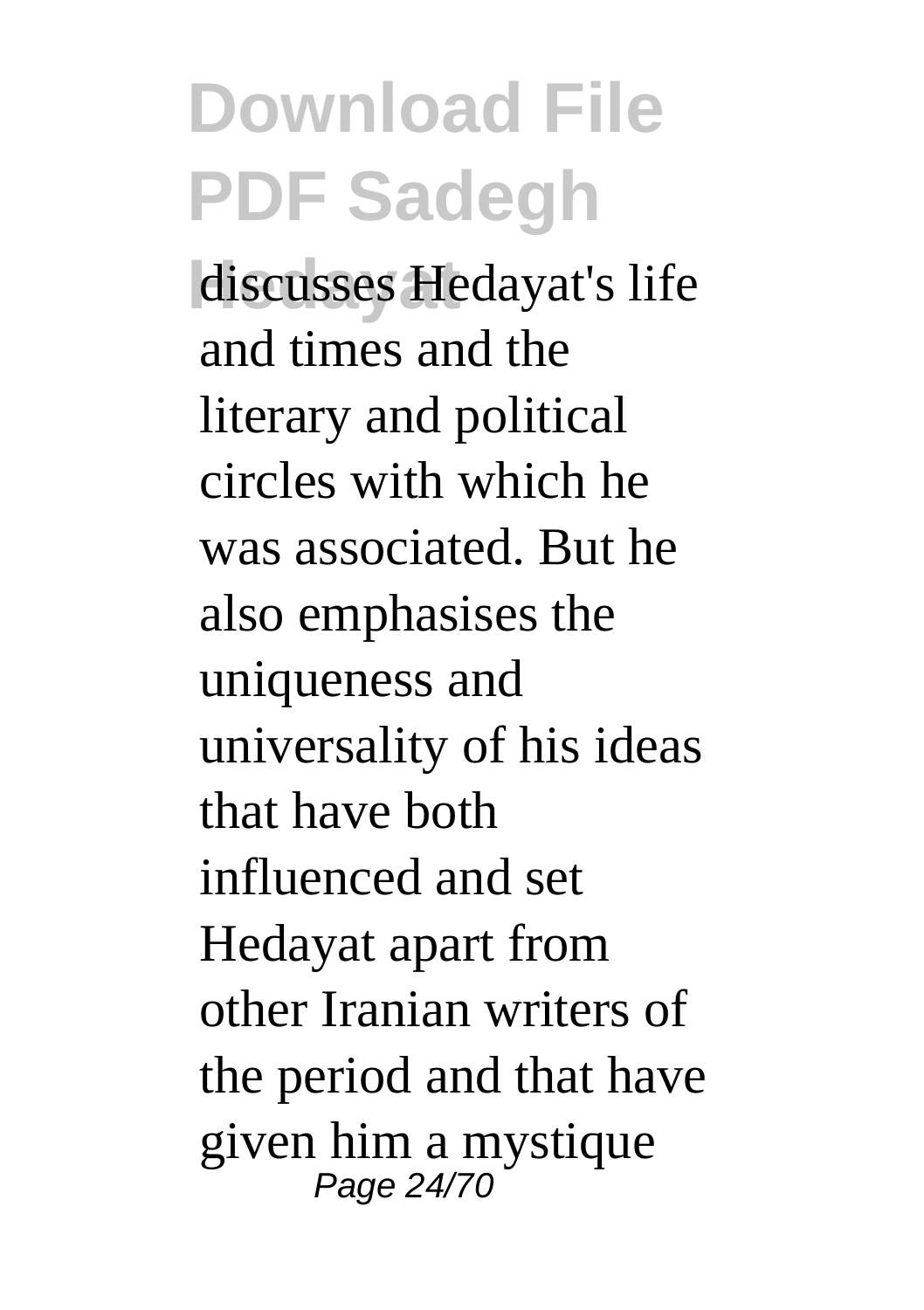that has been instrumental in his posthumous success with acclaimed works such as The Blind Owl. This second edition is fully revised and updated to reflect on recent debates and scholarship on Sadeq Hadeyat.

Published in Farsi language by the Sadegh Page 25/70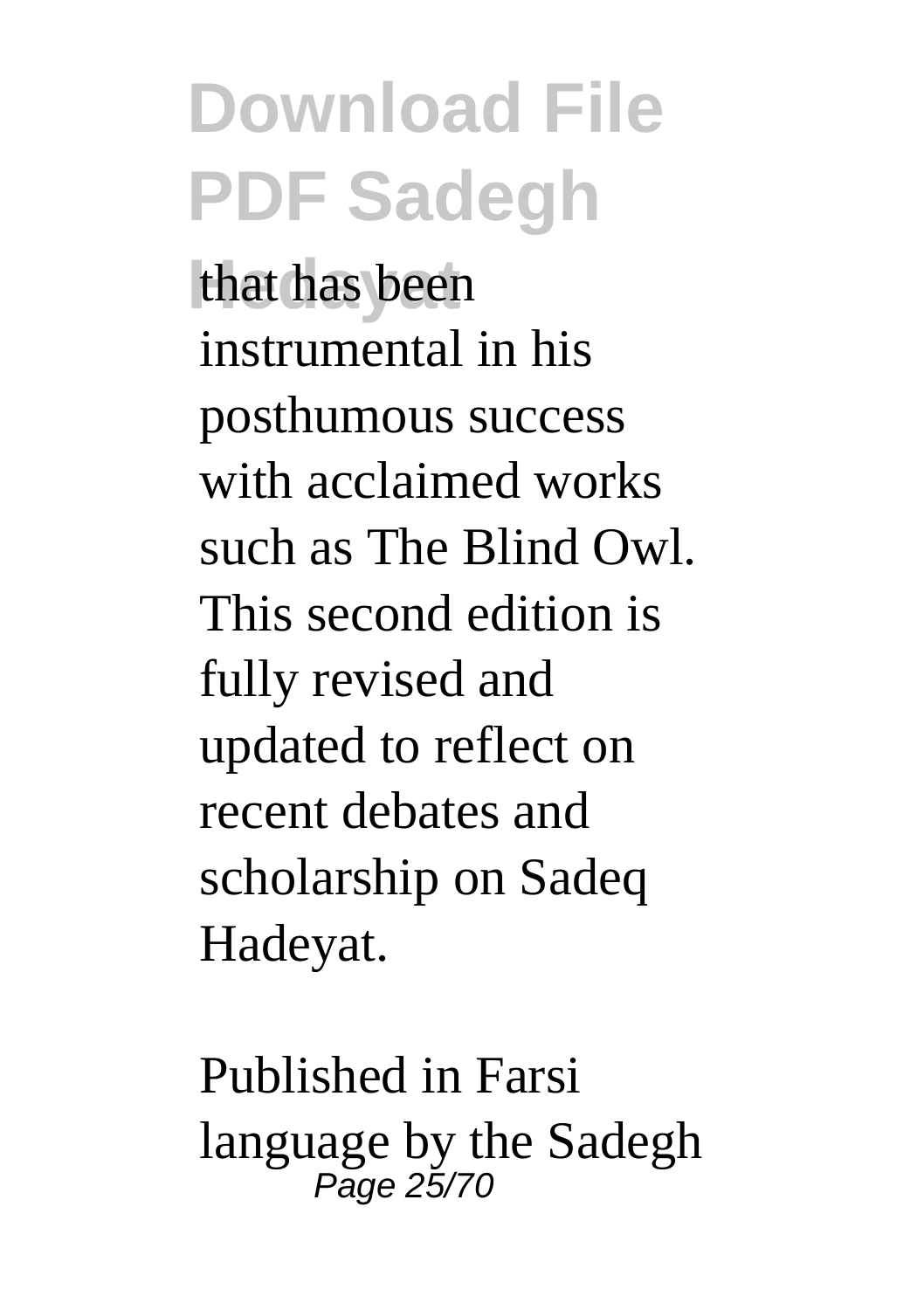**Hedayat** Hedayat Foundation" and the renowned Iranian Burnt Books Foundation," this is the third volume of the revised and according to original manuscripts comparatively updated complete works of Sadegh Hedayat, the renowned Iranian novelist. This volume contains his complete Studies on the Folklore Page 26/70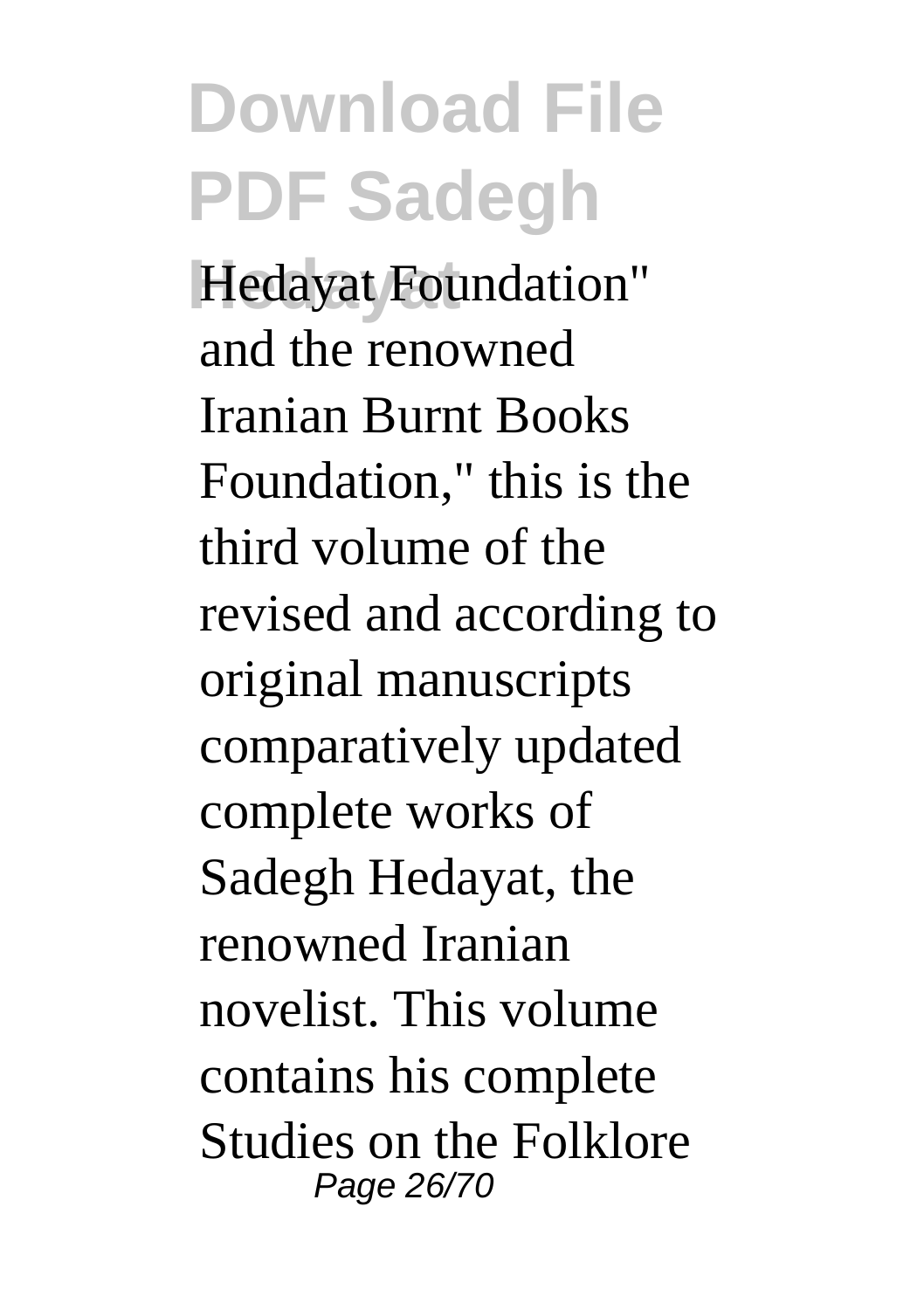**of Iran in Farsi** language, including neyrangestan, usaneh, taranehaye 'amiyaneh, matalhayeh farsi, folklor ya farhange tudeh, tarhe kolli baraye kavoshe farhange yek mantagheh, shivehye novin dar tahghighe adabi, dar piramune loghate farase asadi, shivehaye novin dar she're farsi, chand Page 27/70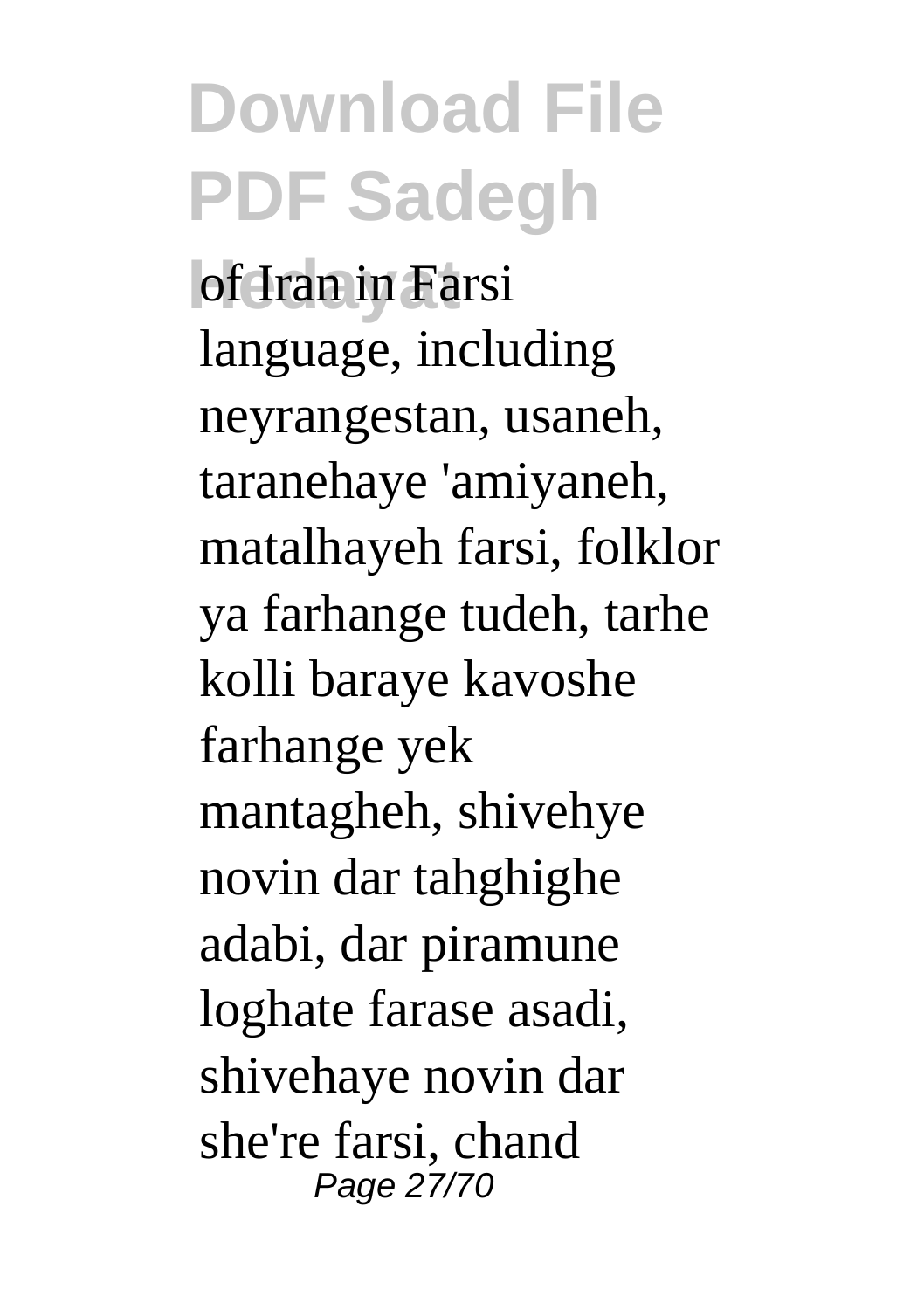nokteh dar barehye veyso-ramin, dar barehye iran va zabane farsi as well as the essay La Magie en Perse in French language. Sadegh Hedayat was born on 17 February 1903 in Tehran, at his father's house. His father was Hedayat Gholi Khan-e Hedayat (E'tezad-Ol-Molk), son of Jafar GholiKhan-e Page 28/70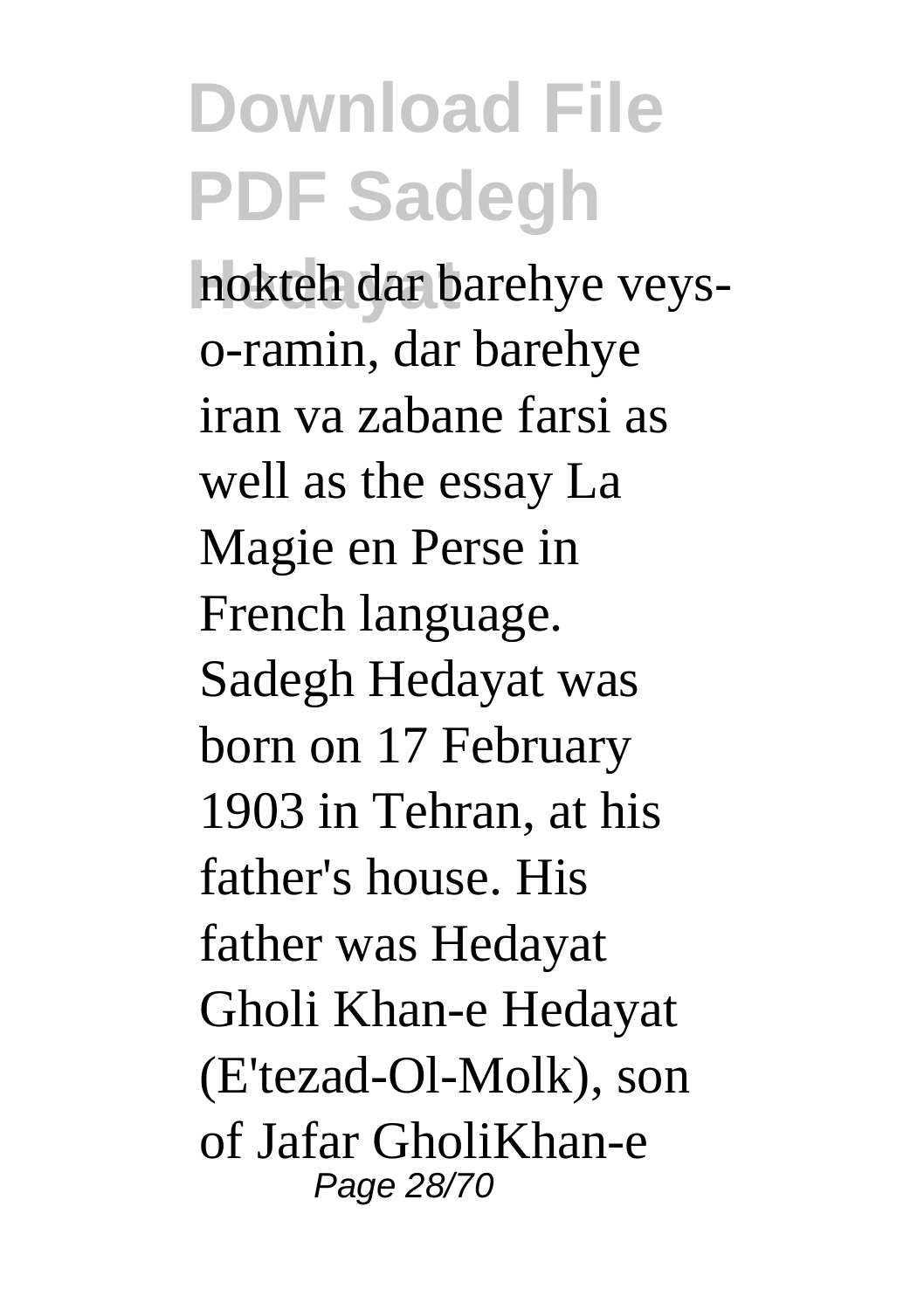**Hedayat**, his mother was, Ozra-Zivar-Ol-Moluk Hedayat, daughter of Hossein GholiKhan-e Mokhberol-Dole the second. His parent was from the line of Reza GholiKhan; who was one of the famous Iranian writers, poets and historians in 13th century; that was Kamal Khojandi descents. He went to Page 29/70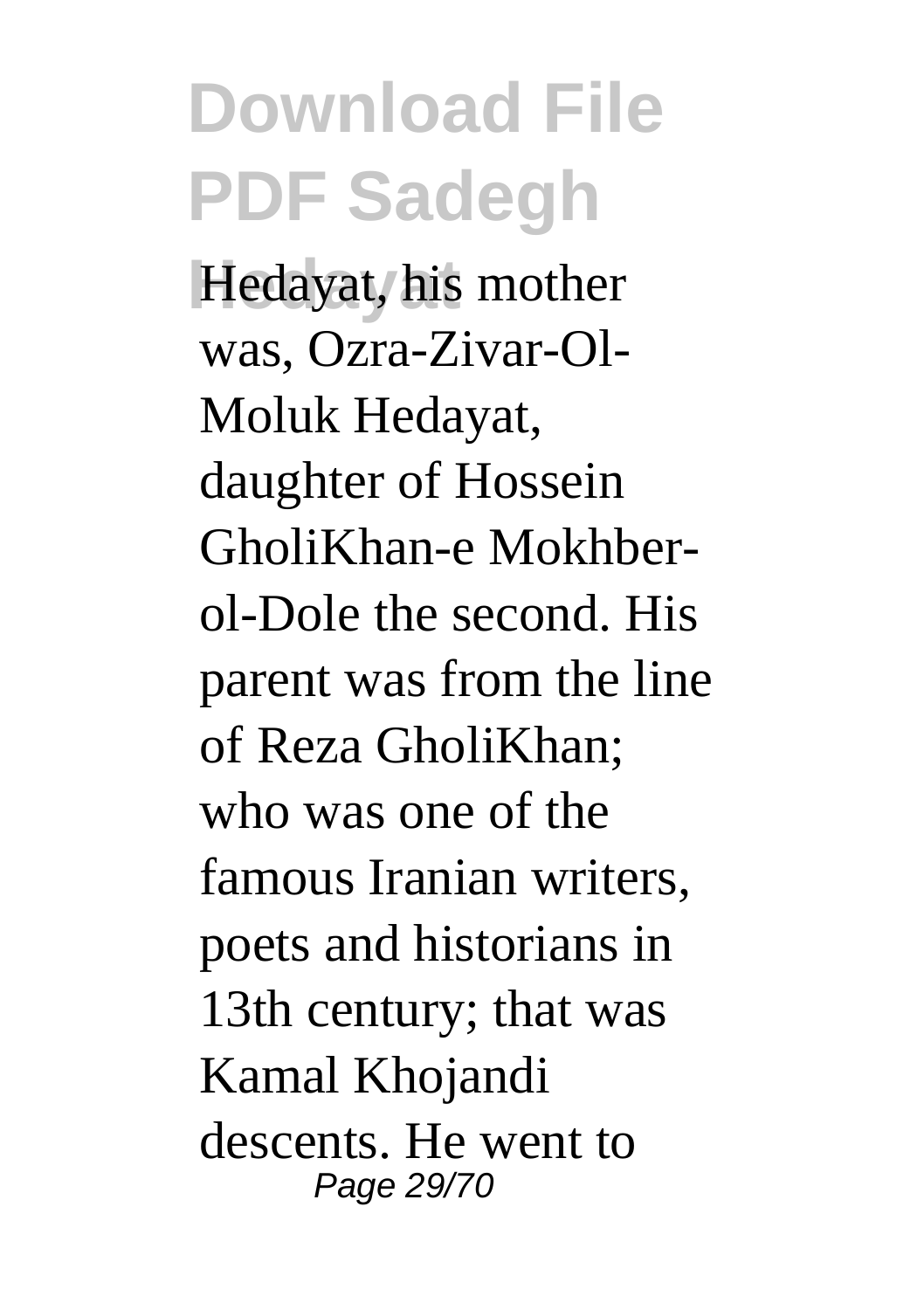**Elmieh Primary school,** Tehran in 1909, and after completing his basic education and then started his high school at Darolfonun in 1914. Because of eye trouble, there was a break in his education in 1914, but he continued his education in Saint Louis School at Tehran, where he got familiar with French language and Page 30/70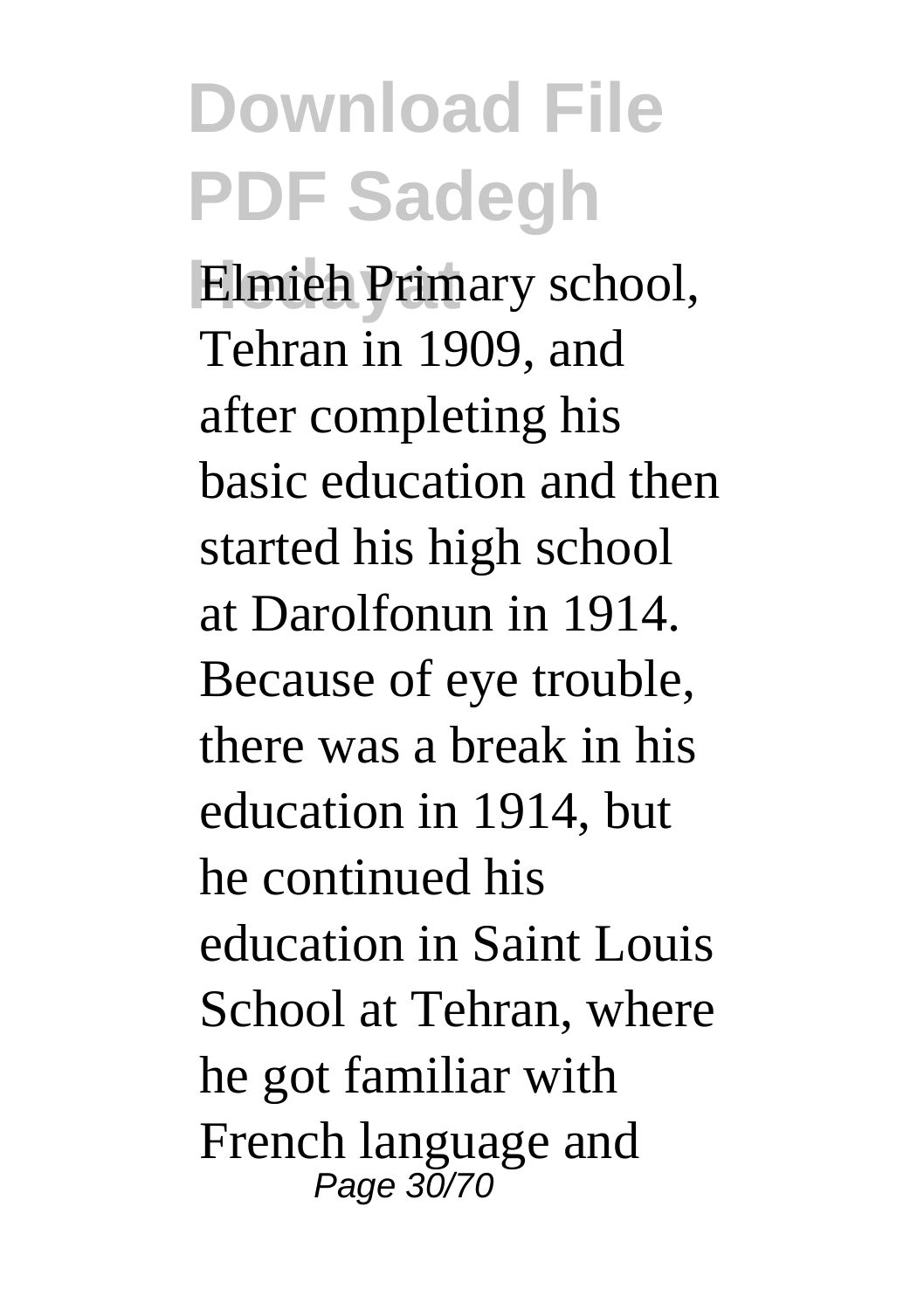**Hiterature in 1917. He** completed his secondary education and was sent with the other Iranian students to Belgium for higher education in 1925. At first, he studied in "Gand" Port University, but he declared his dissatisfaction, because of bad weather and his education situation, so he was transferred to Page 31/70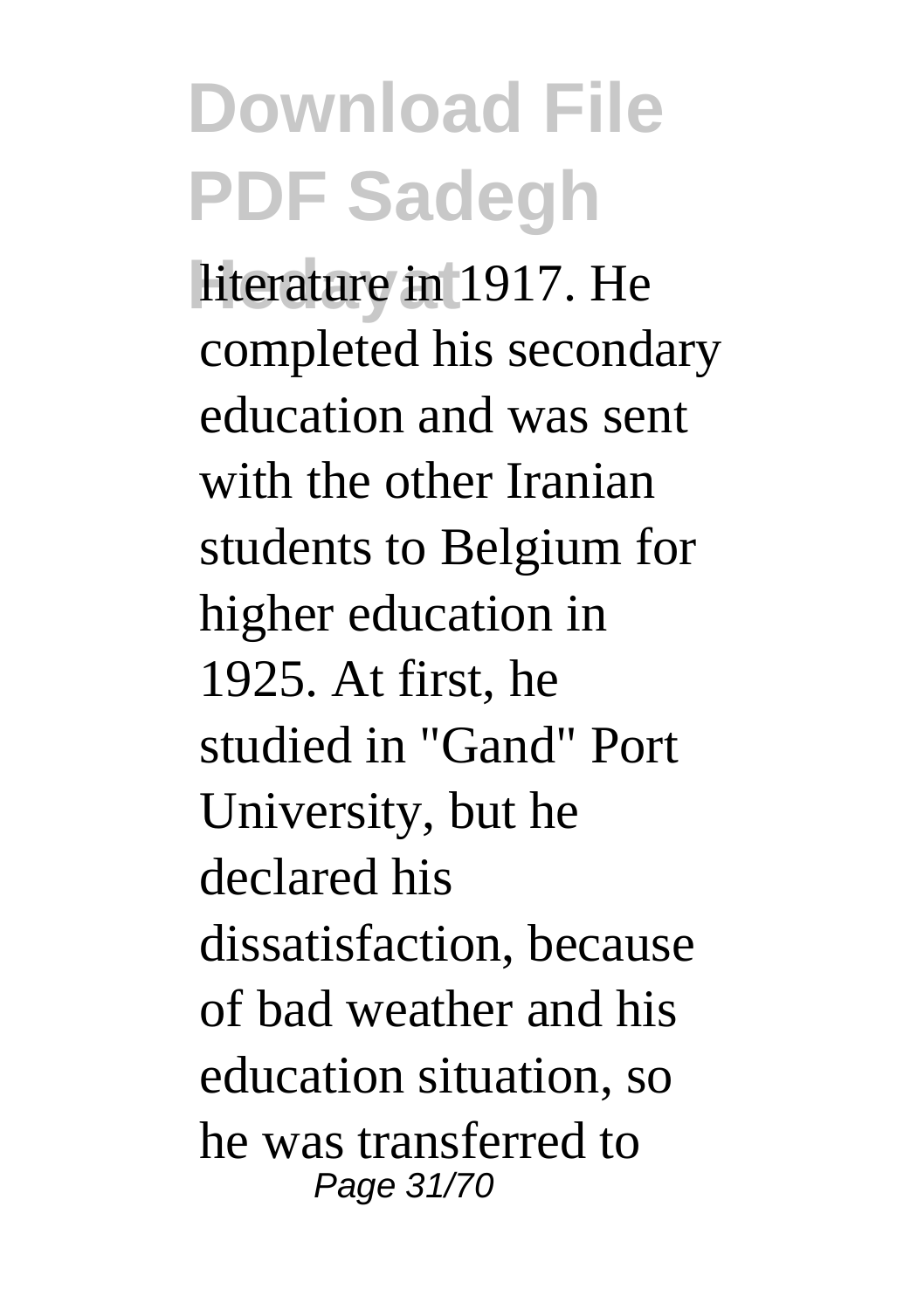Paris to continue his studies. In1928, Sadegh Hedayat, attempted to his first suicide by throwing himself into Marne River in Samoi, but he was rescued by the people in a boat. Finally, in 1930, he returned back to Tehran and in that year he was hired in Bank Melli Iran. In those days "Rabe Group" was Page 32/70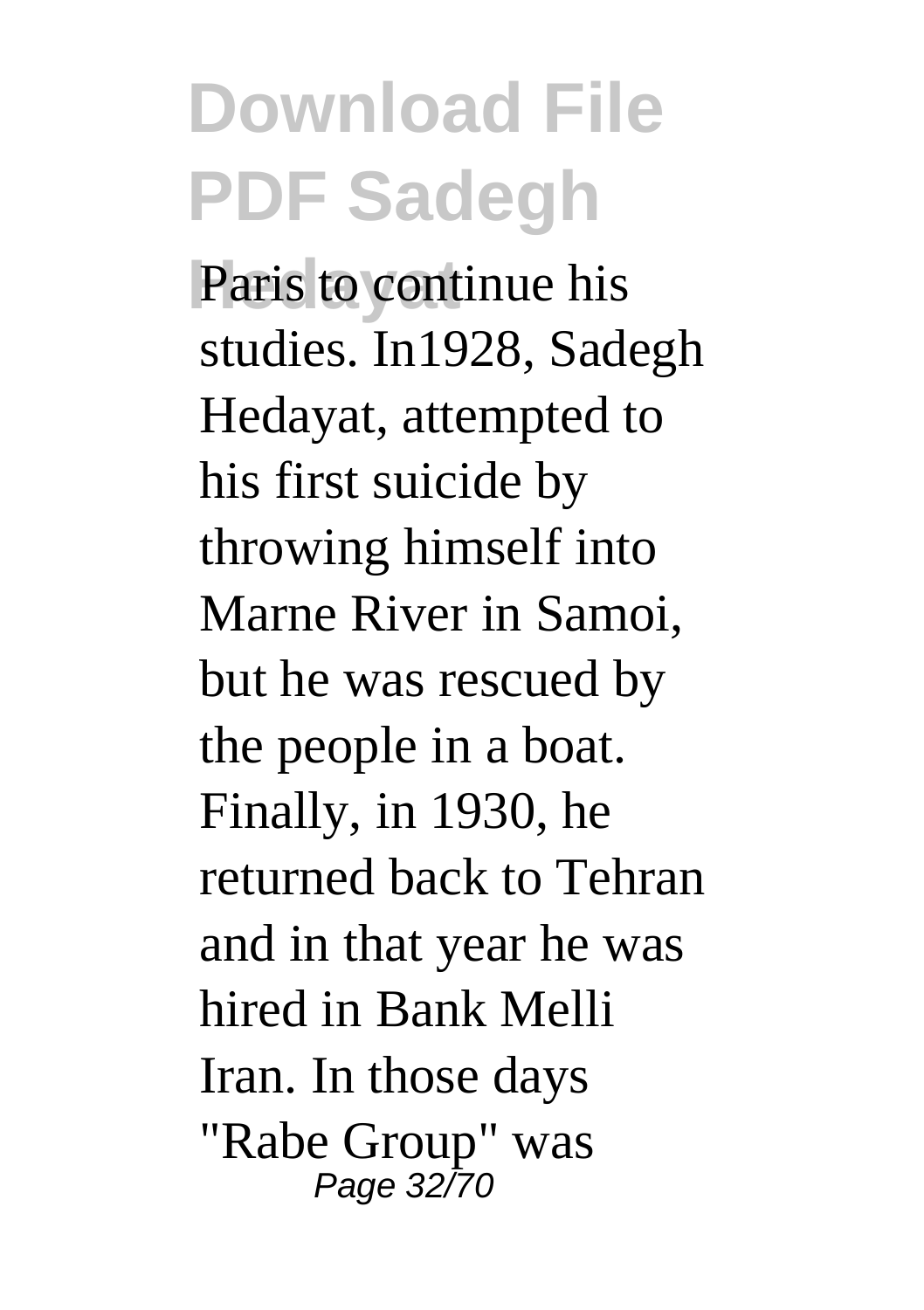formed including Bozorg Alavi, Massud Farzad, Mojtaba Minavi and Sadegh Hedayat.In 1932, he traveled to Isfahan and also started his work at General Department of Commerce. In 1933, he traveled to Shiraz and stayed in his uncle's house (Dr.Kraim Hedayat) for awhile. In 1934, he resigned from Page 33/70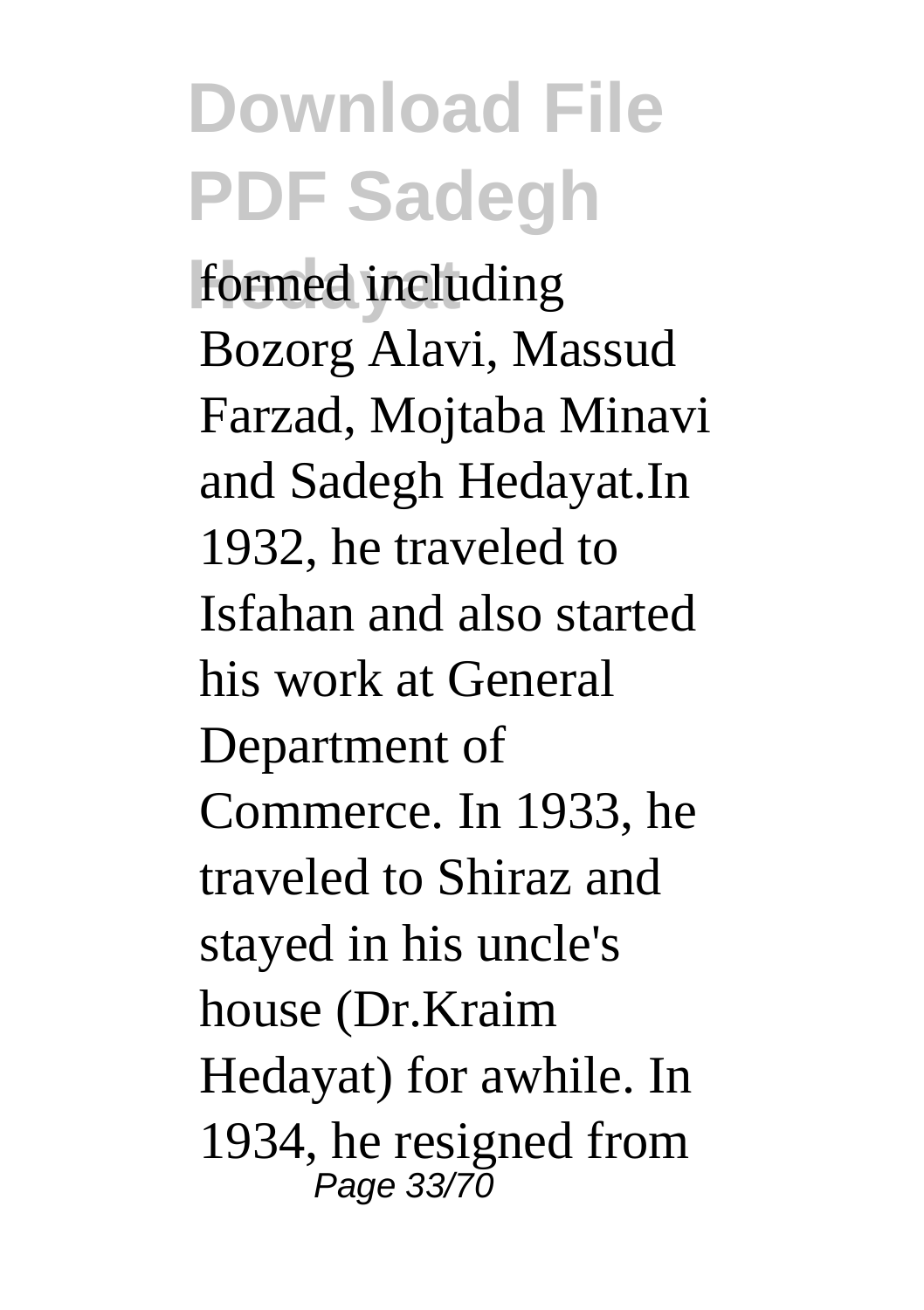**General Department of** Commerce and commenced his work at Ministry Of Foreign Affairs; he resigned from Ministry Of Foreign Affairs in 1935, and in that year he was summoned by Police Investigation Department and interrogated for the context of the book "Mister Bow Wow." In Page 34/70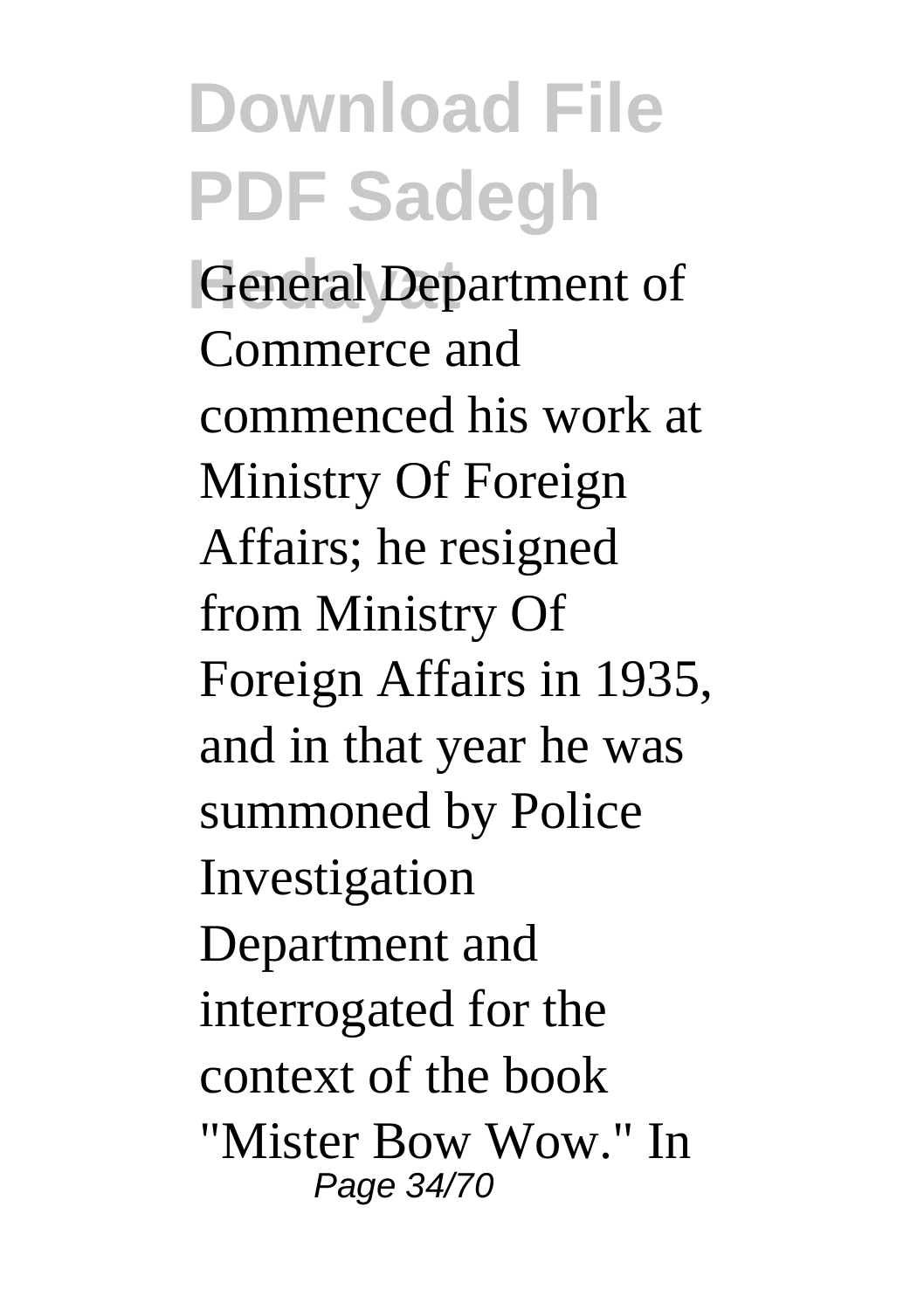**Hedayat** 1936, he commenced working at General Department of Construction and traveled to India, he started learning "Pahlavi Language" with an Indian researcher and professor; Bahram Goor Anklesaria. In 1937, he returned back to Tehran, started working in Bank Melli Iran again, he resigned from there Page 35/70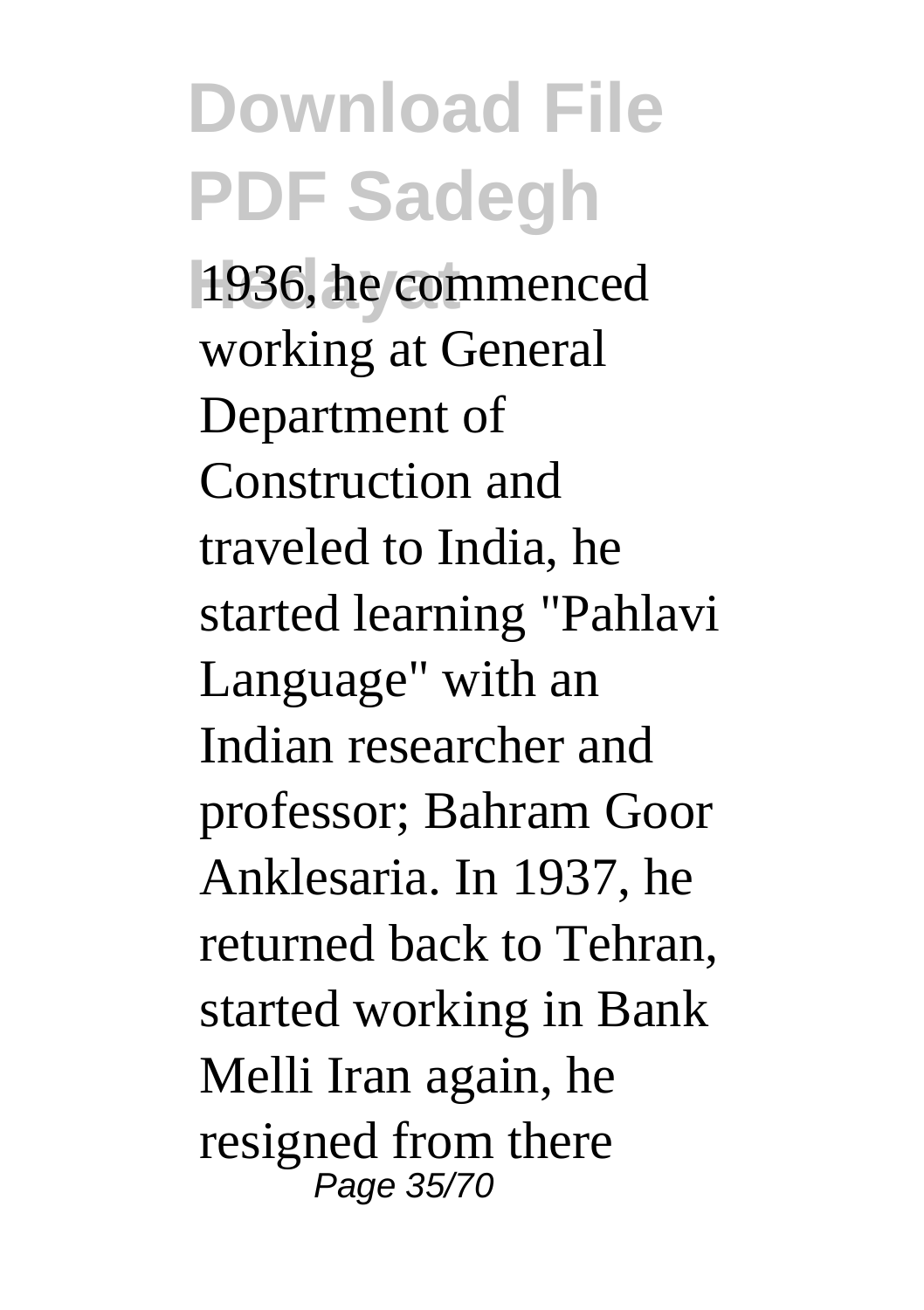again in 1938, and started working at State Music Department and also cooperating with "Music Magazine." In 1940 he commenced his work at Fine Art Faculty of Tehran University as translator, and cooperating with "Sokhan Magazine" in 1943.He went to Tashkent by the invitation of The State Page 36/70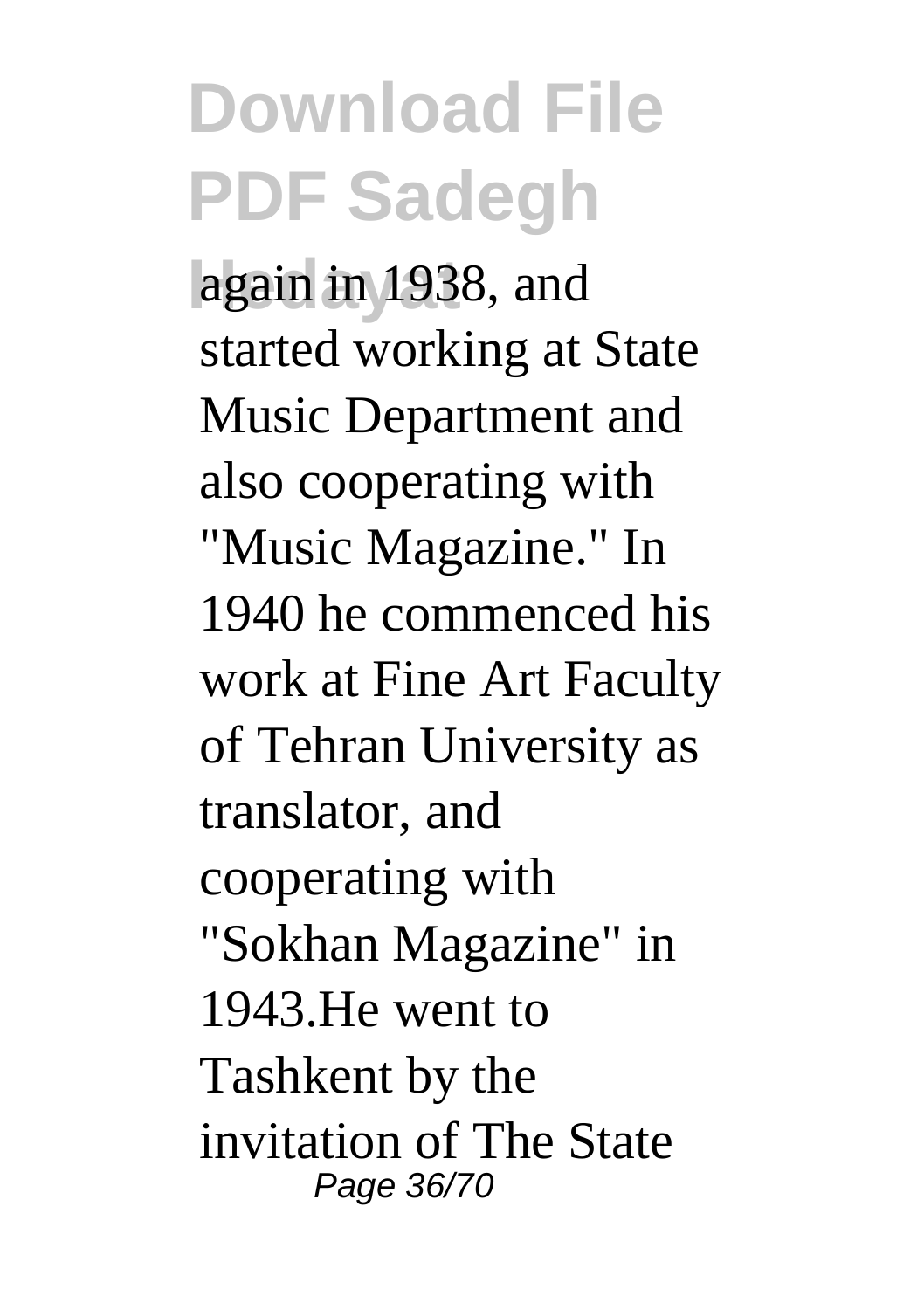*<u>University</u>* of Middle Asia in Uzbekistan in 1945, and also cooperated with "Payam e Now Magazine." In that year a ceremony for honoring Sadegh Hedayat was held in Iran and Soviet Union Cultural Society, in 1949.He was invited to participate in The World Congress of Peace but he could not attend Page 37/70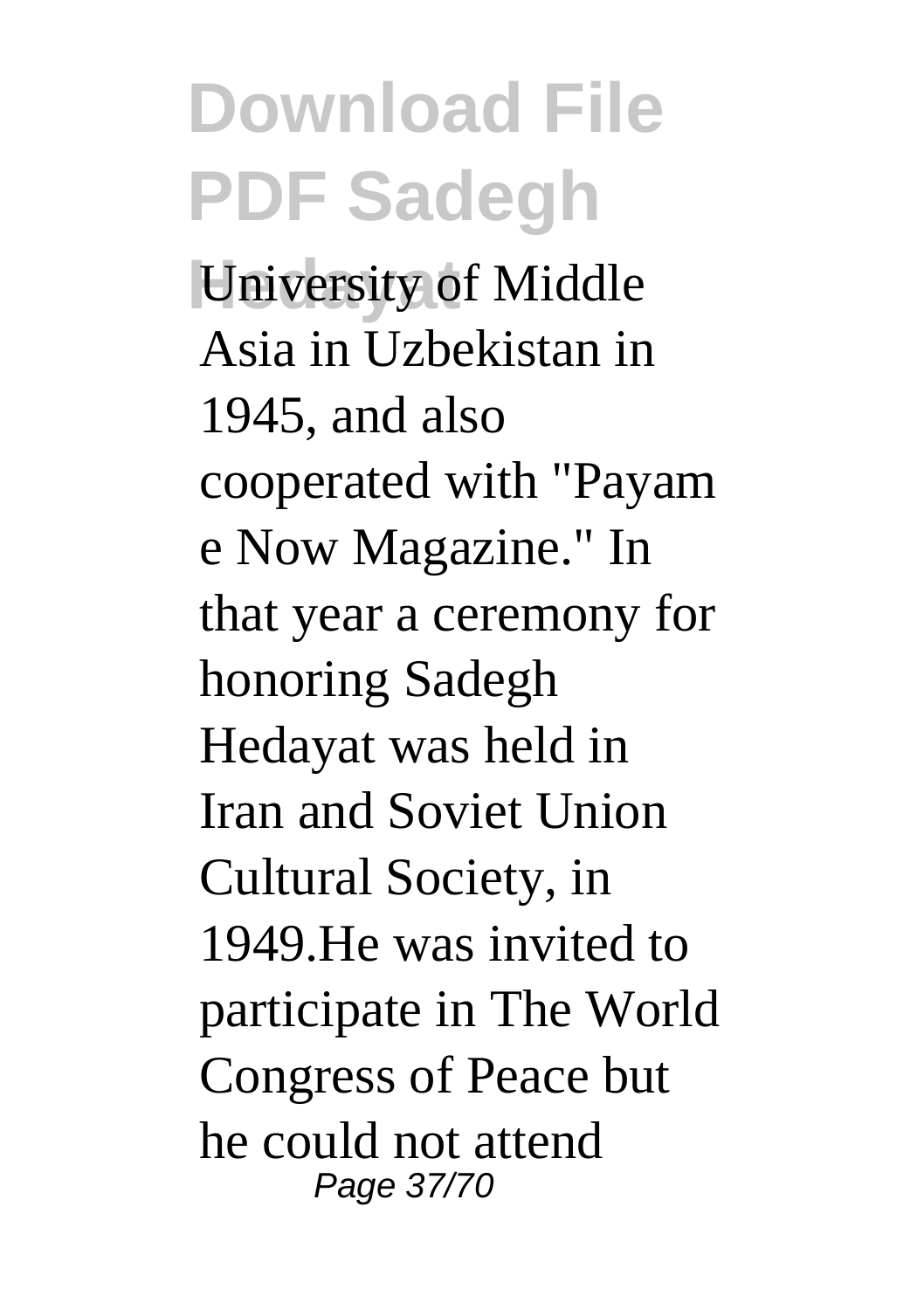**hecause** of his administrative problems. In 1950, he went to Paris and on April 8 1951, in that city, he committed suicide by gaz.He was 48 years old when got himself free from life pains, his grave was in Pere-la Chaise Cemetery in Paris. He spent all his life in his

father's house. Page 38/70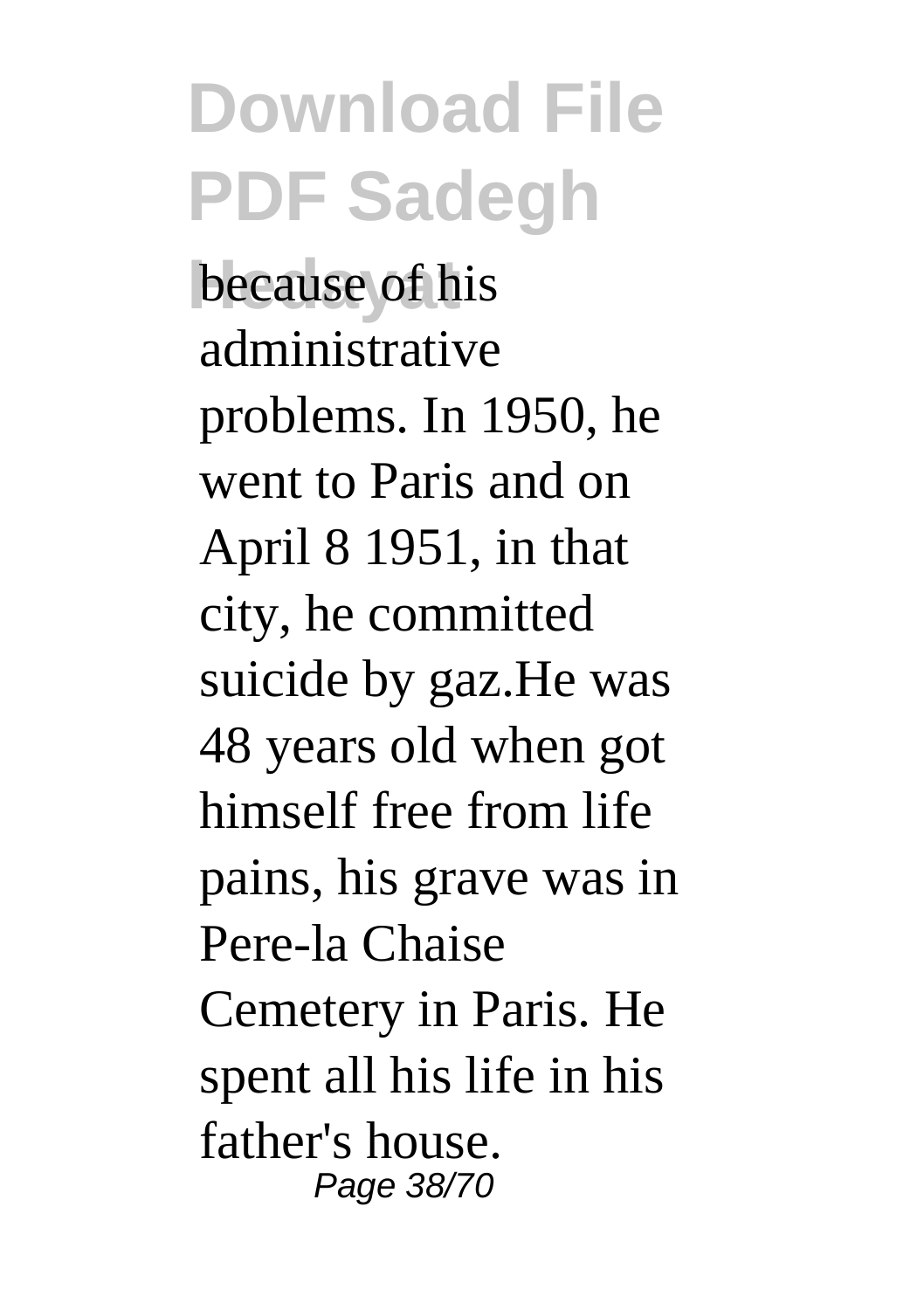#### **Download File PDF Sadegh Hedayat**

"Following a disjointed, vision-like structure, The blind owl is the nightmarish exploration of the psyche of a madman"--Book jacket.

Widely regarded as Sadegh Hedayat's masterpiece, the Blind Owl is the most important work of literature to come out of Page 39/70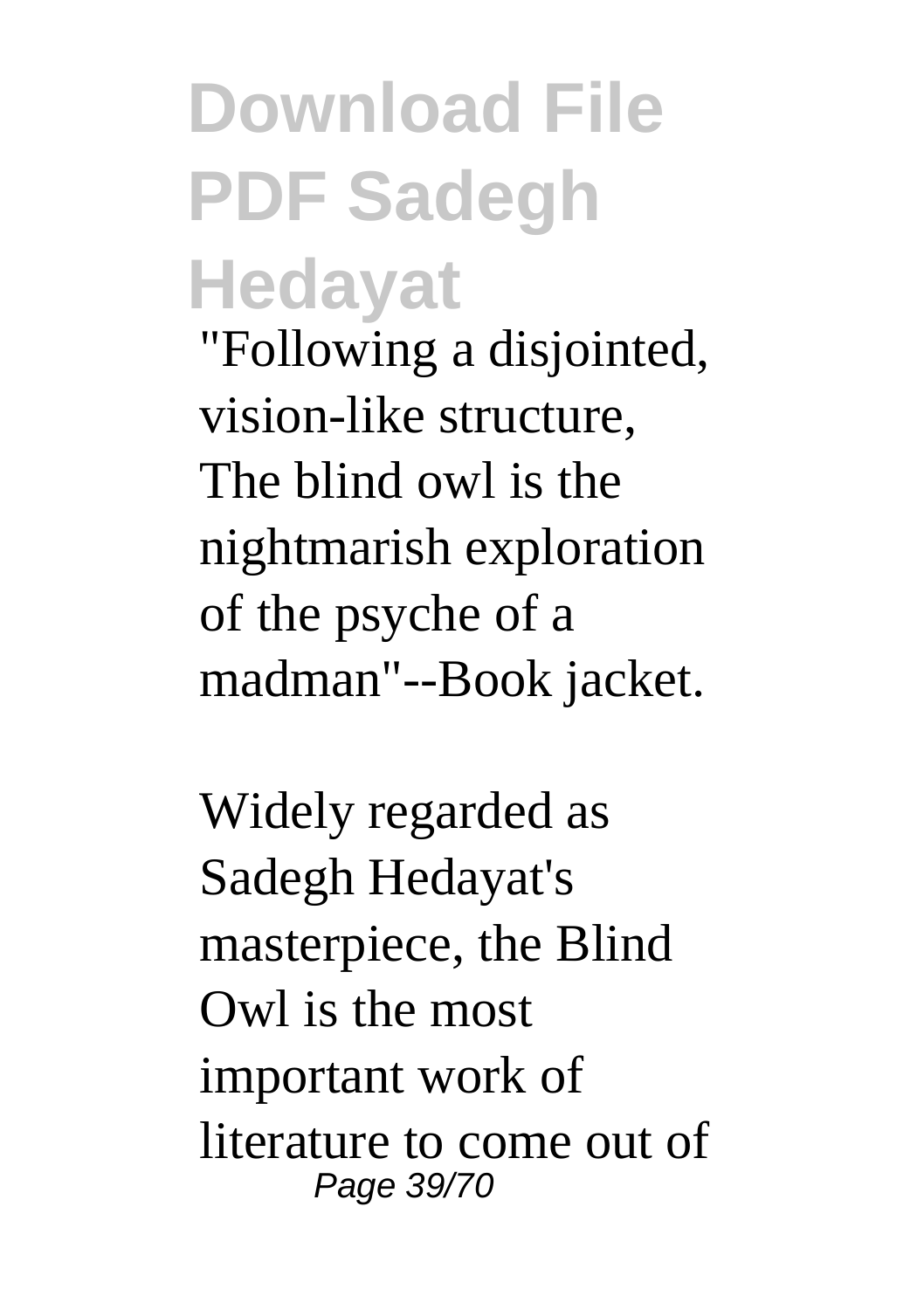**Iran in the past century.** On the surface this work seems to be a tale of doomed love, but with the turning of each page basic facts become obscure and the reader soon realizes this book is much more than a love story. Although the Blind Owl has been compared to the works of the Kafka, Rilke and Poe, this work defies Page 40/70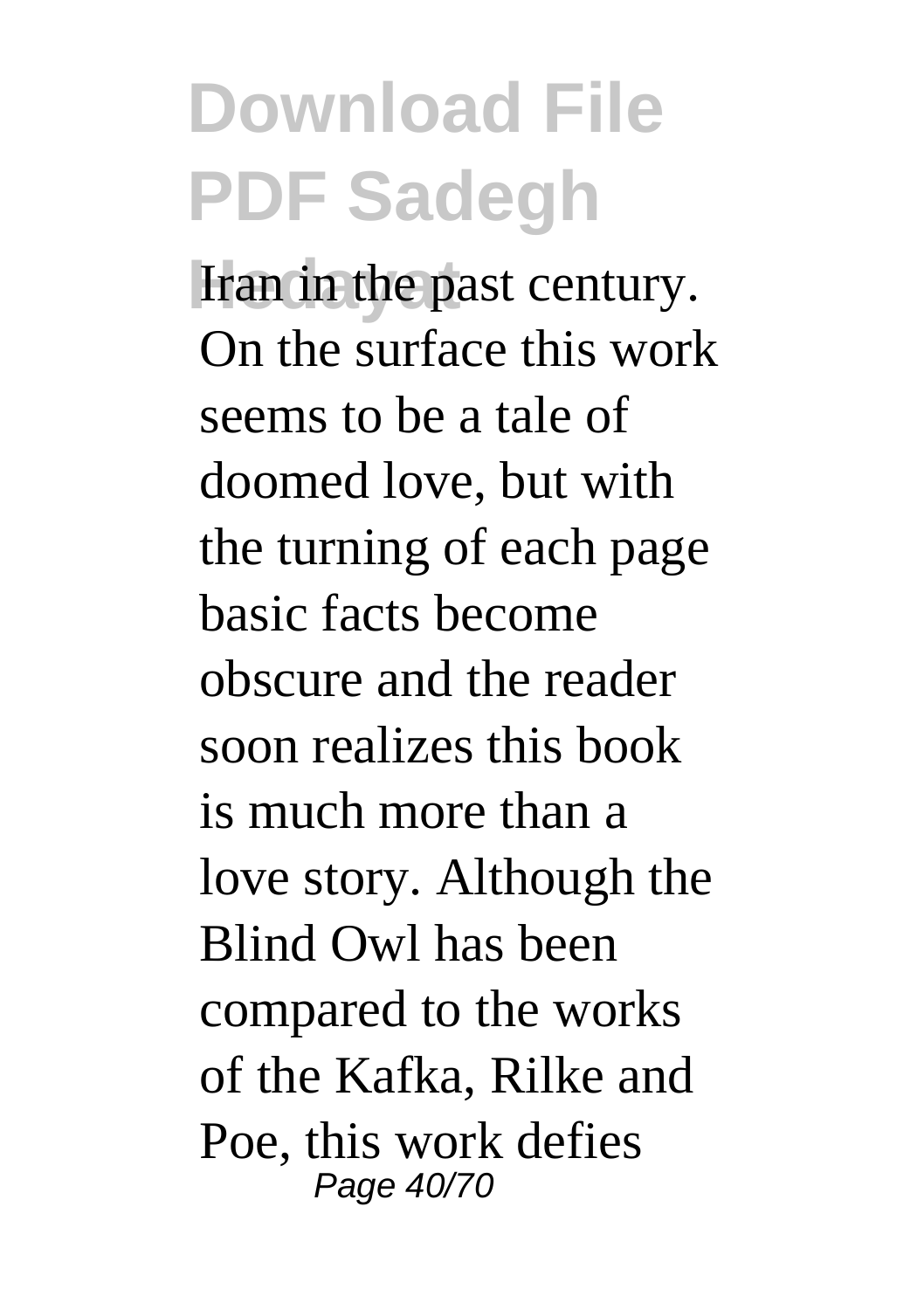categorization. Lescot's French translation made the Blind Owl worldfamous, while D.P. Costello's English translation made it largely accessible. Sadly, this work has yet to find its way into the English pantheon of Classics. This 75th anniversary edition, translated by awardwinning writer Naveed Page 41/70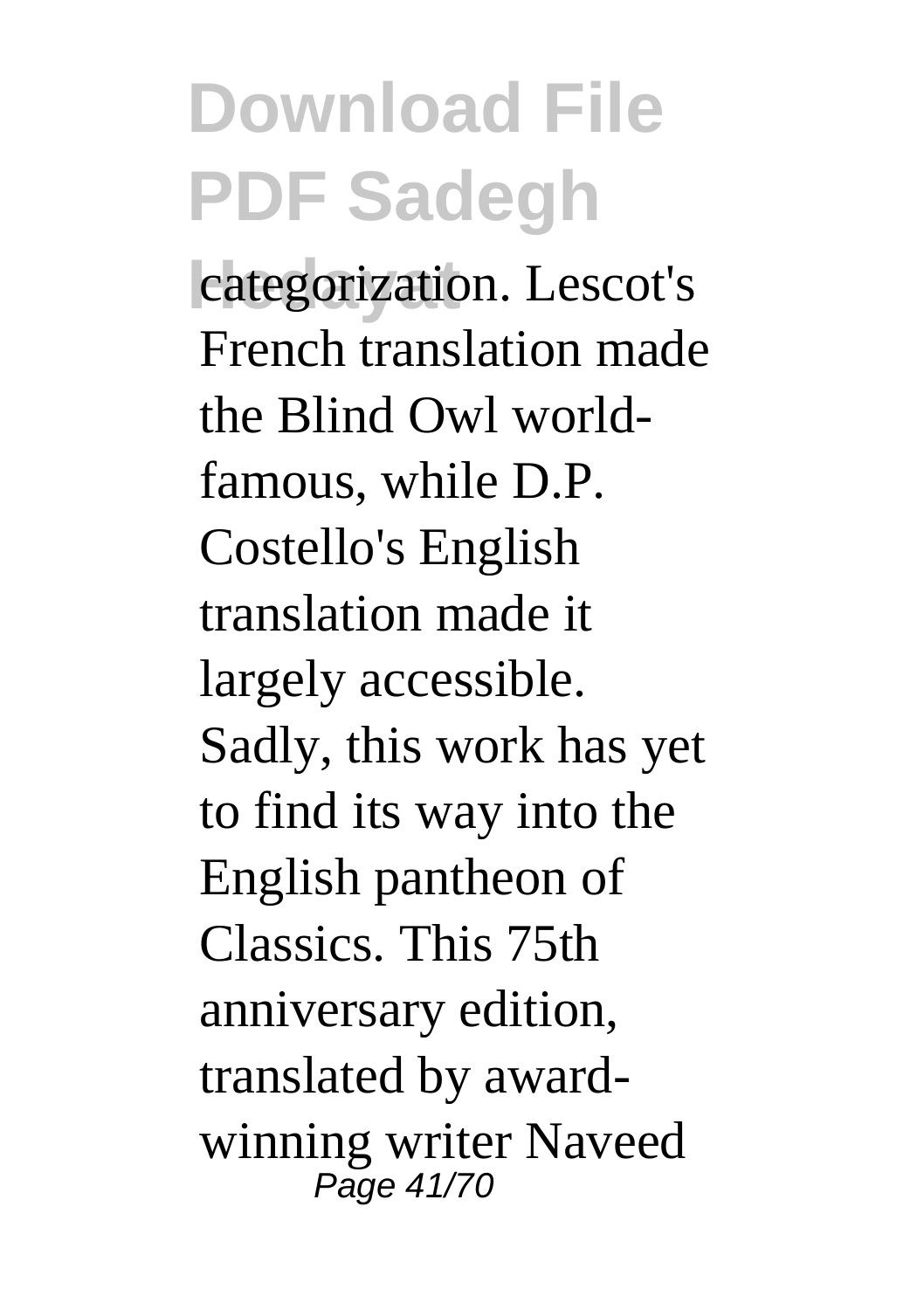**Hedayat** Noori and published in conjunction with the Hedayat Foundation, aims to change this and is notable for a number of firsts: \*The only translation endorsed by the Sadegh Hedayat Foundation \*The first translation to use the definitive Bombay edition (Hedayat's handwritten text) \*The only available English Page 42/70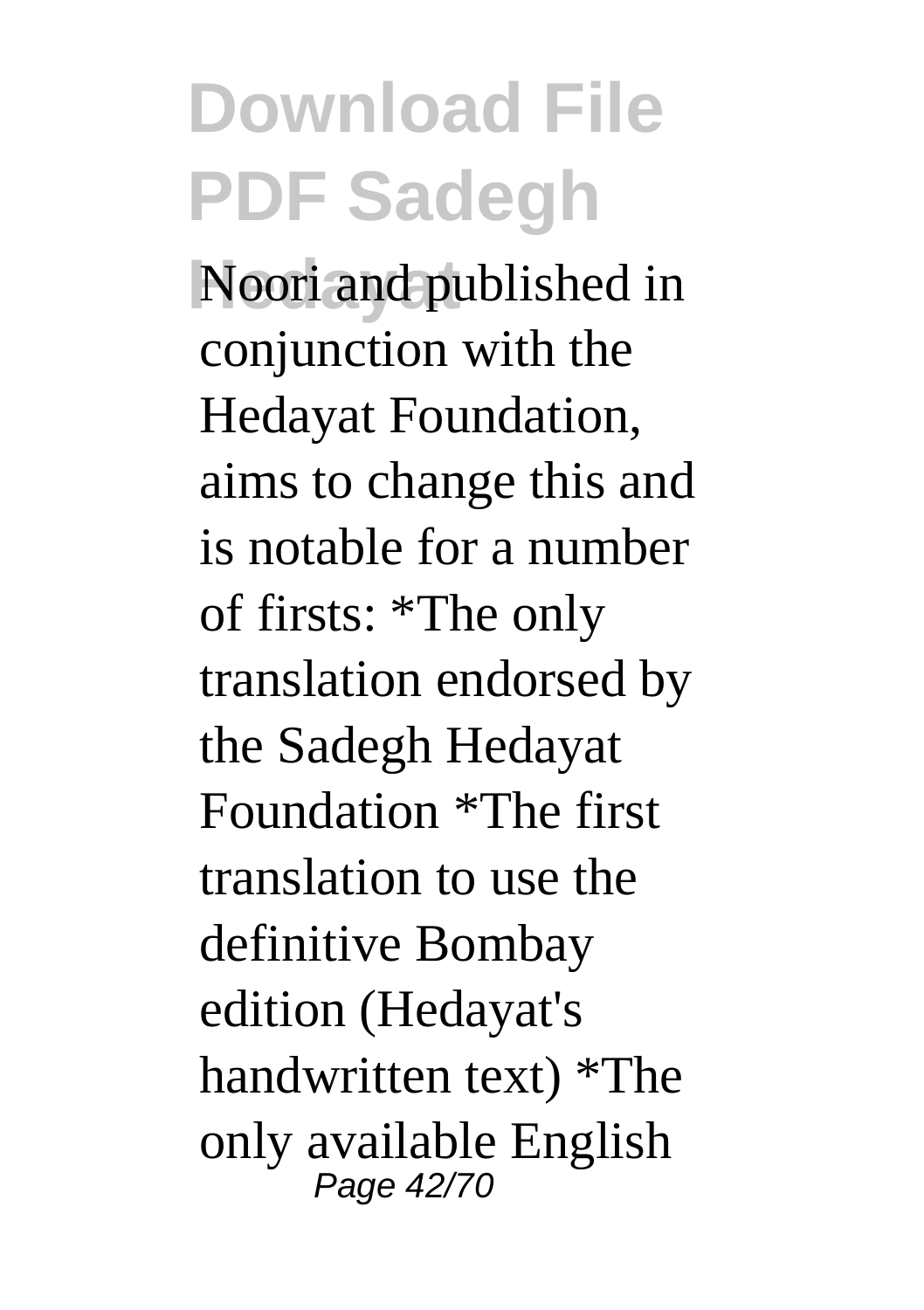translation by a native Persian and English speaker \*The preface includes a detailed textual analysis of the Blind Owl Finally, by largely preserving the spirit as well as the structure of Hedayat's writing, this edition brings the English reader into the world of the Hedayat's Blind Owl as never before. Page 43/70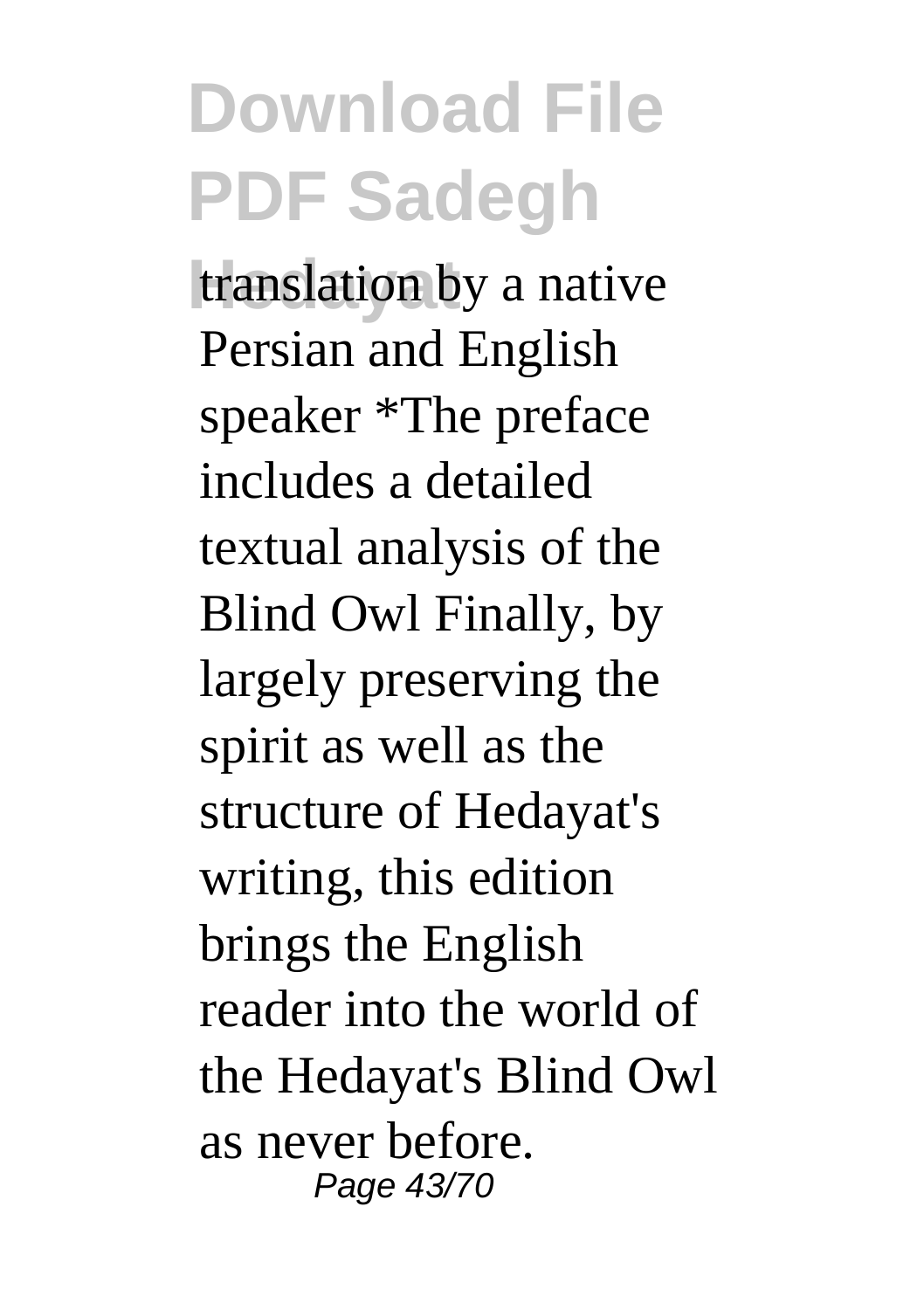**Extensive footnotes** (explaining Persian words, phrases, and customs ignored in previous translations) provide deeper understanding of this work for both the causal reader and the serious student of literature. ...."There are indeed marked differences

between Costello's and Noori's translations. As Page 44/70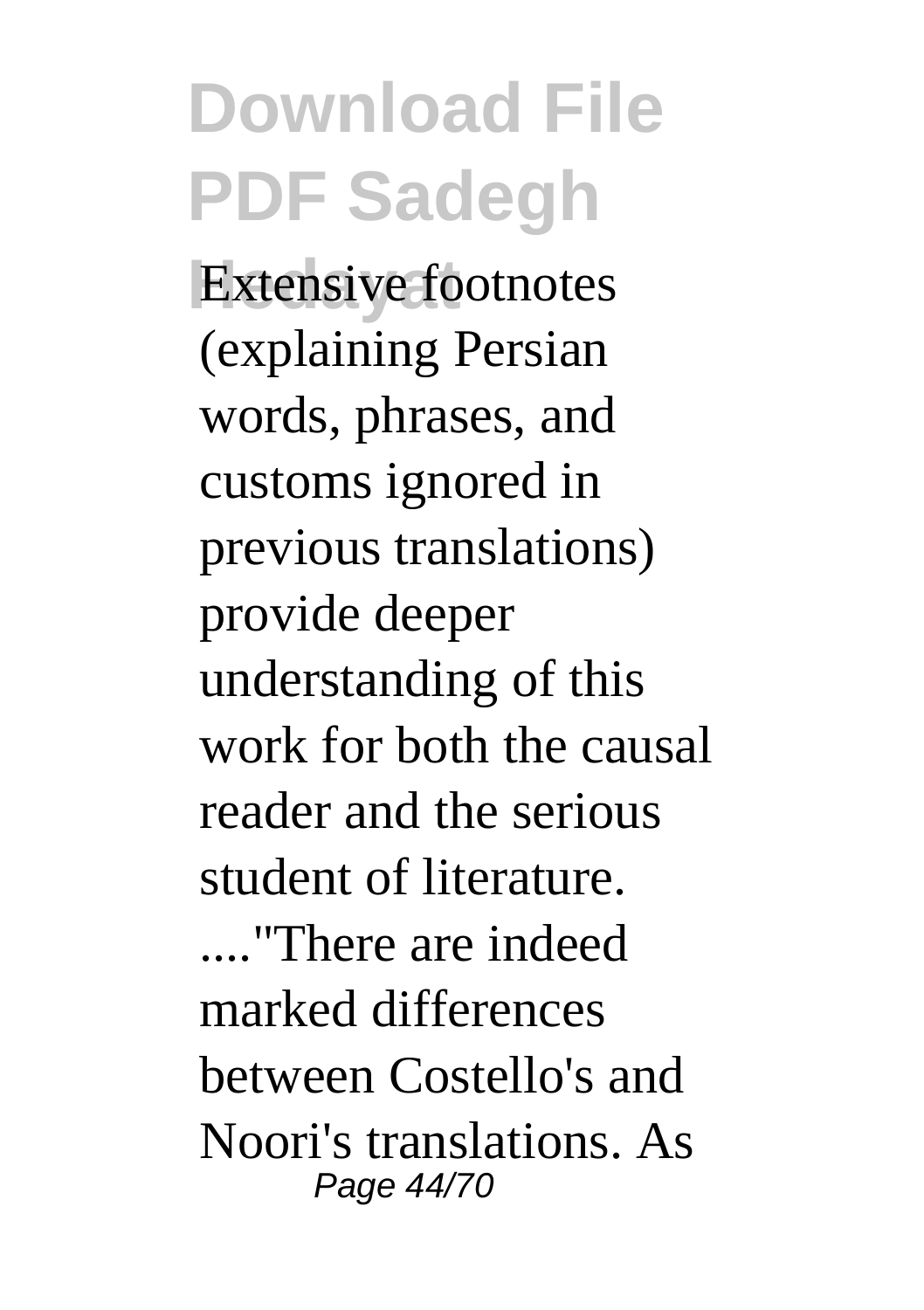**Hedayat** Noori indicates, his attempt to preserve the overabundance of dashes gives the reader a more immediate sense of the narrator's agitation...The first sentence flows on in Noori's translation, piling sensation upon sensation never allowing us to pause and catch our breath or separate out the images Page 45/70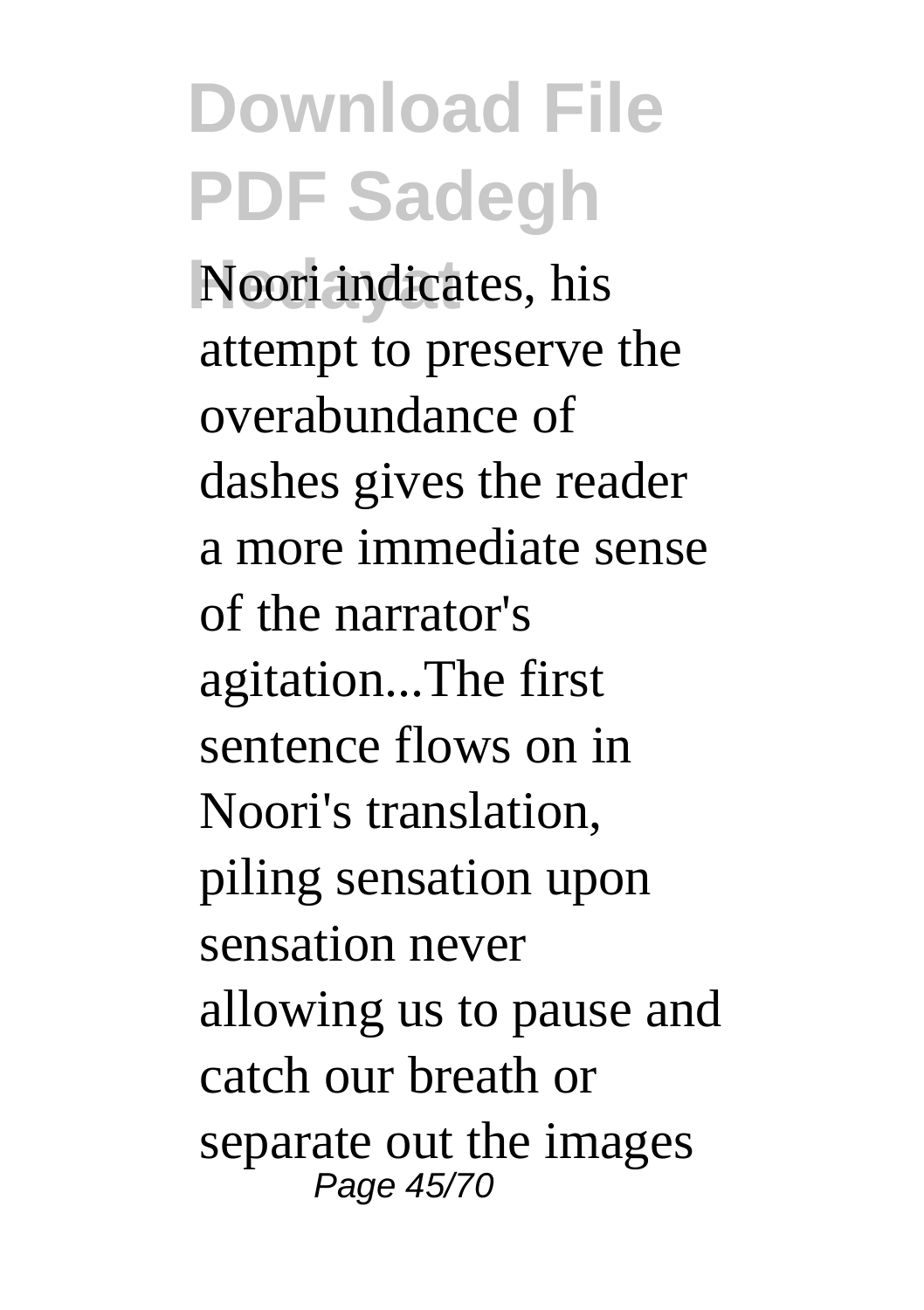from the sensations. In his discussion of the relationship between his translation and Costello's, Noori also draws on translation theory and sees Costello's focus on the fluidity of the text in English as a "domestication" of Hedayat's original. Noori's new English translation and his Page 46/70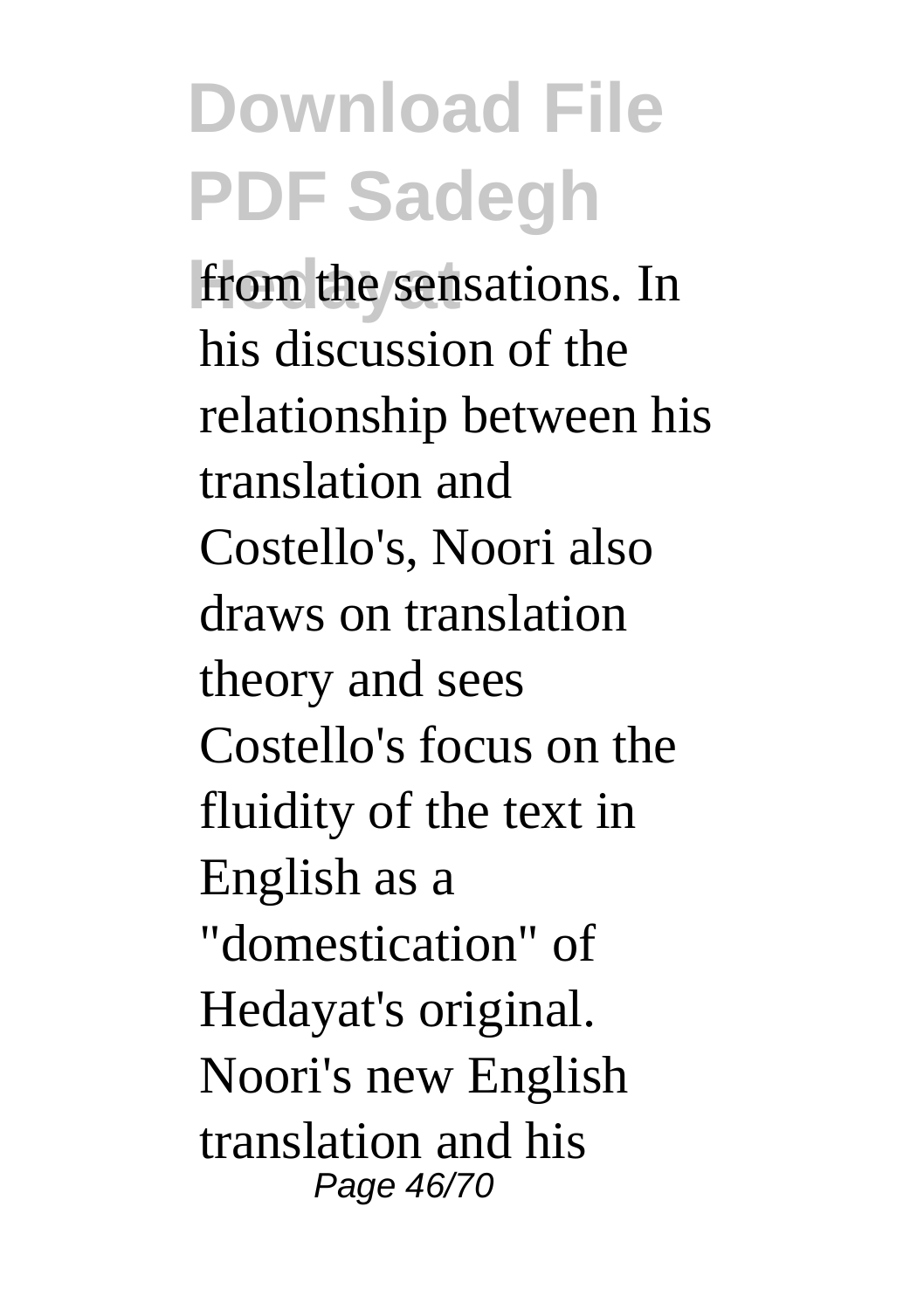preface are a welcome addition and will no doubt draw the attention of scholars interested in Hedayat's works. The close textual and comparative analysis of the type Noori offers marks a new and longoverdue critical approach to the translation of the most celebrated work of modern Persian prose." Page 47/70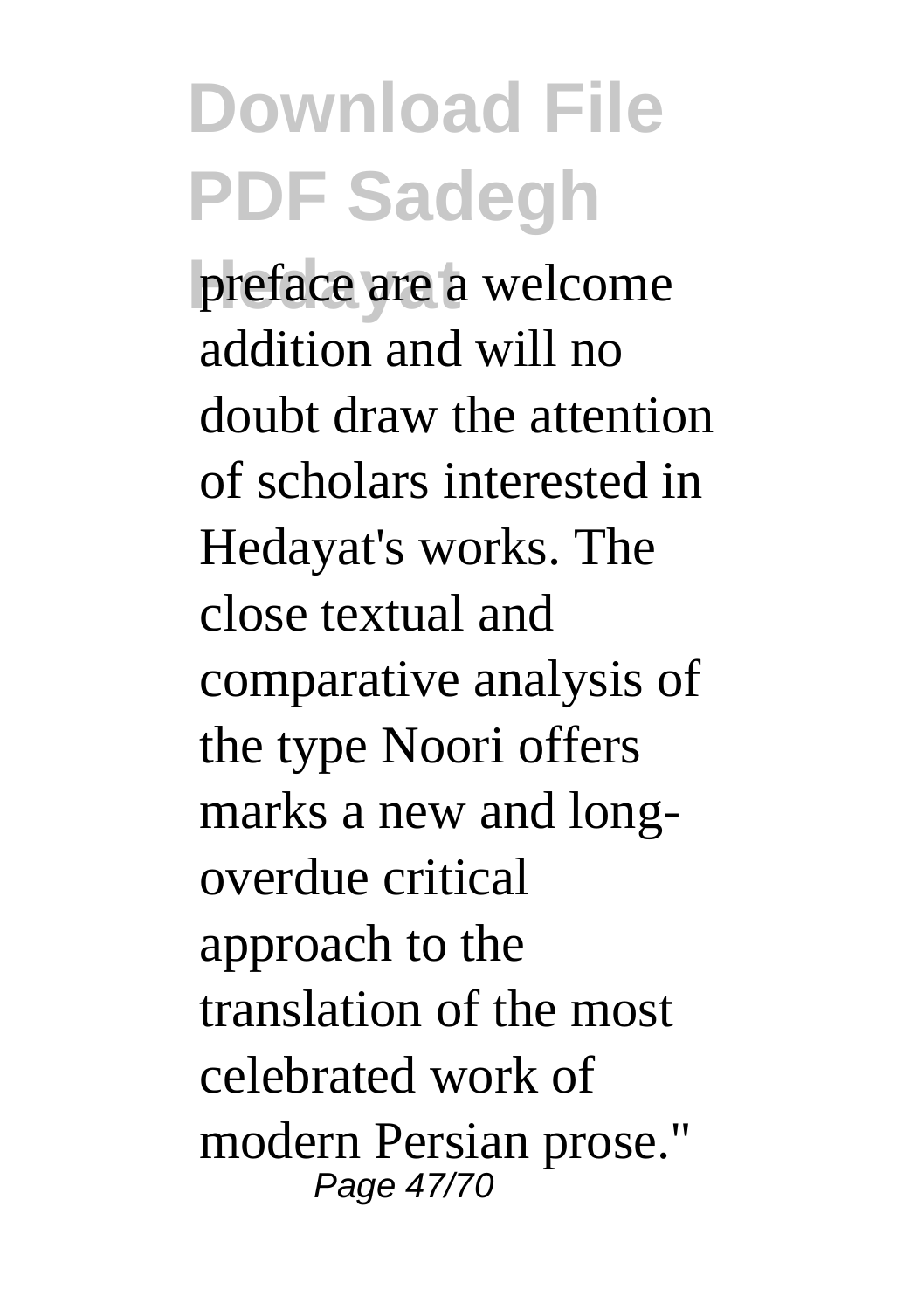**Hedayat** -Professor Nasrin Rahimieh in Middle Eastern Literatures

Published in Farsi language by the renowned Iranian Burnt Books Foundation," this is the 8th and last volume of the revised and according to original manuscripts comparatively updated complete works of Page 48/70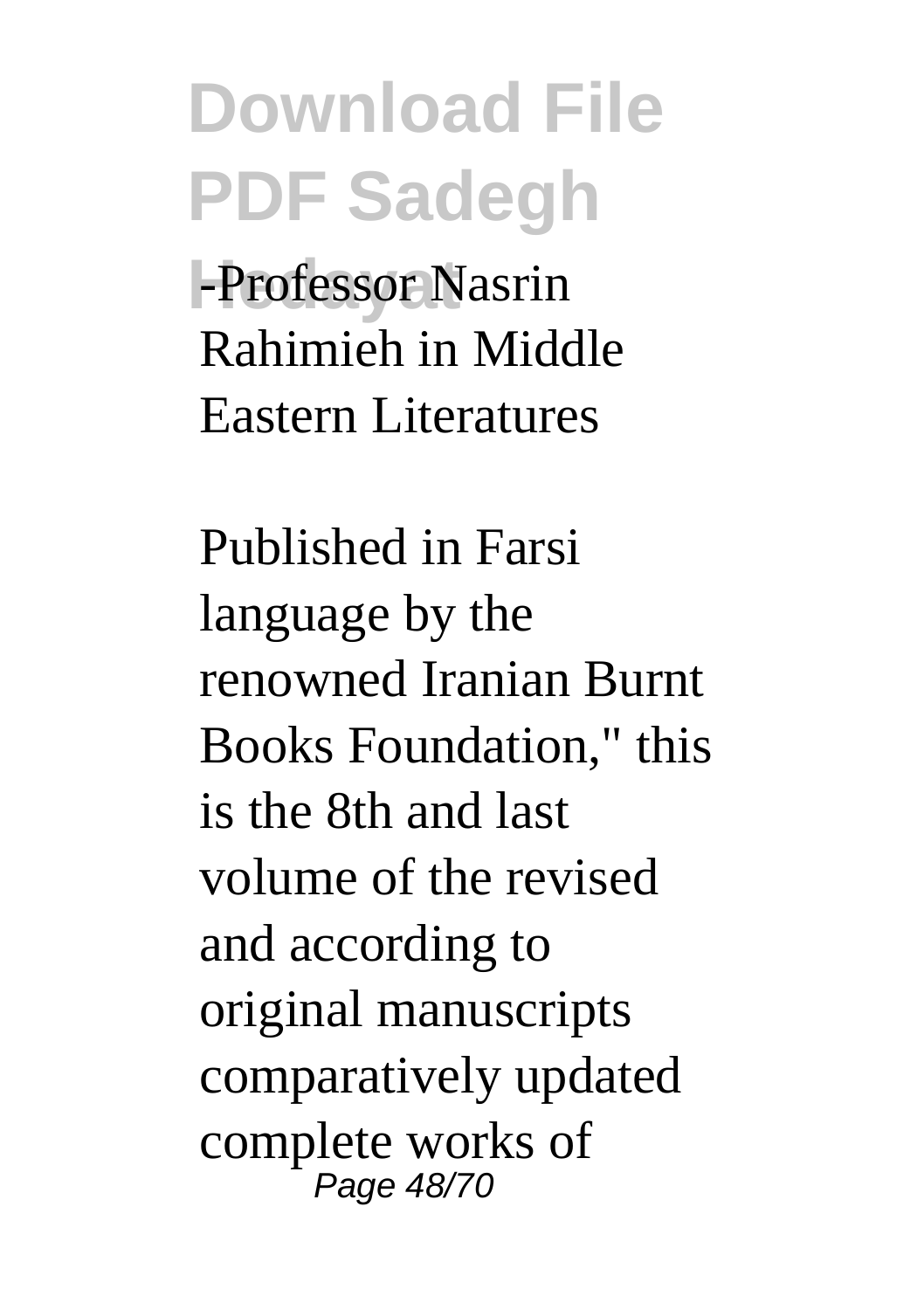**Hedayat** Sadegh Hedayat, the renowned Iranian novelist. This volume contains his complete historical satire in Farsi language, including afsanehye afarinesh, tupe morvari, parvin dokhtare sasan, karvane eslam, maziar and har ki dare ma dalunim. Sadegh Hedayat was born on 17 February 1903 in Tehran, at his Page 49/70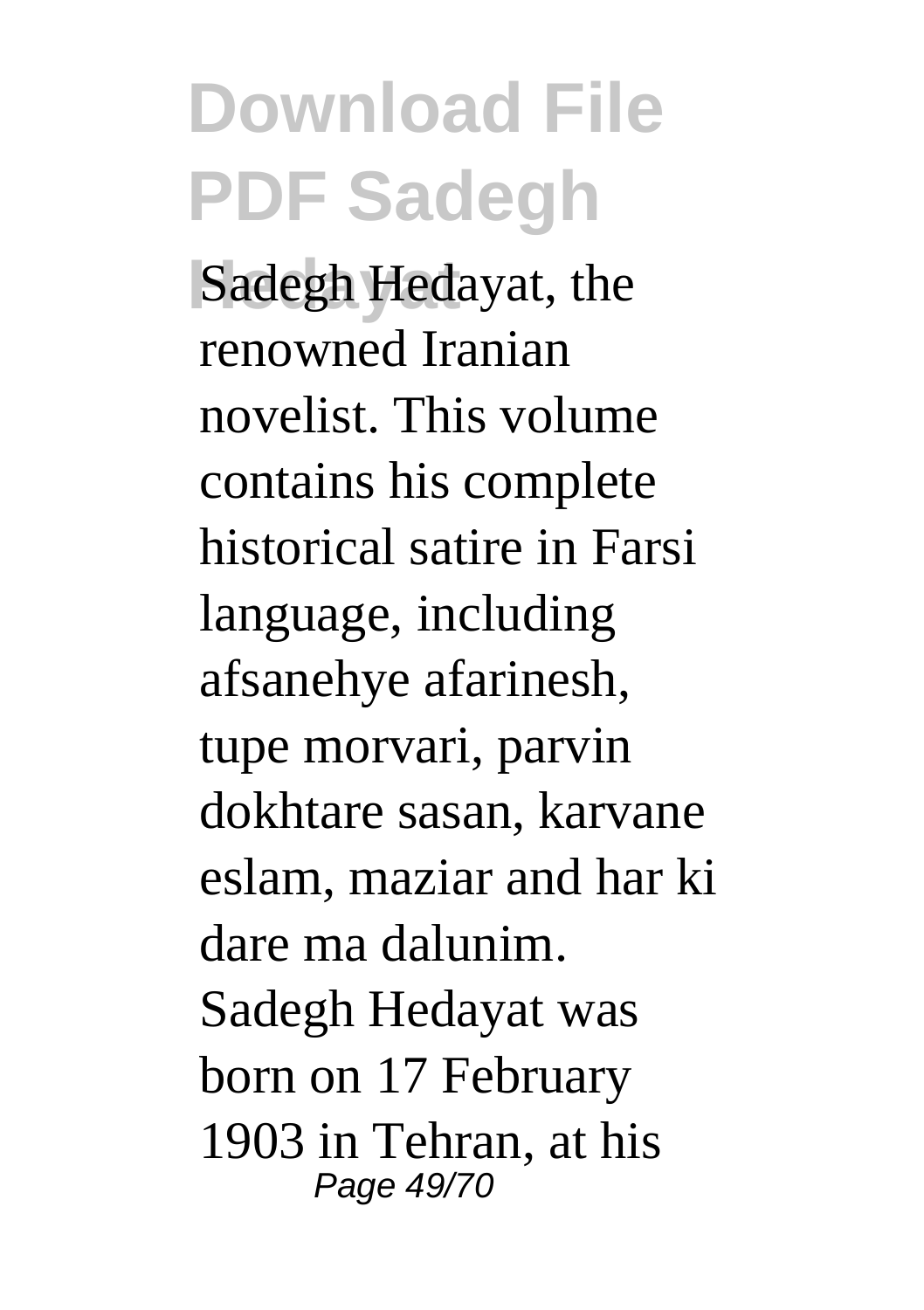father's house. His father was Hedayat Gholi Khan-e Hedayat (E'tezad-Ol-Molk), son of Jafar GholiKhan-e Hedayat, his mother was 'Ozra-Zivar-Ol-Moluk Hedayat' daughter of Hossein GholiKhan-e Mokhber-ol-Dole the second. His parent was from the line of Reza GholiKhan; who was one of the famous Page 50/70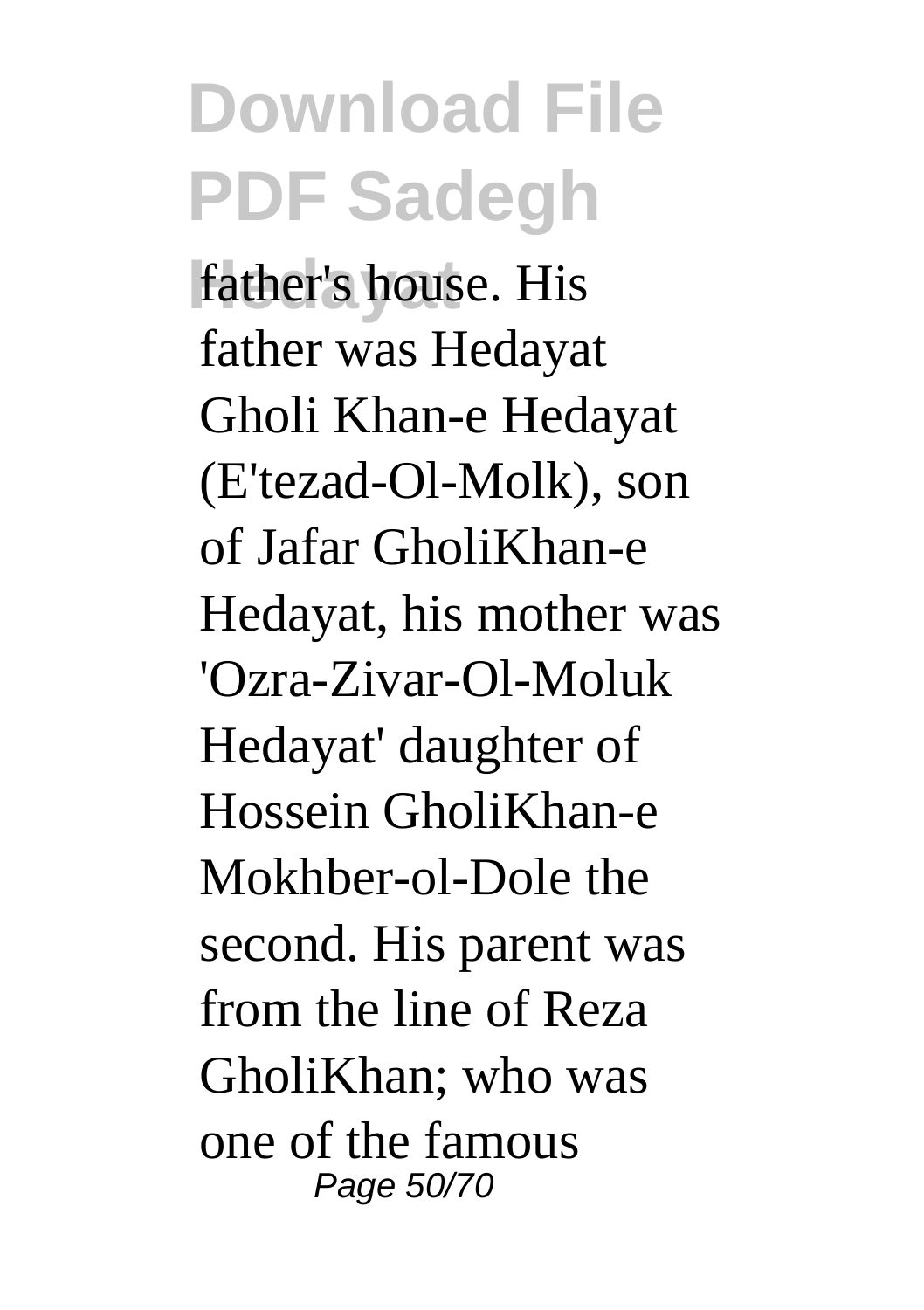**Iranian writers, poets** and historians in 13th century; that was Kamal Khojandi descents. He went to Elmieh Primary school, Tehran in 1909, and after completing his basic education and then started his high school at Darolfonun in 1914. Because of eye trouble, there was a break in his education in 1914, but he continued his Page 51/70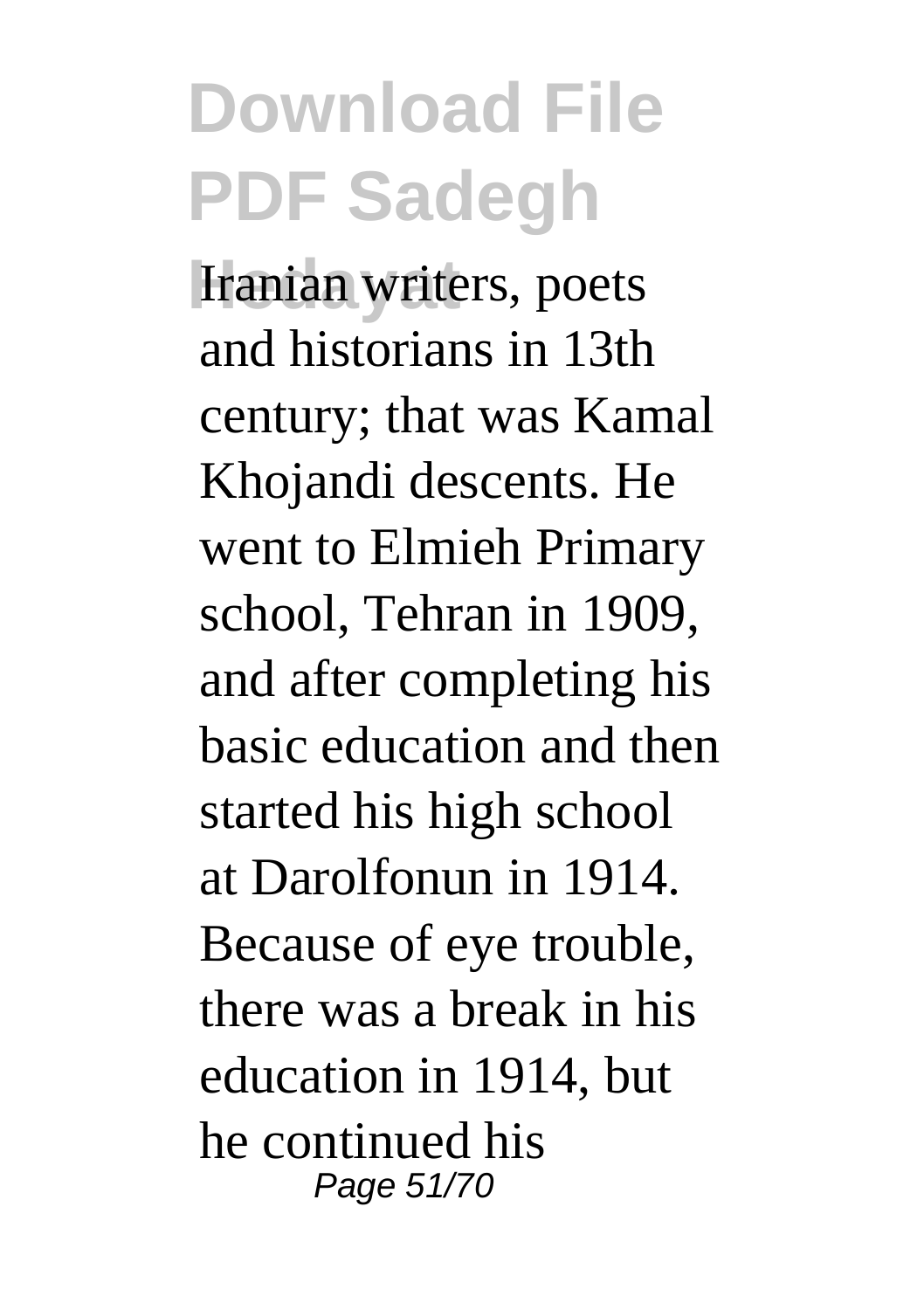*<u>education in</u>* Saint Louis School at Tehran, where he got familiar with French language and literature in 1917. He completed his secondary education and was sent with the other Iranian students to Belgium for higher education in 1925. At first, he studied in "Gand" Port University, but he declared his Page 52/70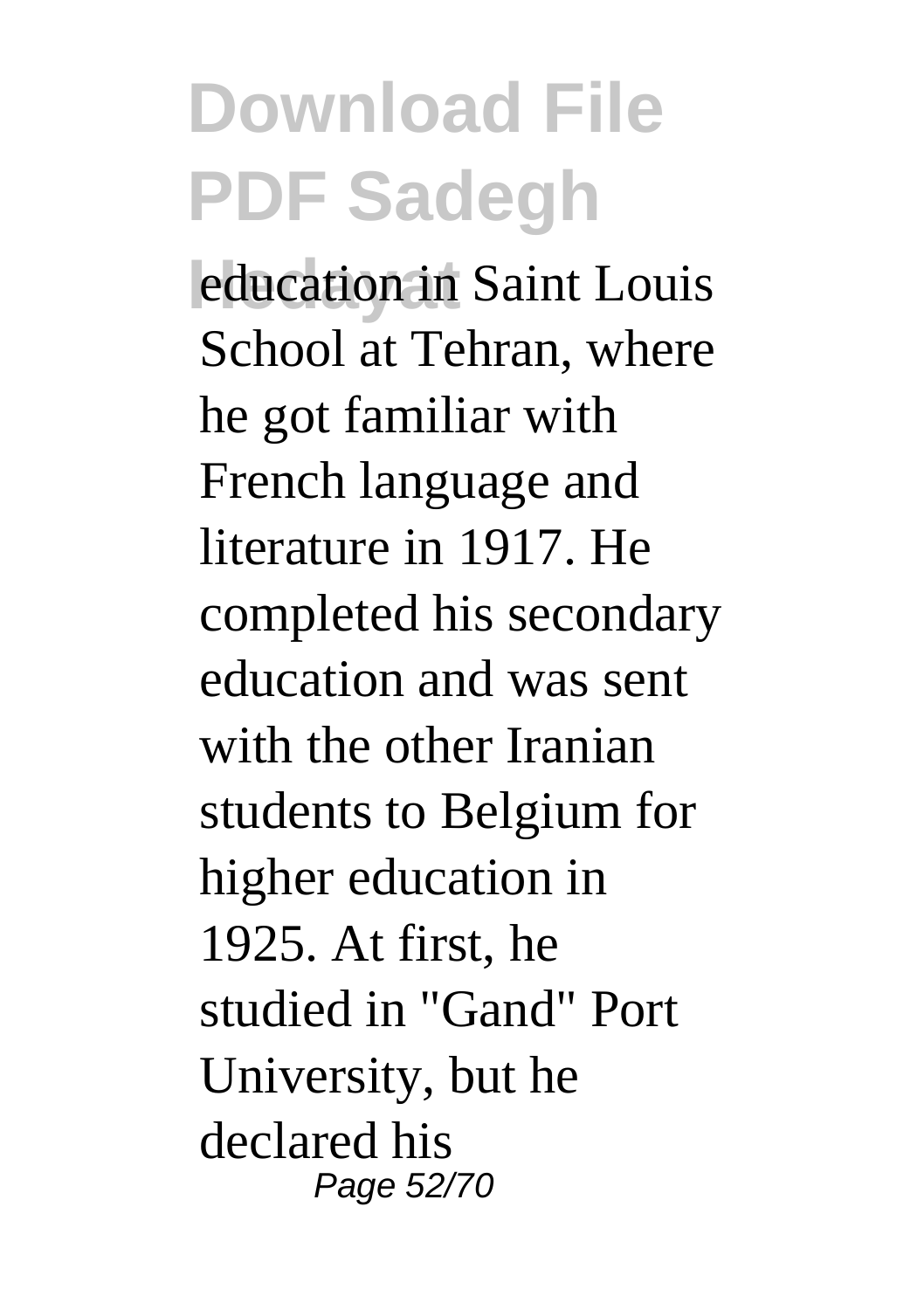dissatisfaction, because of bad weather and his education situation, so he was transferred to Paris to continue his studies. In1928, Sadegh Hedayat, attempted to his first suicide by throwing himself into Marne River in Samoi, but he was rescued by the people in a boat. Finally, in 1930, he returned back to Tehran Page 53/70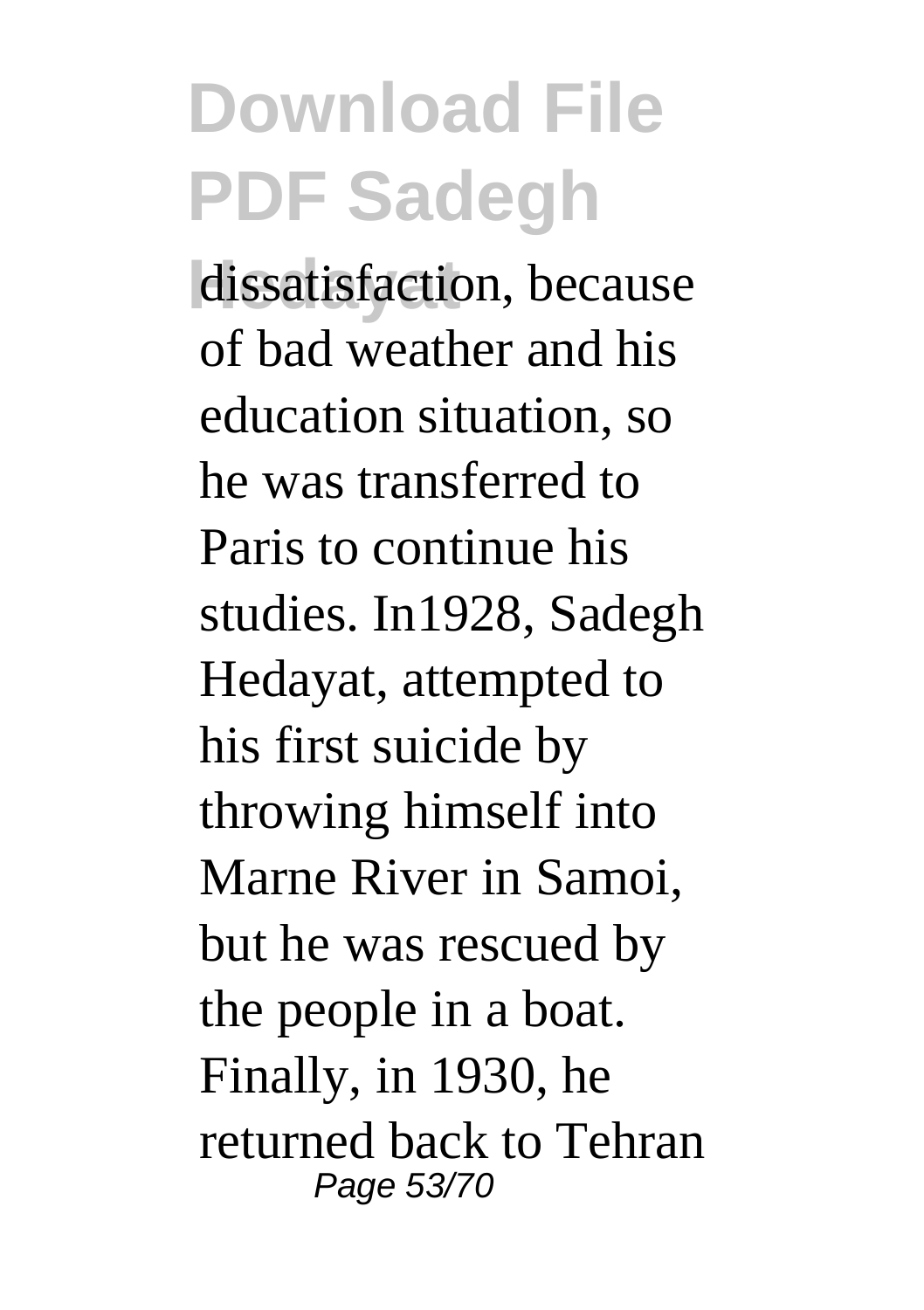and in that year he was hired in Bank Melli Iran. In those days "Rabe Group" was formed including Bozorg Alavi, Massud Farzad, Mojtaba Minavi and Sadegh Hedayat.In 1932, he traveled to Isfahan and also started his work at General Department of Commerce. In 1933, he traveled to Shiraz and Page 54/70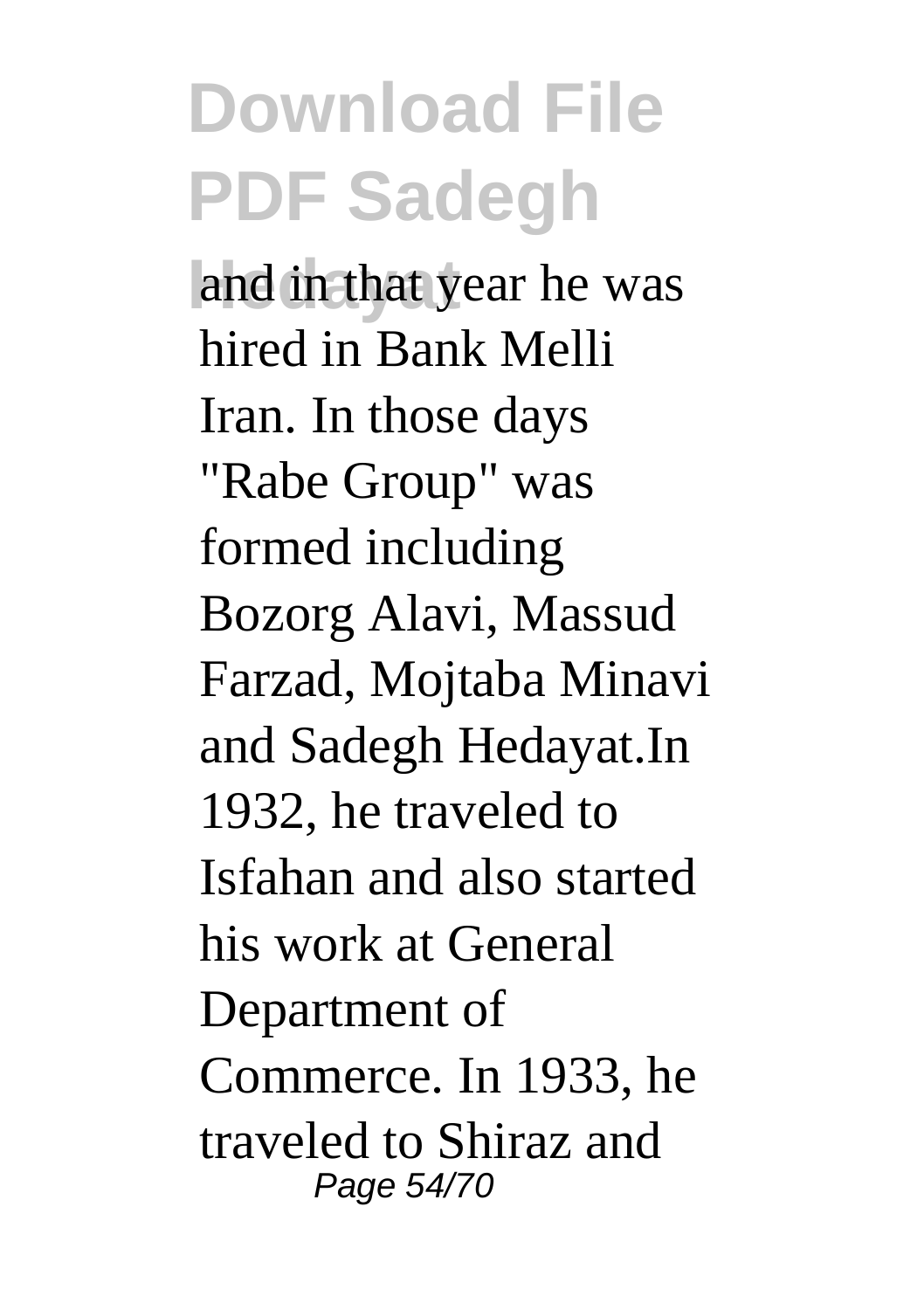stayed in his uncle's house (Dr.Kraim Hedayat) for awhile. In 1934, he resigned from General Department of Commerce and commenced his work at Ministry Of Foreign Affairs; he resigned from Ministry Of Foreign Affairs in 1935, and in that year he was summoned by Police Investigation Page 55/70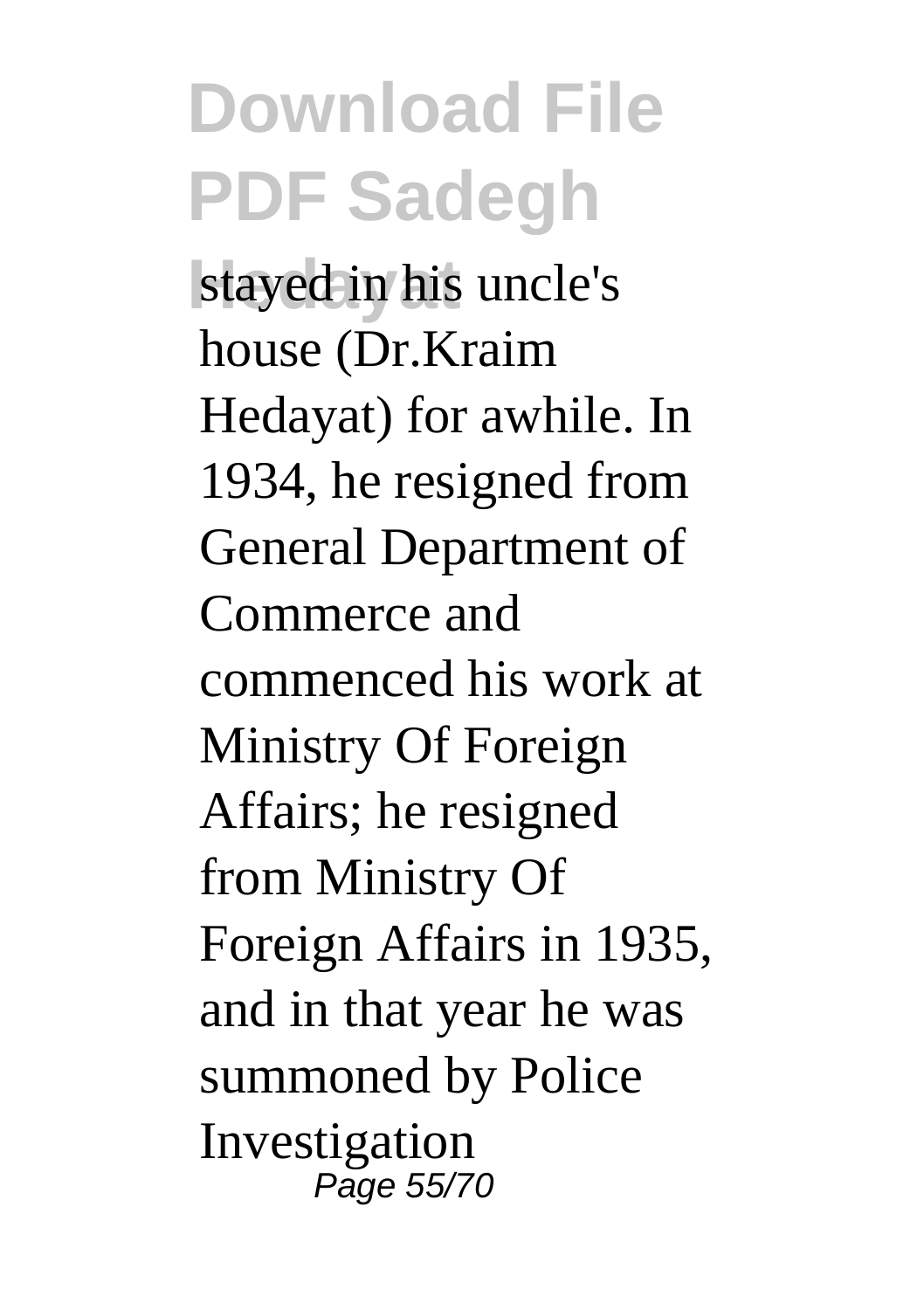**Department** and interrogated for the context of the book "Mister Bow Wow." In 1936, he commenced working at General Department of Construction and traveled to India, he started learning "Pahlavi Language" with an Indian researcher and professor; Bahram Goor Anklesaria. In 1937, he Page 56/70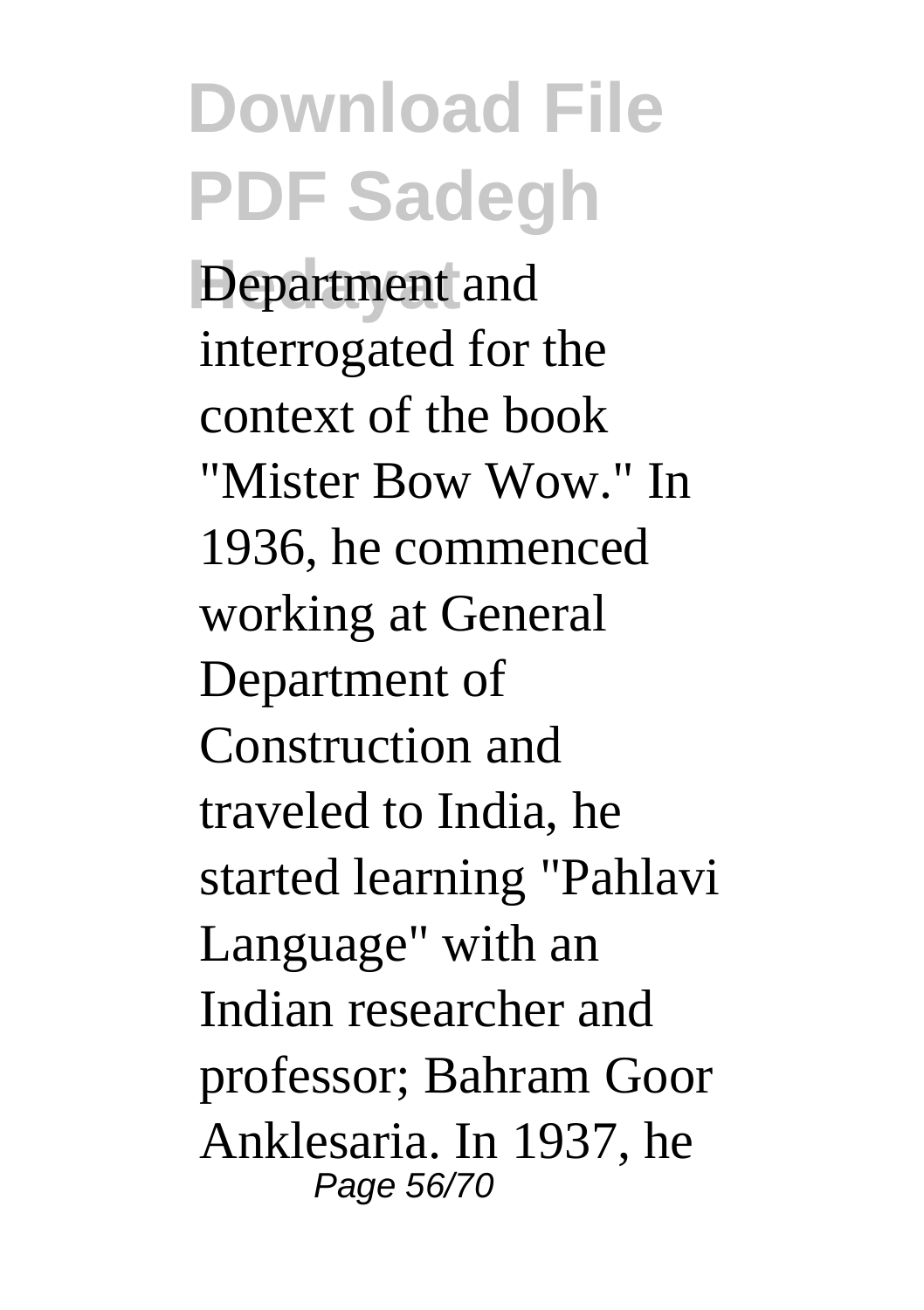returned back to Tehran, started working in Bank Melli Iran again, he resigned from there again in 1938, and started working at State Music Department and also cooperating with "Music Magazine." In 1940 he commenced his work at Fine Art Faculty of Tehran University as translator, and cooperating with Page 57/70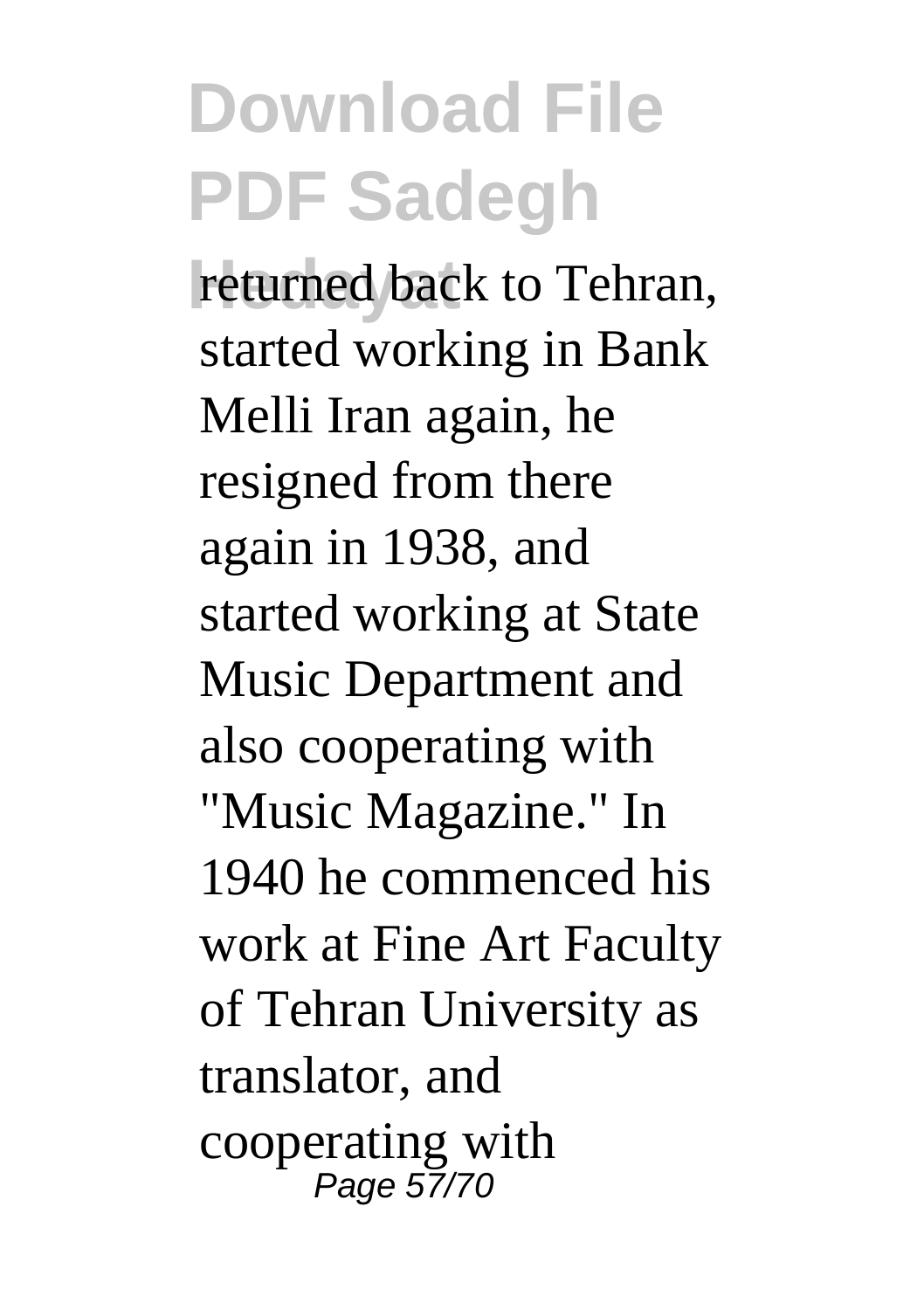**"Sokhan Magazine"** in 1943.He went to Tashkent by the invitation of The State University of Middle Asia in Uzbekistan in 1945, and also cooperated with "Payam e Now Magazine." In that year a ceremony for honoring Sadegh Hedayat was held in Iran and Soviet Union Cultural Society, in Page 58/70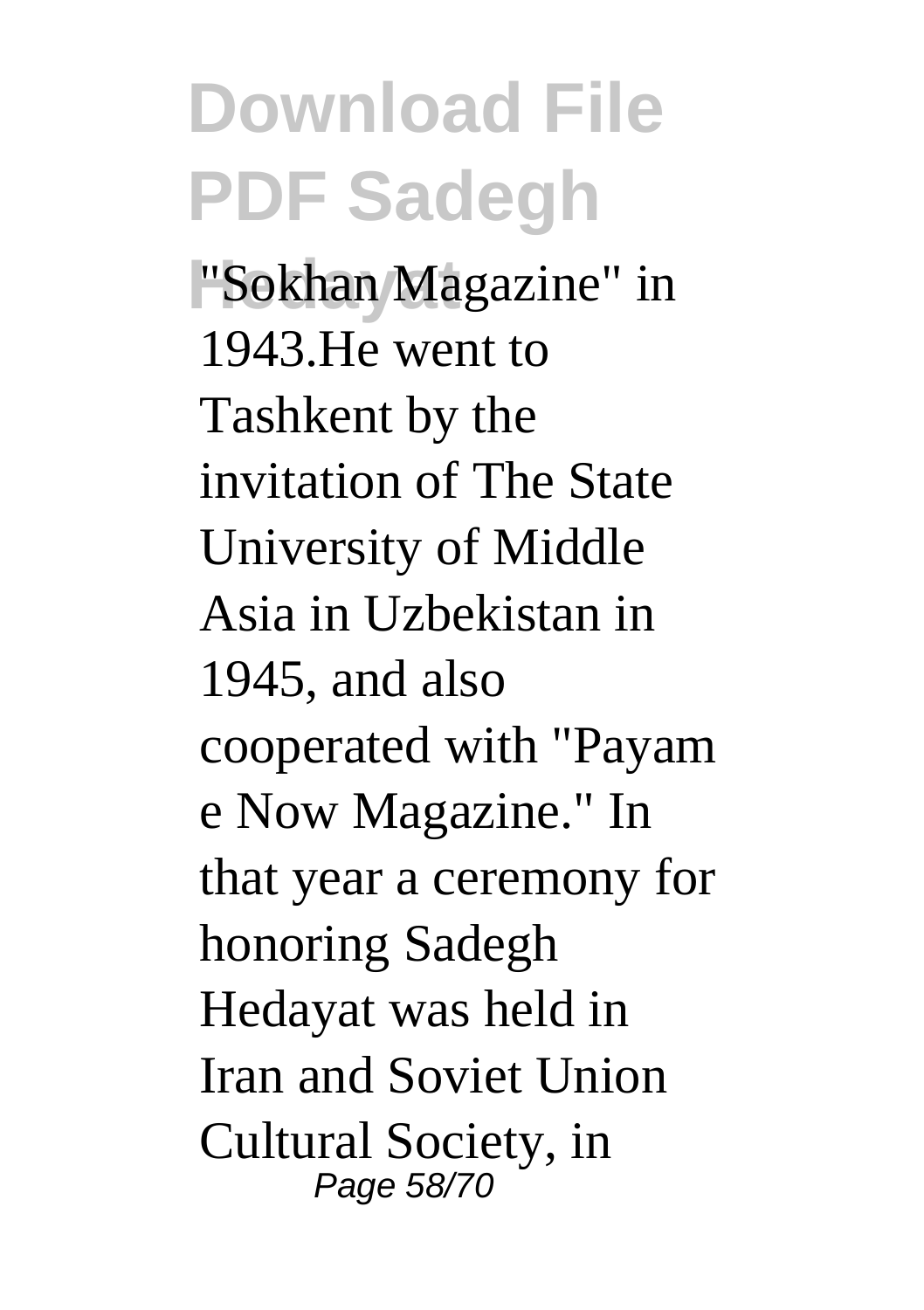**He** was invited to participate in The World Congress of Peace but he could not attend because of his administrative problems. In 1950, he went to Paris and on April 8 1951, in that city, he committed suicide by gaz.He was 48 years old when got himself free from life pains, his grave was in Page 59/70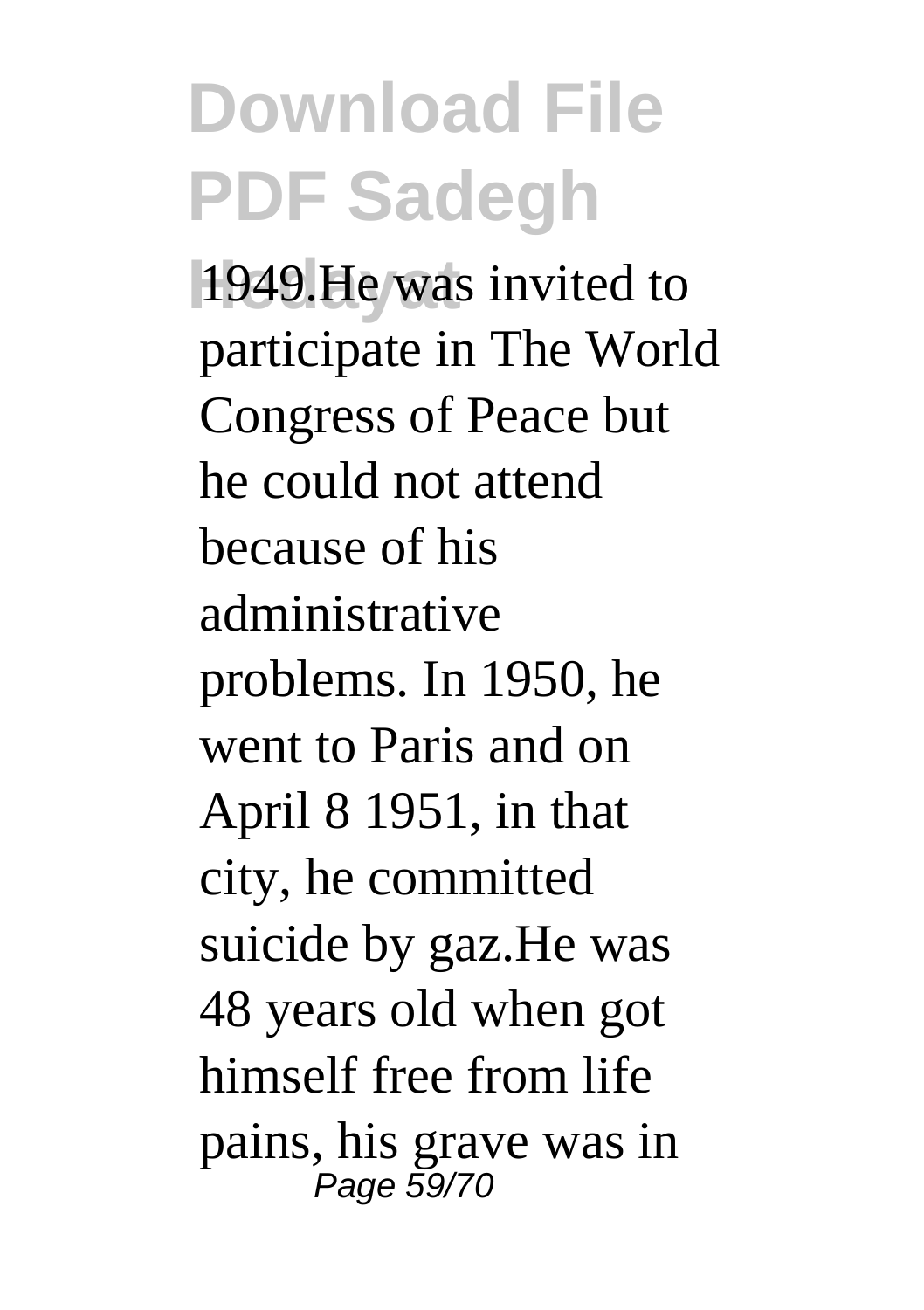Pere-la Chaise Cemetery in Paris. He spent all his life in his father's house."

I got familiar with Sadegh Hedayat's works in 1960 when I got a copy of Boof-i Koor, Blind Owl, reprinted of Bombay transcript, from a friend. Though after a Page 60/70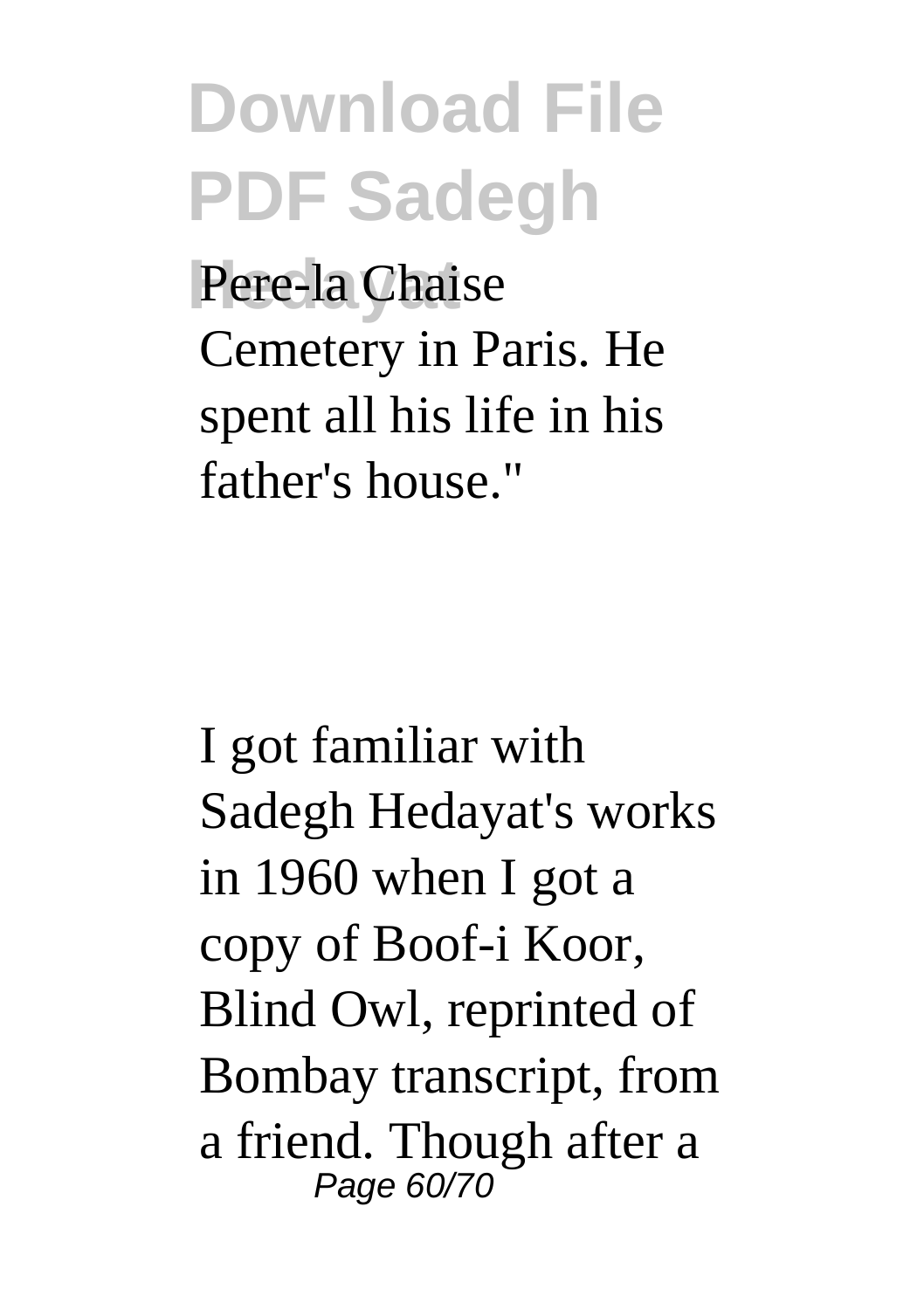short review of the book I found it too much imaginary and I archived it in my bookshelves. During next thirty-seven years after, every time I wanted to read an article about Sadegh Hedayat or one of his books unintentionally it was a negative resistance in me till in year of 1997, when I got three years Page 61/70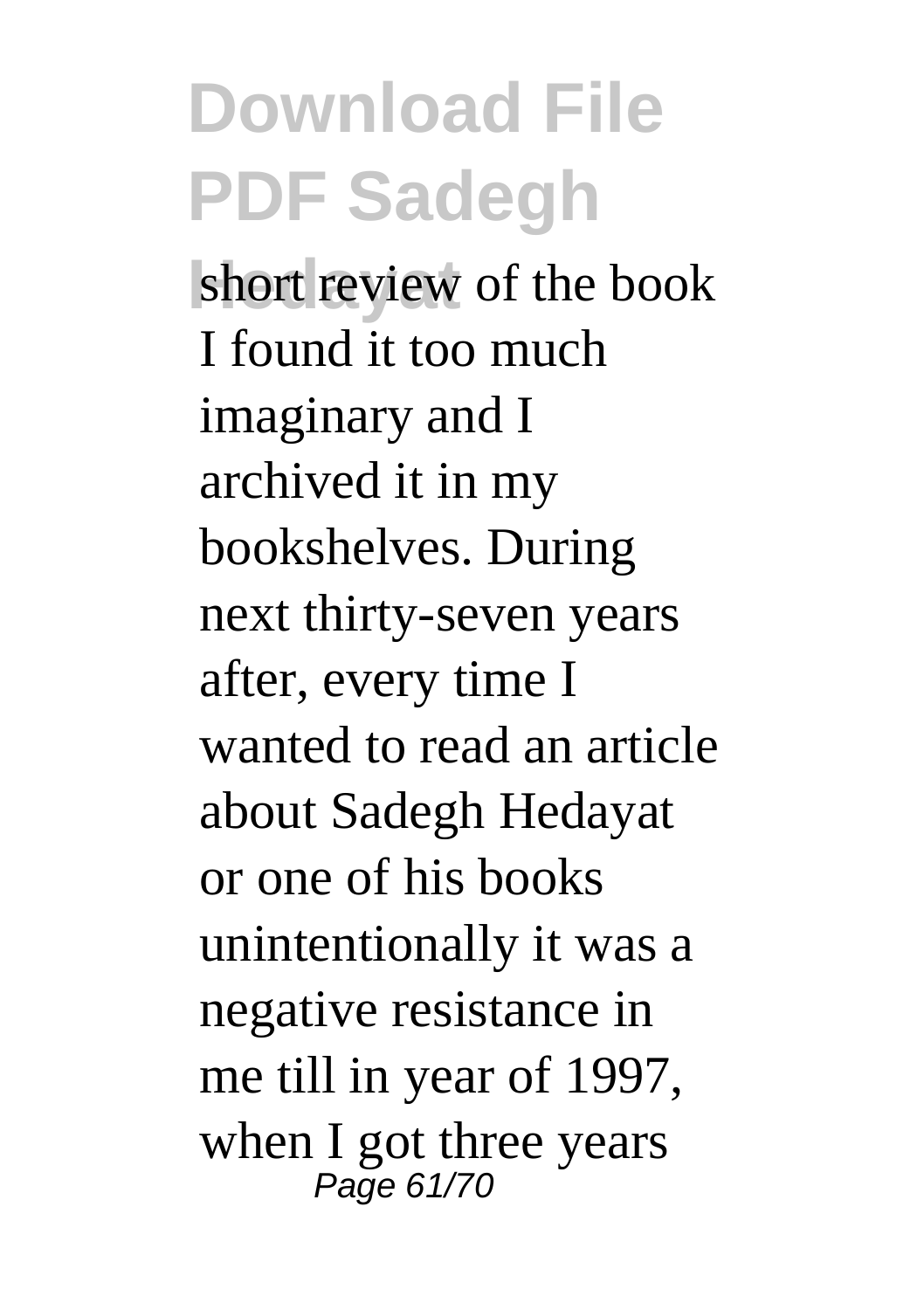mission to Bombay, now is called by Indians Mumbai. After some months when I settled down there, I found a treasure of books in Iran Culture House in Bombay, founded by late Dr. Ali Asghar Hekmat ex Minister of Culture and then Extraordinary and Plenipotentiary Ambassador of Iran in Page 62/70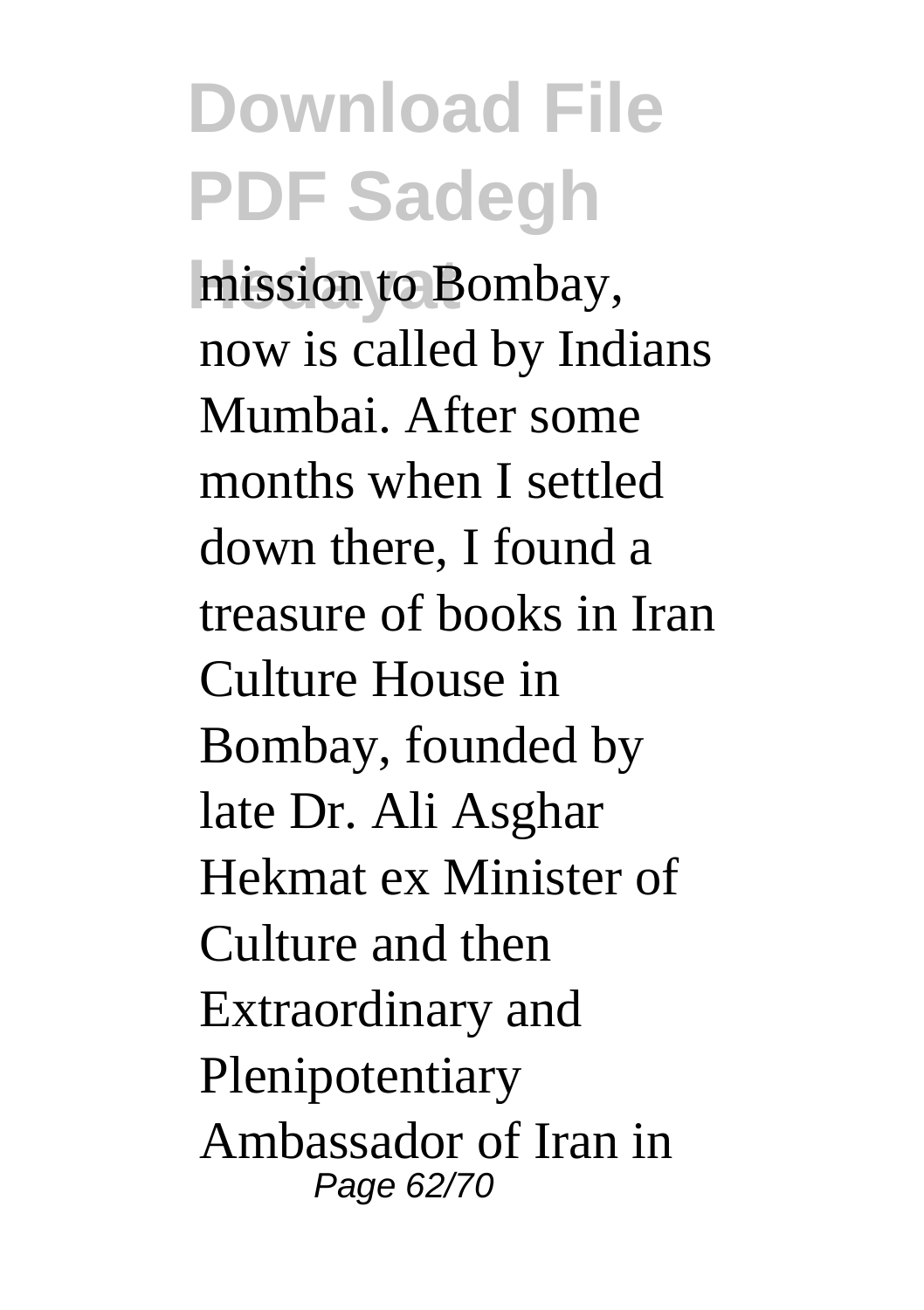**New Delhi, some times** in 1335/1956. From then after, I became full time reader of the library which enjoyed from relatively good sets of books on Iran literature, including the works of late Sadegh Hedayat. My study about Sadegh Hedayat began with the reading the book of "the collection of the letters Page 63/70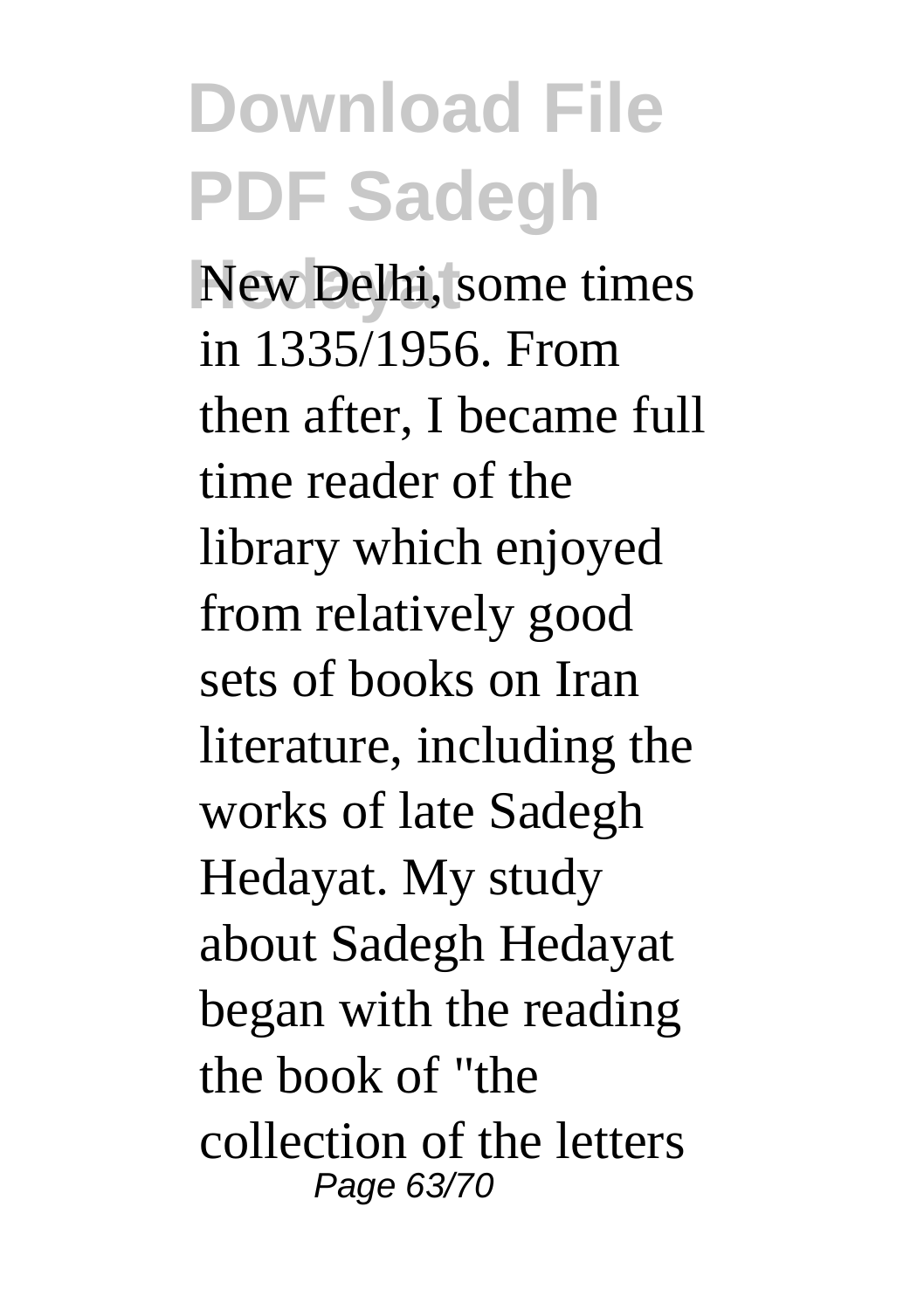of Sadegh Hedayat", written by Mahmud Katiraei; the book that was edited after the death of the Sadegh Hedayat. "The collection of the letters of Sadegh Hedayat" is including of some letters of the writer to his relatives, mainly Mahmud Hedayat, and some of his friends. These letters have been Page 64/70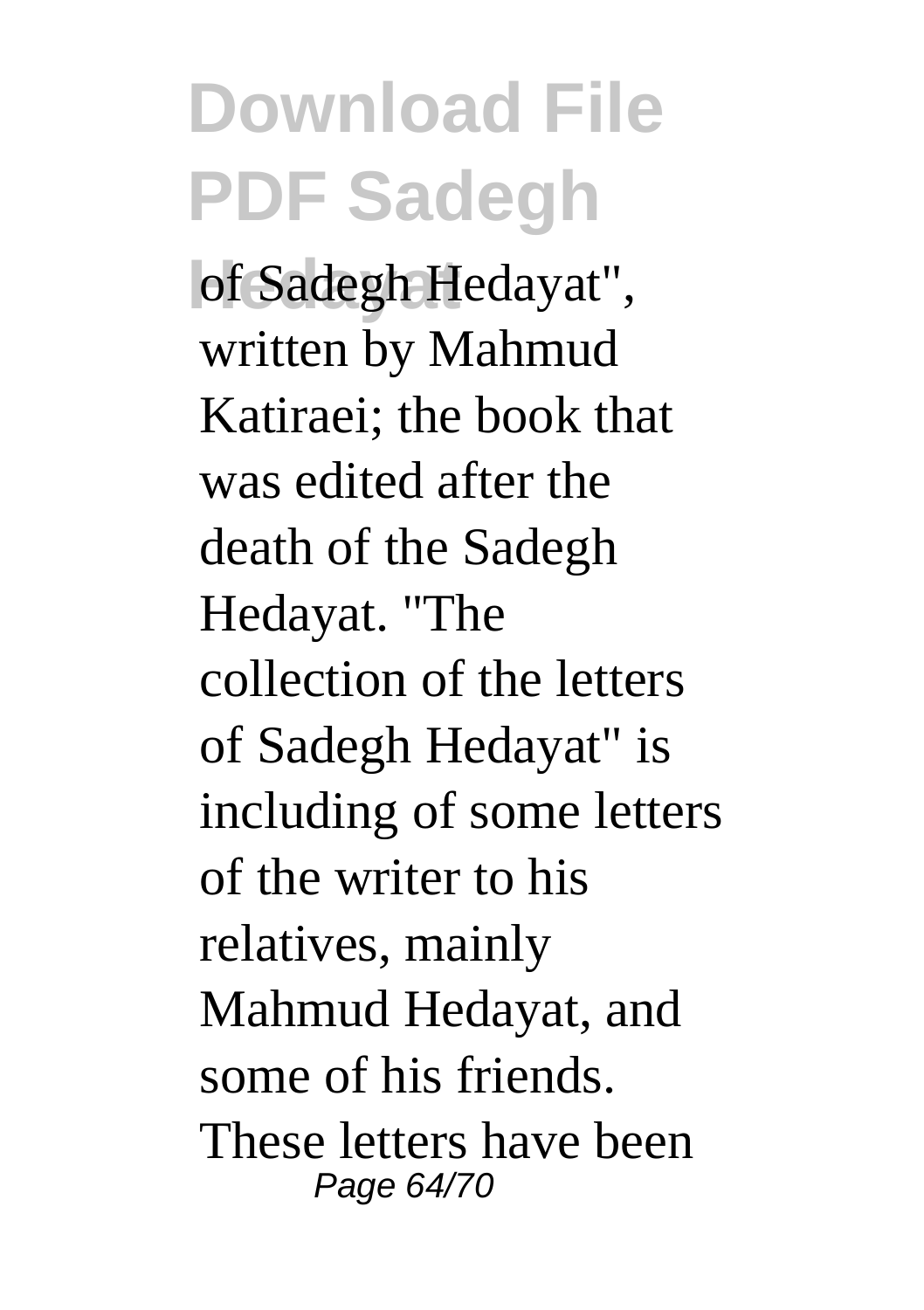written in different sections of his short life. Reading this book, and other books written on Sadegh Hedayat as well as his own books, fortunately toke plenty of my mission's time in Bombay that in fact due to many reasons was very unpleasant. So that what you are going to read in this book is the outcome of that study. Page 65/70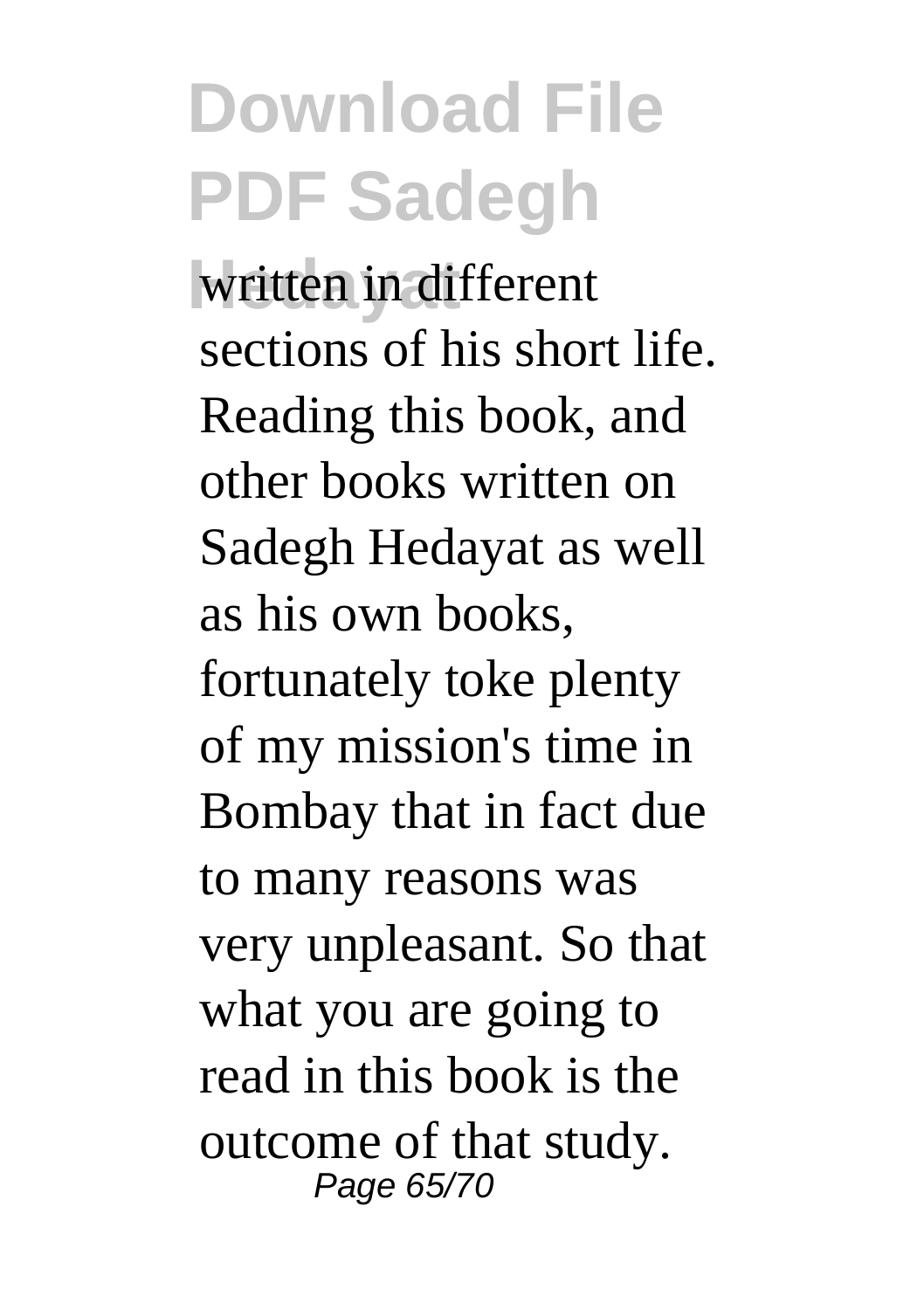**After reading and** preparing the notes from the works of Sadegh Hedayat which were in my access in India, when I returned to Iran, I began reading the books that were written on Hedayat and his works mainly after his suicide in 1951. The present book is in fact the result of this continuous study which Page 66/70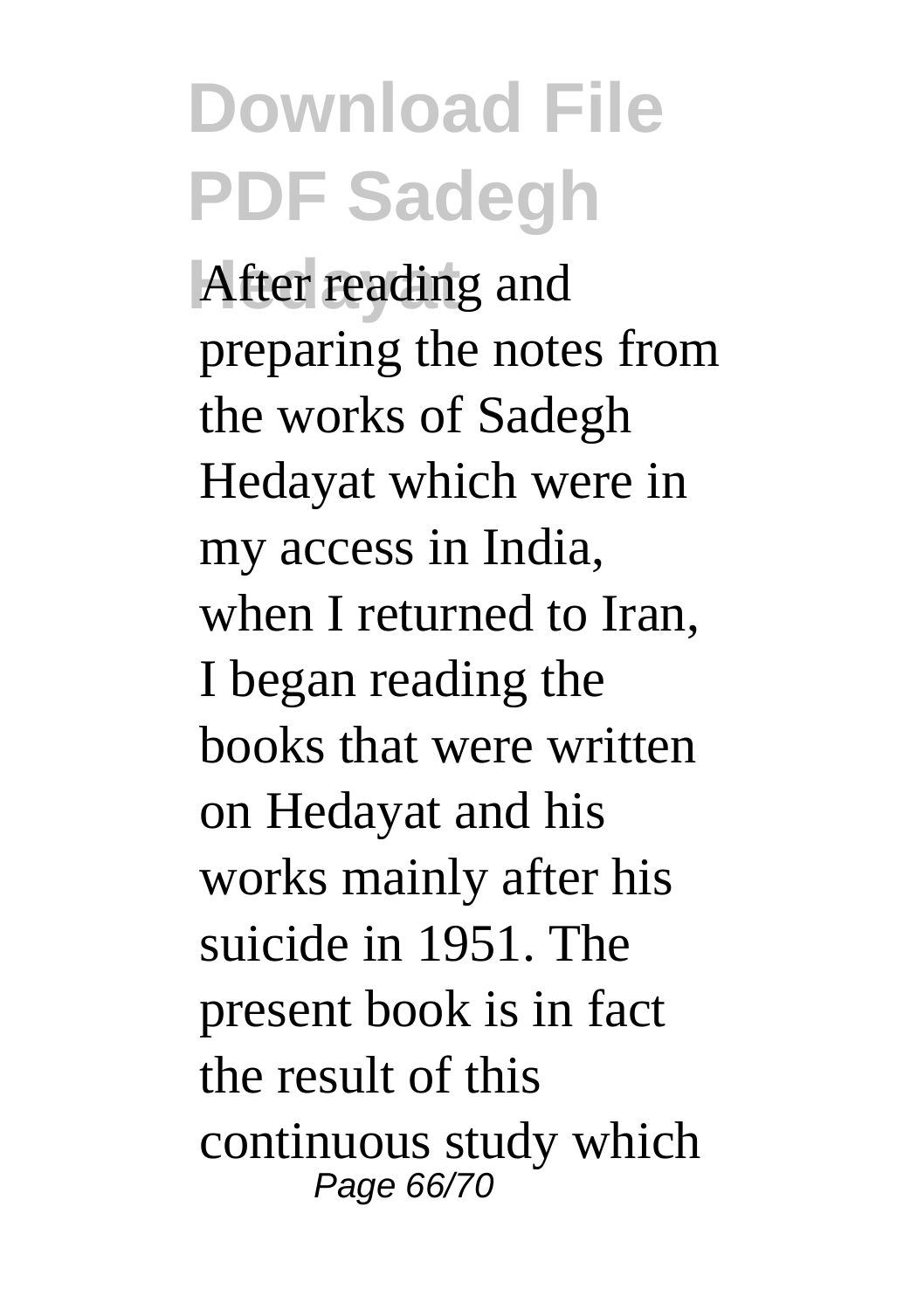took six years. Everyone has its own attitude on this contemporary writer of Iran; some think that he has been the most influential writers other think he was a melancholy person, to my belief he was an ambitious man with an ordinary IQ who tried to be somehow wellknown person from a family whose members Page 67/70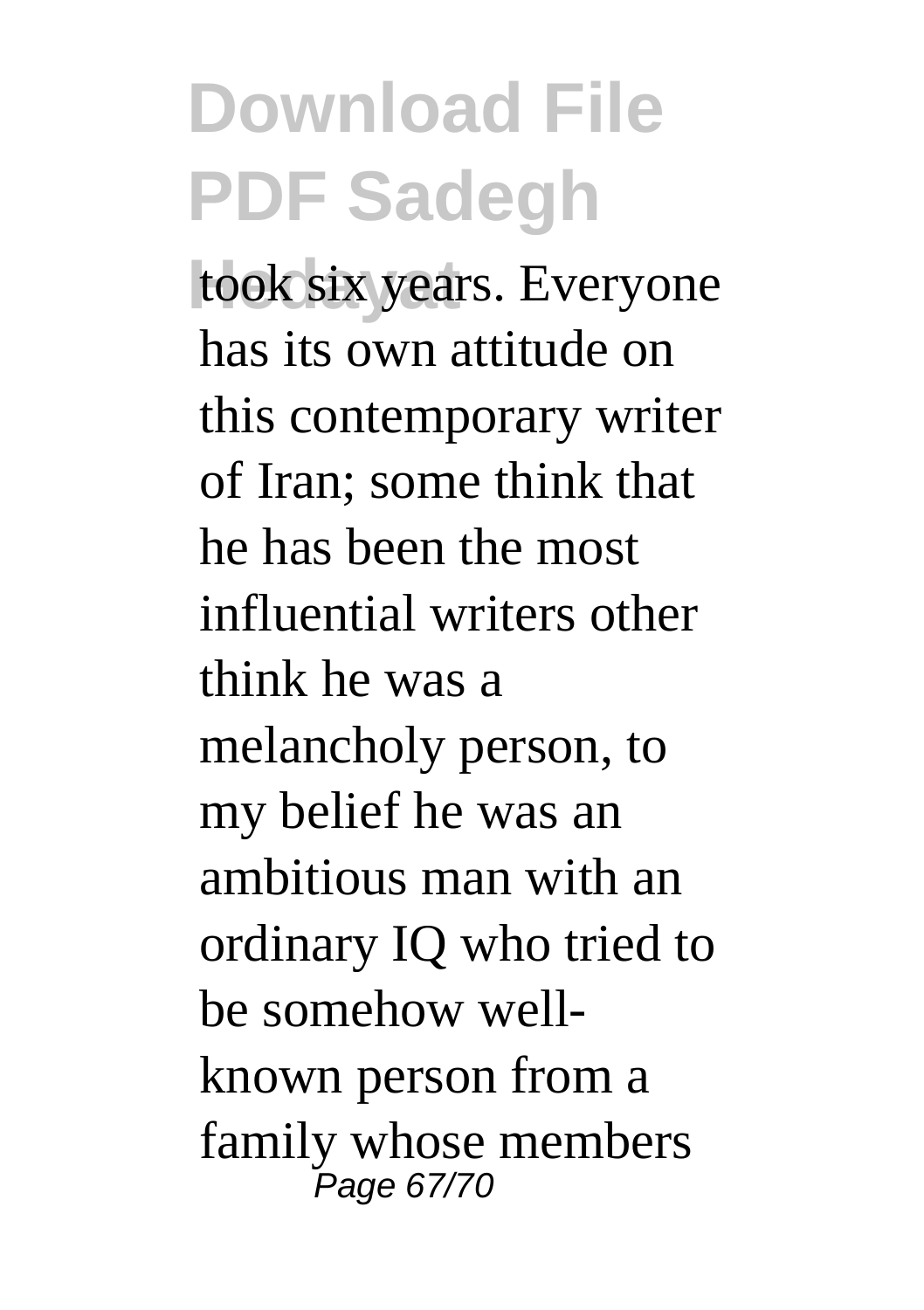**Hedayat** enjoyed good and honest reputation in Iran.

Favayed-e giyahkhori (The Benefits of Vegetarianism) written in 1927 by Iranian modern writer Sadegh Hedayat, is one of the most important and influential works ever written in Persian about animal rights and Page 68/70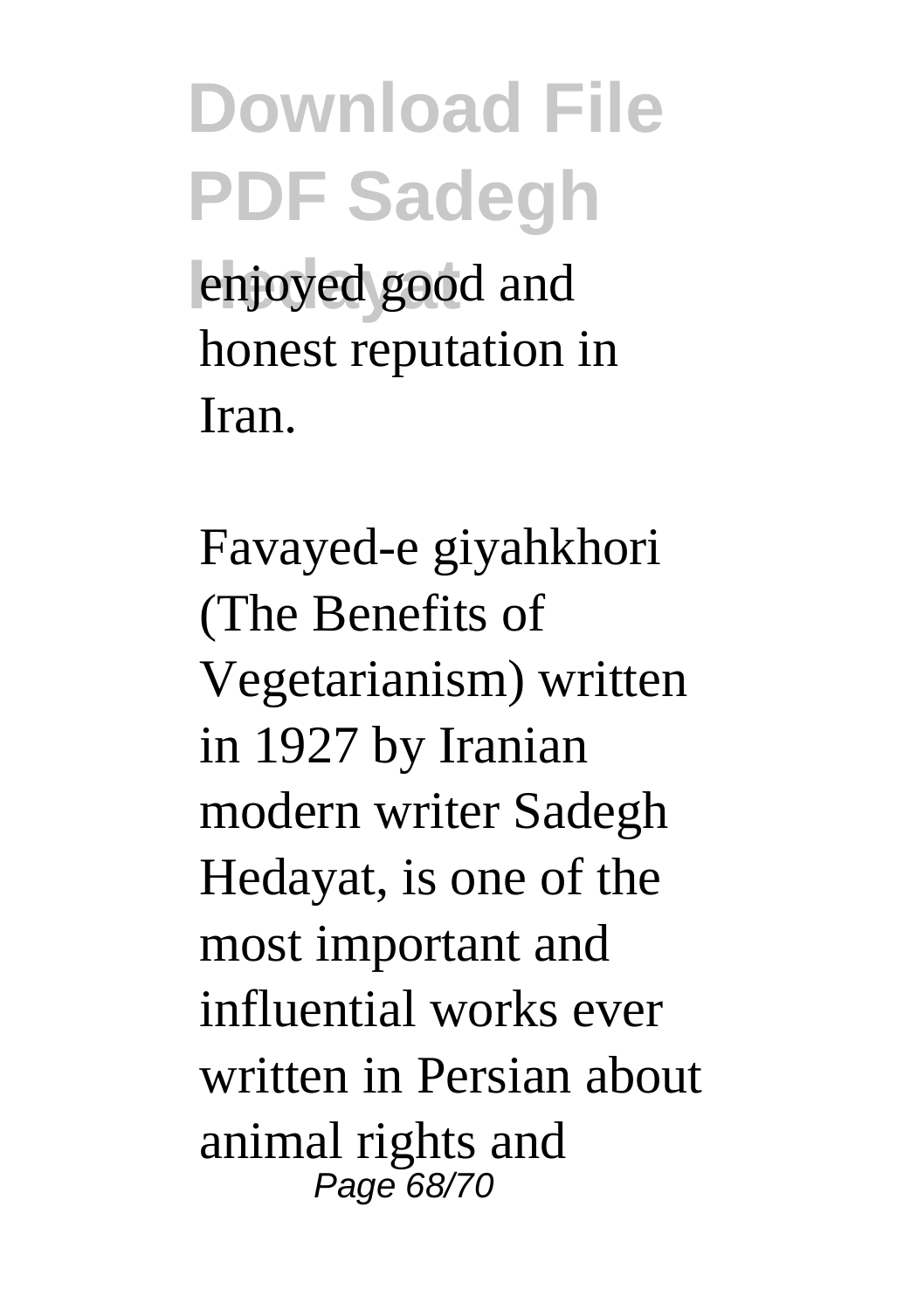vegetarianism. It is the more complete edition of Hedayat's older book about animal rights named Men and Animals . Based on the two mentioned books, some vegan parties in Iran tend to consider Sadegh Hedayat as the father of Iran's modern vegetarianism.